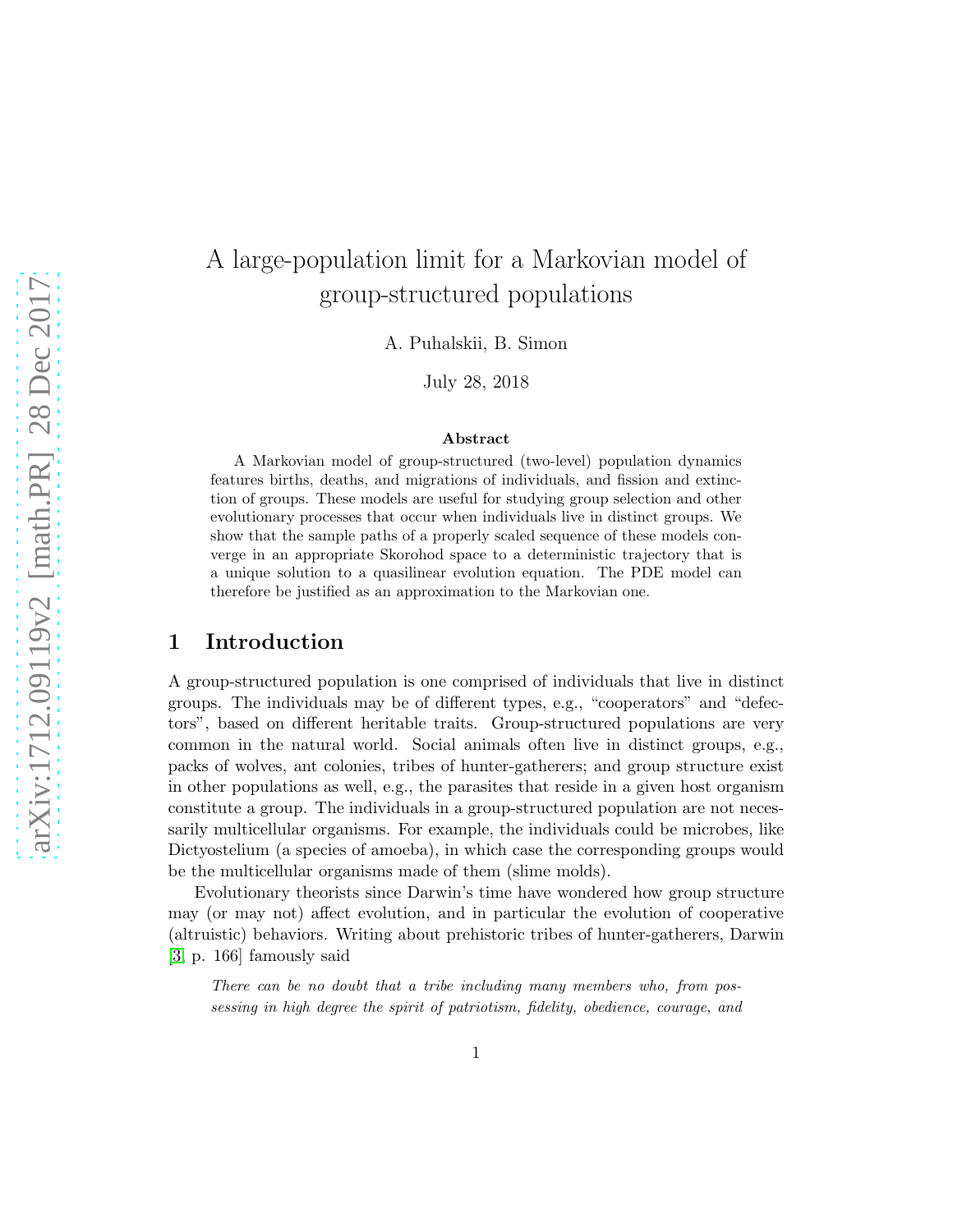sympathy, were always ready to aid one another, and to sacrifice themselves for the common good, would be victorious over most other tribes; and this would be natural selection.

In other words, although altruistic behavior may be reproductively disadvantageous for individuals (the hunter-gatherers) within the groups (the tribes), groups with more altruistic individuals fare better, and over time this could lead to the evolution of altruistic individuals in the population as a whole. Altruistic behavior cannot easily evolve in a well-mixed population<sup>[1](#page-1-0)</sup> since altruists can be exploited by nonaltruists, thereby lowering their "fitness", but it may evolve more easily in group-structured populations, where more-cooperative groups have some survival advantage.

By the 1960's Darwin's thoughts on this topic had been rephrased in terms of the efficacy of group selection. The best arguments and mathematical models at that time, e.g., Maynard Smith [\[18\]](#page-47-0), Williams [\[29\]](#page-47-1), implied that group selection, while theoretically possible, was much too weak to have an effect in the natural world. Explanatory theories like "the selfish gene", Williams [\[29\]](#page-47-1), Dawkins [\[4\]](#page-46-1) and "kin selection", Hamilton [\[8\]](#page-46-2), Maynard Smith [\[18\]](#page-47-0), reinforced those arguments. Later, Wilson [\[30\]](#page-47-2), Sober and Wilson [\[25\]](#page-47-3), Wilson and Wilson [\[31\]](#page-47-4), and others gradually reopened the debate, being more careful about the way group selection was defined. The new group selection proponents realized that group selection (properly defined) was a potent evolutionary force, however they lacked mathematical models to help make their cases. The problem with all the mathematical models of group selection up to that point was that they did not properly account for group-level birth and death events like fission and extinction. Furthermore, the models were typically designed for an equilibrium analysis only, so the time-dependent mechanisms that led to the evolution of cooperation/altruism remained mysterious. The later proponents of group selection were right about the efficacy of group selection, but they did not have a good mathematical explanation of how the phenomenon works.

In Simon [\[21\]](#page-47-5) a Markovian model of group-structured population dynamics was proposed that featured individual-level events like births, deaths, and migrations, and also group-level events like fission and extinction. The paper also included a heuristic derivation of a PDE based on the Markovian model. The population dynamics from the Markovian model and PDE model are very similar to each other (Figure 1), leading one to suspect that there is a fundamental mathematical connection between the two models. The purpose of this paper is to make the connection precise. The PDE trajectory is proven to be the unique limit of a certain scaled sequence of sample paths from the Markovian model.

<span id="page-1-0"></span><sup>&</sup>lt;sup>1</sup>If the individuals are sufficiently closely related then Hamilton's rule [\[8\]](#page-46-2) shows that altruistic traits can evolve.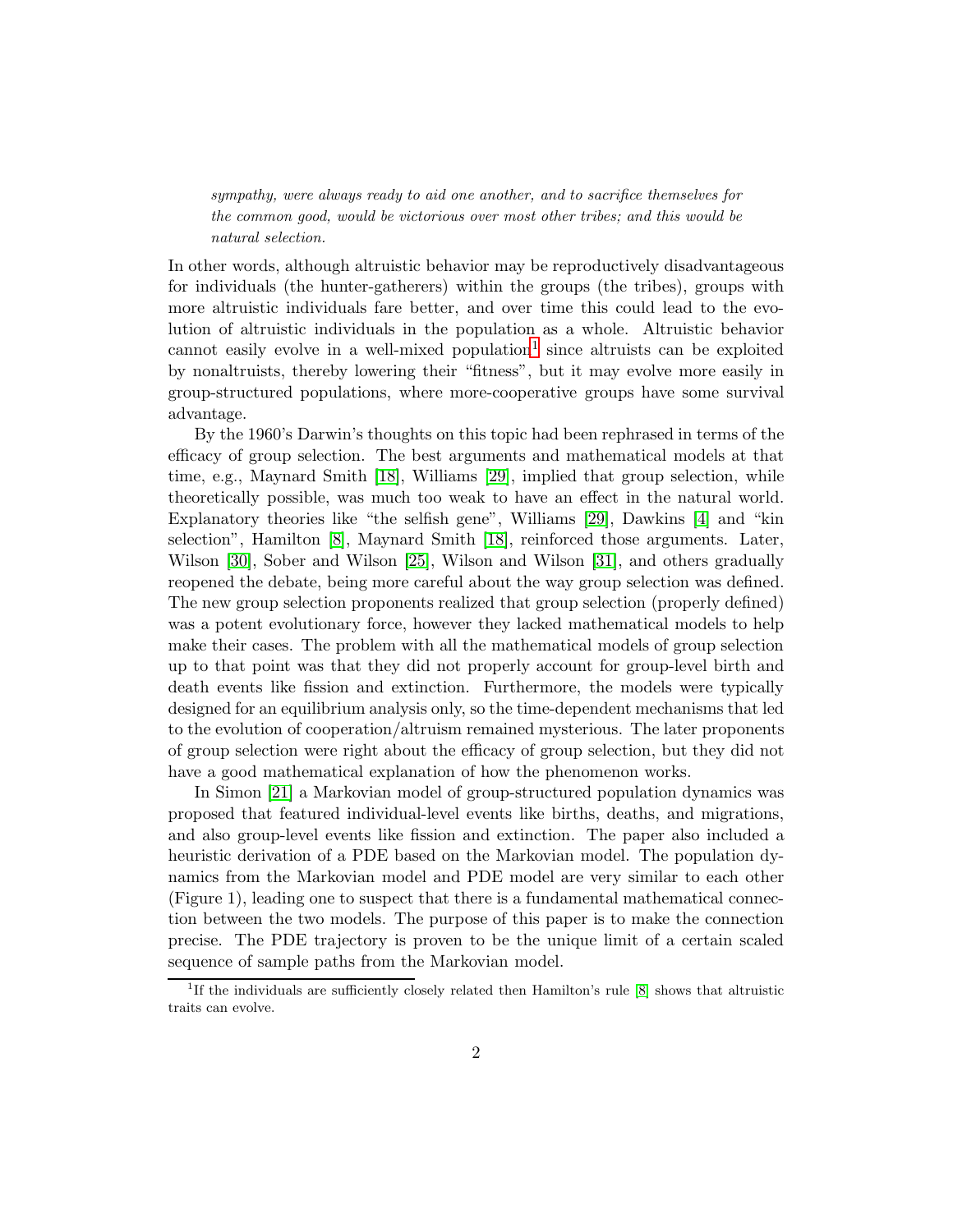Numerical experiments with the Markovian and PDE models from Simon [\[21\]](#page-47-5) showed that previous models that ignored or misrepresented group-level birth and death events vastly underestimated the strength of group selection, Simon, Fletcher, Doebeli [\[22\]](#page-47-6), Simon and Pilosov [\[24\]](#page-47-7). There are other contemporary models of groupstructured populations analyzed in the literature that also shed light on the process of group selection. Traulsen and Nowak [\[28\]](#page-47-8) proposed a model based on nested Moran processes. They found conditions for a single mutant cooperator in a population of defectors to have a better chance of fixing in the population than a single mutant defector in a population of cooperators. Their results are valid in a limiting regime as the rates of group-level births and deaths approach zero, and as the fitness advantage for defectors approaches zero (weak selection). Another difference between their work and ours is that by looking only at fixation probabilities, their analysis did not involve population dynamics. Luo [\[16\]](#page-46-3) and Luo and Mattingly [\[17\]](#page-46-4) also considered nested Moran processes as models of group-structured populations. They obtained large–population limits for the group process. One limit is the solution of a deterministic PDE and the other one is a Fleming–Viot process. A wide variety of large–population limits for Markovian models of a similar kind, but restricted to a single biological level (no group structure), can be found in Champagnat, et.al. [\[2\]](#page-45-0) and Puhalskii and Simon [\[20\]](#page-47-9).

The present results are the same sort as the PDE limit in Luo and Mattingly [\[17\]](#page-46-4), but the model of group-structured populations studied here is more (biologically) realistic. In particular, the birth and death events at each level are decoupled here, i.e., it is not necessary to assume that the number of groups and the sizes of the groups are constant, which is a defining feature of the Moran process. Furthermore, the group-level birth event in the present model is fission, which is more realistic than the "group cloning" birth event implicit in a model based on Moran processes. Migrations are introduced into the model and the number of types of individuals is not restricted to two, unlike in Luo and Mattingly [\[17\]](#page-46-4). On the technical side, abandoning the conventions of the Moran model forces one to grapple with convergence of processes assuming values in noncompact spaces of measures and accounting for migrations results in the limit equation being quasilinear whereas the PDE in Luo and Mattingly [\[17\]](#page-46-4) is semilinear. In addition, rather than working with the generator of the Markov process of the number of groups which seems to be problematic in our setup, we work directly with the balance equations for the process trajectories. We prove convergence to the limit PDE for two different topologies on the state–space of the population process. One is the topology of weak convergence of nonnegative measures akin to that used in Luo and Mattingly [\[17\]](#page-46-4) and the other is a stronger topology of weak convergence in an  $\mathbb{L}^p$ -space. The second mode of convergence stipulates a different scaling.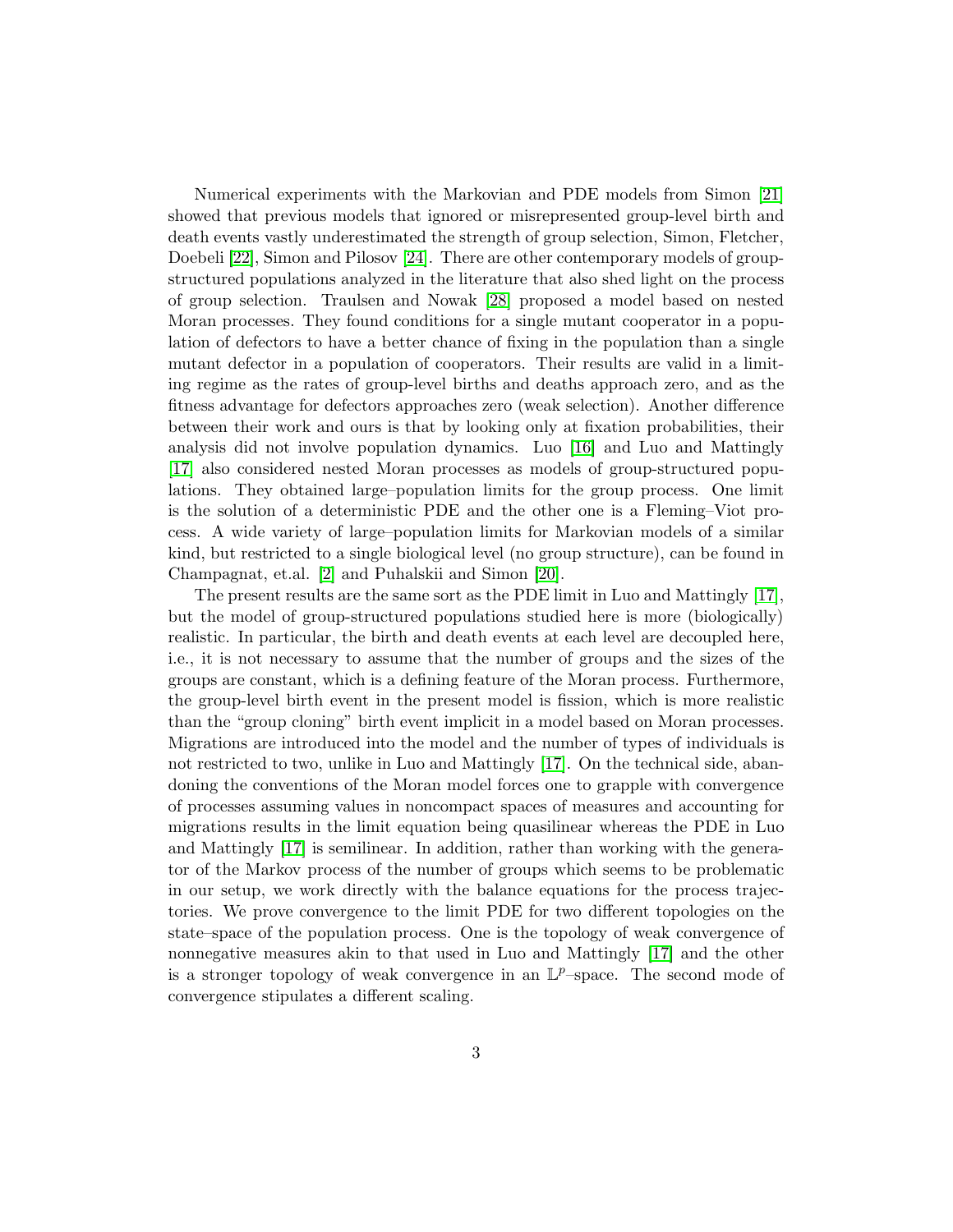# 2 The Markovian model of group-structured populations

We consider a population of a finite number of groups, where each group consists of a finite number of individuals. There are  $\ell$  types of individuals, e.g., cooperators and defectors. The state of a group is specified by the number of each type in the group. An  $i = (i_1, \ldots, i_\ell)$ -group is a group with  $i_1$  type 1 individuals,  $i_2$  type 2 individuals and so on. (We treat the *i* as  $\mathbb{R}^l$ -vectors, e.g.,  $i - i' = (i_1 - i'_1, \ldots, i_\ell - i'_\ell)$ , and define  $i \geq i'$  to mean that the entries of  $i - i'$  are nonnegative. We denote  $|i| = i_1 + \ldots + i_\ell$  and let  $e_k$  represent the kth element of the standard basis in  $\mathbb{R}^\ell$ , e.g.,  $e_1 = (1, 0, \ldots, 0)$ .) Within each group, individuals independently give birth (asexually and without mutation) and die at stochastic rates which may depend on the individual type and the state of the group. The per capita birth rate of type k individuals in an *i*-group is  $\beta^k(i)$ ,  $k = 1, \ldots, \ell$ . Likewise, the per capita death rate of type k individuals in an *i*-group is  $\delta^k(i)$ . (Naturally, we assume that  $\beta^{k}(i) = \delta^{k}(i) = 0$  when  $i_{k} = 0$ .)

Let  $X_t(i)$  be the number of *i*–groups in the population at time t. Then  ${X_t(i)}$ ,  $i \in$  $\mathbb{Z}_+^{\ell} \setminus \{0\}$  specifies the state of the population at time t. In the model, the groups independently die of extinction, the extinction rate for an *i*–group being  $\epsilon(i)X_t^*$ , where  $X_t^* = \sum_i X_t(i)$  is the total number of groups at time t. An extinction event is the instantaneous death of all the individuals in a group, i.e., the death of the group. The other group–level event in the model is fission. Let us say that (unordered) set  $\pi_i$  of  $\ell$ -vectors with nonnegative integer entries is a partition of i if the vectors are nonzero and  $\sum_{j\in\pi_i} j = i$ . An *i*–group fissions at rate  $\phi(i)$  (independently of the states of the other groups) which means that i is split according to partition  $\pi_i$ , which is chosen at random, the elements of the partition determine the makeup of "offspring" groups and the "parent" group ceases to exist. Thus, there is a conservation of individuals under fission. (It is allowed for a partition to consist of the single vector  $i$  which constitutes "a nonproper fission".) The probability that an *i*-group is fissioned according to partition  $\pi_i$  is denoted by  $\zeta_i(\pi_i)$ . Evidently,  $\sum_{\pi_i} \zeta_i(\pi_i) = 1$ . Let  $\pi_i(i')$  denote the number of i'-groups in partition  $\pi_i$ . We let  $\eta(i,i') = \sum_{\pi_i} \pi_i(i') \zeta_i(\pi_i)$  denote the expected number of i'-groups produced by the fission. Finally, individuals can independently migrate from one group to another in the model. The per capita migration rate of type  $k$  individuals in an *i*–group is  $\mu^{k}(i)$ . It is assumed that a migrating individual chooses a group from the population to join (possibly, the one they are coming from), each with equal probability, considering themselves as a member of their group when deciding on the move.

Let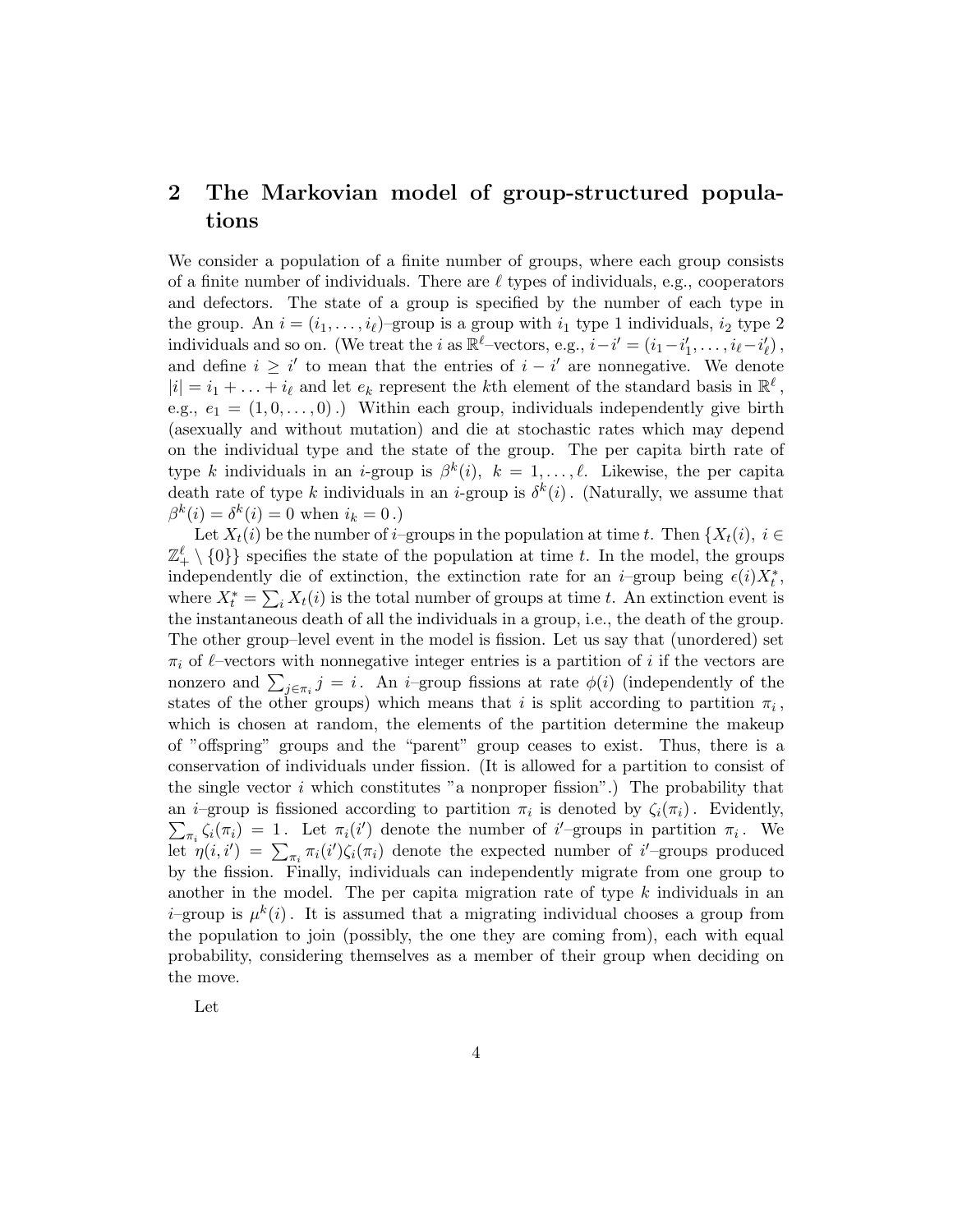$B_t^k(i)$  represent the number of type k births in all *i*–groups in  $[0, t]$ , where  $B_t^k(i) = 0$ when  $i_k = 0$ ,

 $D_t^k(i)$  represent the number of type k deaths in all *i*–groups in  $[0, t]$ , where  $D_t^k(i) = 0$ when  $i_k = 0$ ,

 $M_t^k(i)$  represent the number of type k immigrations to all *i*–groups in  $[0, t]$ ,

 $\overline{M}_t^k$  $\int_{t}^{\infty}(i)$  represent the number of type k emigrations from all *i*–groups in  $[0, t]$ , where  $\overline{M}_t^k$  $t''_t(i) = 0$  when  $i_k = 0$ ,

 $\overline{F}_t(i)$  represent the number of fissions of *i*–groups in [0, t],

 $F_t(i', i)$  represent the number of *i*-groups that are produced as a result of fissioning of  $i'$ -groups in  $[0, t]$ ,

 $E_t(i)$  represent the number of *i*–groups that get extinct in [0, t].

It is assumed that all these processes take values in  $\mathbb{Z}_+$ , are equal to zero when  $t = 0$  and have nondecreasing piecewise constant rightcontinuous trajectories with lefthand limits. All the processes with the exception of  $F_t(i', i)$  have unit jumps. The jump sizes of the process  $F_t(i', i)$  are determined by the numbers of groups that the *i'*-groups may fission into. The birth, death, migration, and extinction processes are assumed to be independent Poisson processes. In order to be more specific, we introduce independent "primitives" as follows. Let, for  $i \in \mathbb{Z}_+^{\ell} \setminus \{0\}$ ,  $k \in \{1, ..., \ell\}$ ,  $p \in \mathbb{N}, l \in \mathbb{N}, r \in \mathbb{N}$ , and  $X = (X(i)) \in \mathbb{Z}_+^{\mathbb{Z}_+^{\ell} \setminus \{0\}}$  with  $X^* = \sum_i X(i) \in (0, \infty)$ ,

 $L^{B,k}_t$  $t^{B,k}(i, p, r)$  represent Poisson processes of rates  $\beta^k(i)$ ,  $L^{D,k}_t$  $t^{D,k}(i, p, r)$  represent Poisson processes of rates  $\delta^k(i)$ ,  $L^{M,k}_t$  $t^{M,k}(i,p,r)$  represent Poisson processes of rates  $\mu^k(i)$ ,  $L_t^F(i, p)$  represent Poisson processes of rates  $\phi(i)$ ,  $L_t^E(i, p)$  represent Poisson processes of rates  $\epsilon(i)$ ,  $\vartheta_i^k(p,r,X)$ , with  $i_k \geq 1$ , represent random variables assuming values in  $\mathbb{Z}_+^{\ell} \setminus \{0\}$ 

$$
\mathbf{P}(\vartheta_i^k(p,r,X)=i')=\frac{X(i')}{X^*},
$$

 $\theta_i(p)$  represent random partitions of i distributed as  $\zeta_i$ .

such that

(Informally,  $p$  represents the index of a group and  $r$  represents the index of an individual in a group,  $\vartheta_i^k(p, r, X)$  represents the makeup of the group the rth type k migrating individual of the pth  $i$ –group joins upon migration when the state of the population is X, and  $\theta_i(p)$  is the set of groups that the pth fissioning i–group fissions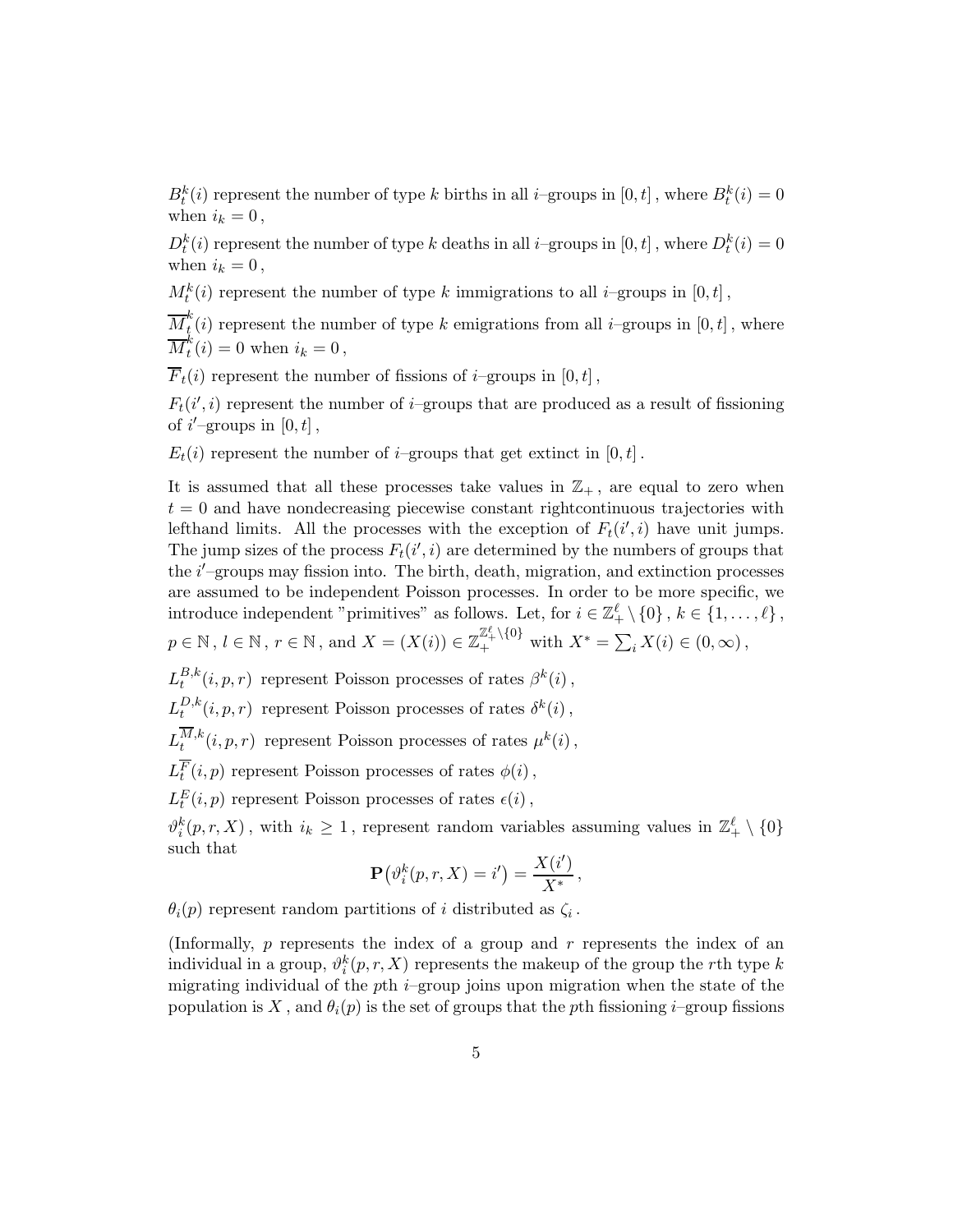into.) All these processes and random variables are assumed mutually independent for different  $i$ , or  $p$ , or  $r$ .

We let  $\theta_i(i',p)$  represent the number of i'-groups in the partition  $\theta_i(p)$  so that  $\mathbf{P}(\theta_i(i',p) = j) = \sum_{\pi_i:\pi_i(i') = j} \zeta_i(\pi_i)$ . It is noteworthy that

<span id="page-5-2"></span><span id="page-5-0"></span>
$$
\mathbf{E}\theta_i(i',p) = \eta(i,i'). \tag{2.1}
$$

We assume that the  $(X_t(i), t \geq 0)$  are  $\mathbb{Z}_+$ -valued processes which have piecewise constant rightcontinuous trajectories with limits on the left and that the following recursions are satisfied, with  $\Delta$  representing the jump of a process, with  $t-$  denoting the lefthand limit so that, e.g.,  $\Delta X_t(i) = X_t(i) - X_{t-}(i)$  and with  $\mathbf{1}_{\Gamma}$  denoting the indicator function of event or element  $\Gamma\colon$ 

$$
\Delta B_t^k(i) = \sum_{p=1}^{X_{t-}(i)} \sum_{r=1}^{i_k} \Delta L_t^{B,k}(i, p, r), \ \Delta D_t^k(i) = \sum_{p=1}^{X_{t-}(i)} \sum_{r=1}^{i_k} \Delta L_t^{D,k}(i, p, r),
$$
  

$$
\Delta \overline{M}_t^k(i) = \sum_{p=1}^{X_{t-}(i)} \sum_{r=1}^{i_k} \Delta L_t^{\overline{M},k}(i, p, r)(1 - \mathbf{1}_{\vartheta_i^k(p, L_t^{\overline{M}, k}(i, p, r), X_{t-})}(i)),
$$
  

$$
\Delta M_t^k(i) = \sum_{i' \neq i} \sum_{p=1}^{X_{t-}(i')} \sum_{r=1}^{i'_k} \Delta L_t^{\overline{M},k}(i', p, r) \mathbf{1}_{\vartheta_{i'}^k(p, L_t^{\overline{M}, k}(i', p, r), X_{t-})}(i), \qquad (2.2)
$$
  

$$
\Delta \overline{F}_t(i) = \sum_{p=1}^{X_{t-}(i)} \Delta L_t^{\overline{F}}(i, p), \ \Delta F_t(i, i') = \sum_{p=1}^{X_{t-}(i)} \theta_i(i', p) \Delta L_t^{\overline{F}}(i, p),
$$
  

$$
\Delta E_t(i) = \sum_{p=1}^{X_{t-}(i)X_{t-}^*} \Delta L_t^{\overline{E}}(i, p)
$$

and

<span id="page-5-1"></span>
$$
\Delta X_t(i) = -\sum_{k=1}^{\ell} \Delta B_t^k(i) + \sum_{k=1}^{\ell} \Delta B_t^k(i - e_k) - \sum_{k=1}^{\ell} \Delta D_t^k(i) + \sum_{k=1}^{\ell} \Delta D_t^k(i + e_k) \n- \sum_{k=1}^{\ell} \Delta M_t^k(i) + \sum_{k=1}^{\ell} \Delta M_t^k(i - e_k) - \sum_{k=1}^{\ell} \Delta \overline{M}_t^k(i) + \sum_{k=1}^{\ell} \Delta \overline{M}_t^k(i + e_k) \n- \Delta \overline{F}_t(i) + \sum_{i'} \Delta F_t(i', i) - \Delta E_t(i).
$$
\n(2.3)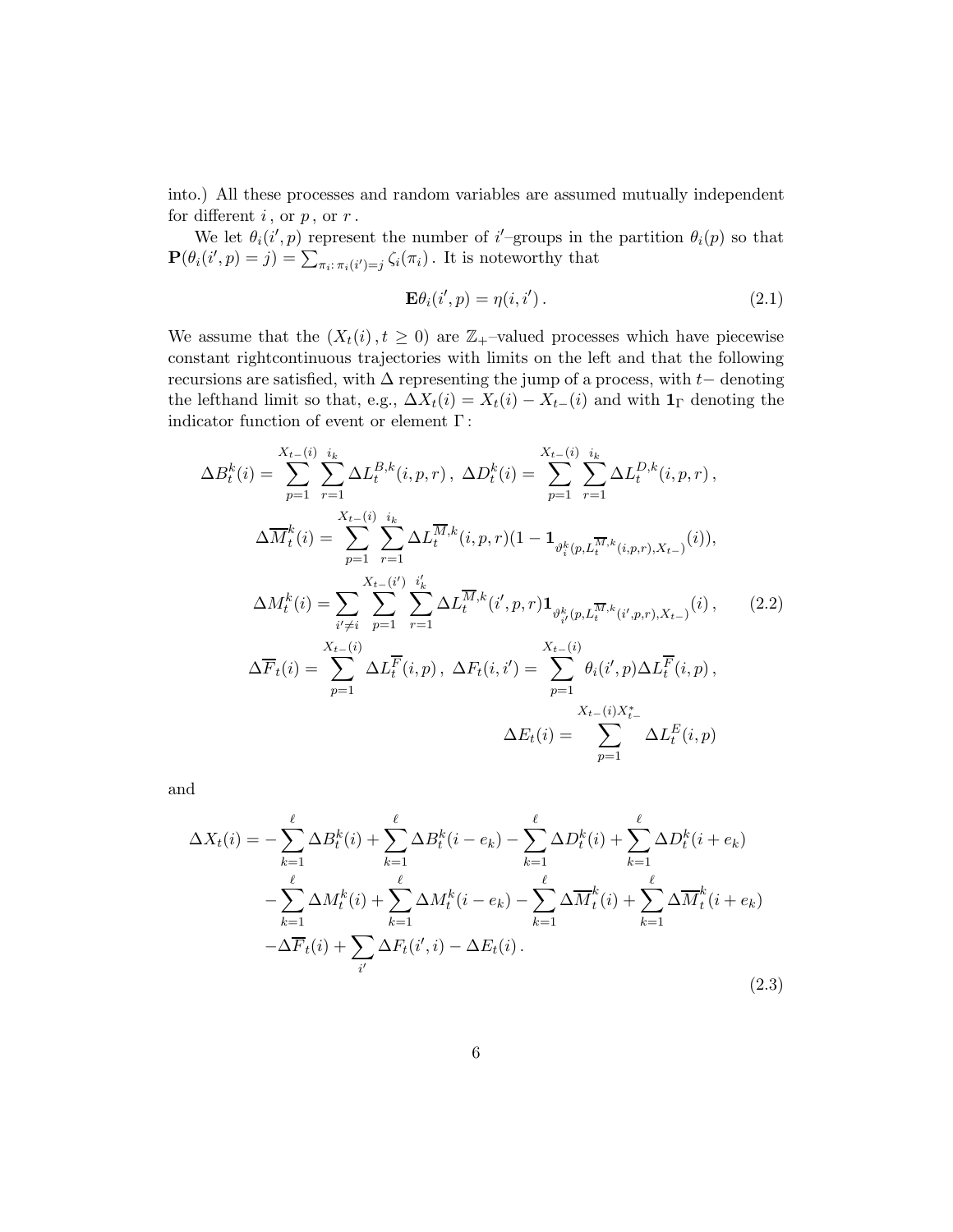(We also assume that  $B_t^k(i) = M_t^k(i) = 0$  when  $i_k = -1$ .) Induction on the jump epochs of the primitive processes shows that [\(2.2\)](#page-5-0) and [\(2.3\)](#page-5-1) admit a unique solution for given  $X_0$  up to the time that  $X_t^* = 0$ , which may happen never. From that time on, we let the righthand sides of [\(2.2\)](#page-5-0) vanish, so,  $X_t(i) = 0$ . If the  $\beta^k(i)$  are bounded above uniformly in i by some  $\beta^k$ , then the population stays finite at all times, provided it is finite initially, because it does not exceed the value of the Yule process with birth rate  $\sum_{k=1}^{\ell} \beta^k$  and the population at time zero being  $X_0^*$ .

Let  $X_t = (X_t(i), i \in \mathbb{Z}_+^{\ell} \setminus \{0\})$ . It is a Markov process with values in  $\mathbb{Z}_+^{\mathbb{Z}_+^{\ell} \setminus \{0\}}$ . One can view  $X_t$  as a density with respect to the counting measure on  $\mathbb{Z}_+^{\ell} \setminus \{0\}$  so that  $X_t$  can be identified with the measure on  $\mathbb{Z}_+^{\ell} \setminus \{0\}$  induced by the density and defined by  $\Lambda_t(\Gamma) = \sum_i X_t(i) \mathbf{1}_{\Gamma}(i)$ , where  $\Gamma \subset \mathbb{Z}_+^{\ell} \setminus \{0\}$ . Then,  $(X_t, t \geq 0)$  can be referred to as a measure–valued process.

For the limit theorem, we consider a sequence of models as above, labelled with two parameters,  $m$  and  $n$ , which we let go to infinity. Accordingly, the variables we have introduced are supplemented with superscripts n and  $m$ , e.g.,  $B_t^{n,m,k}$  $t^{n,m,\kappa}(i)$ stands for the number of type k births in all i–groups in  $[0, t]$  for the  $(m, n)$ –model. Informally,  $m$  characterises the group number and  $n$  characterises the group sizes. It is assumed throughout that the functions  $i_k(\beta^{n,m,k}(i) + \delta^{n,m,k}(i) + \mu^{n,m,k}(i))$ ,  $\phi^{n,m}(i)$  and  $m\epsilon^{n,m}(i)$  are bounded in n, m, and i, that the  $m\epsilon^{n,m}(i)$  are bounded away from zero, and that the number of groups that may be produced as a result of fissioning is bounded, i.e., the random variables  $\theta_i^{n,m}$  $i^{n,m}(i',p)$  are bounded. It is convenient to extend the domain of i to all of  $\mathbb{Z}_+^{\ell}$  so that  $\beta^{n,m,k}(0)$  and similar quantities are defined, and define  $X_t^{n,m}$  $t^{n,m}(0) = 0$ .

Let

<span id="page-6-0"></span>
$$
\Lambda_t^{n,m}(\Gamma) = \frac{1}{m} \sum_i X_t^{n,m}(i) \mathbf{1}_{\Gamma}\left(\frac{i}{n}\right),\tag{2.4}
$$

where  $\Gamma \subset \mathbb{R}_+^{\ell}$ , and let  $\Lambda^{n,m} = ((\Lambda_t^{n,m}(\Gamma), \Gamma \in \mathcal{B}(\mathbb{R}_+^{\ell})), t \geq 0)$ . Note that  $\Lambda_t^{n,m}$  $t^{n,m}(\{0\})=0$ . The process  $\Lambda^{n,m}$  takes values in the space  $\mathbb{M}_{+}(\mathbb{R}^{\ell}_{+})$  of (nonnegative finite) Borel measures on  $\mathbb{R}^{\ell}_+$ , which is equipped with the weak topology and is, therefore, a complete separable metric space, see, Topsœ[\[27\]](#page-47-10). Accordingly,  $\Lambda^{n,m}$ is a random element of the Skorohod space  $\mathbb{D}(\mathbb{R}_+, \mathbb{M}_+(\mathbb{R}^\ell_+))$ , see, e.g., Ethier and Kurtz [\[6\]](#page-46-5) for the definition and properties. We introduce a number of other spaces. Let  $\mathbb{C}(\mathbb{R}_+, \mathbb{M}_+(\mathbb{R}^\ell_+))$  denote the set of continuous  $\mathbb{M}_+(\mathbb{R}^\ell_+)$ -valued functions. Let  $\mathbb{C}^1(\mathbb{R}^{\ell}_+)$  denote the set of real–valued functions on  $\mathbb{R}^{\ell}_+$  that can be extended to functions with continuous derivatives defined on an open set containing  $\mathbb{R}^\ell_+$ . Let  $\mathbb{C}^1_c(\mathbb{R}^\ell_+)$ denote the subset of  $\mathbb{C}^1(\mathbb{R}^{\ell}_+)$  of functions of compact support.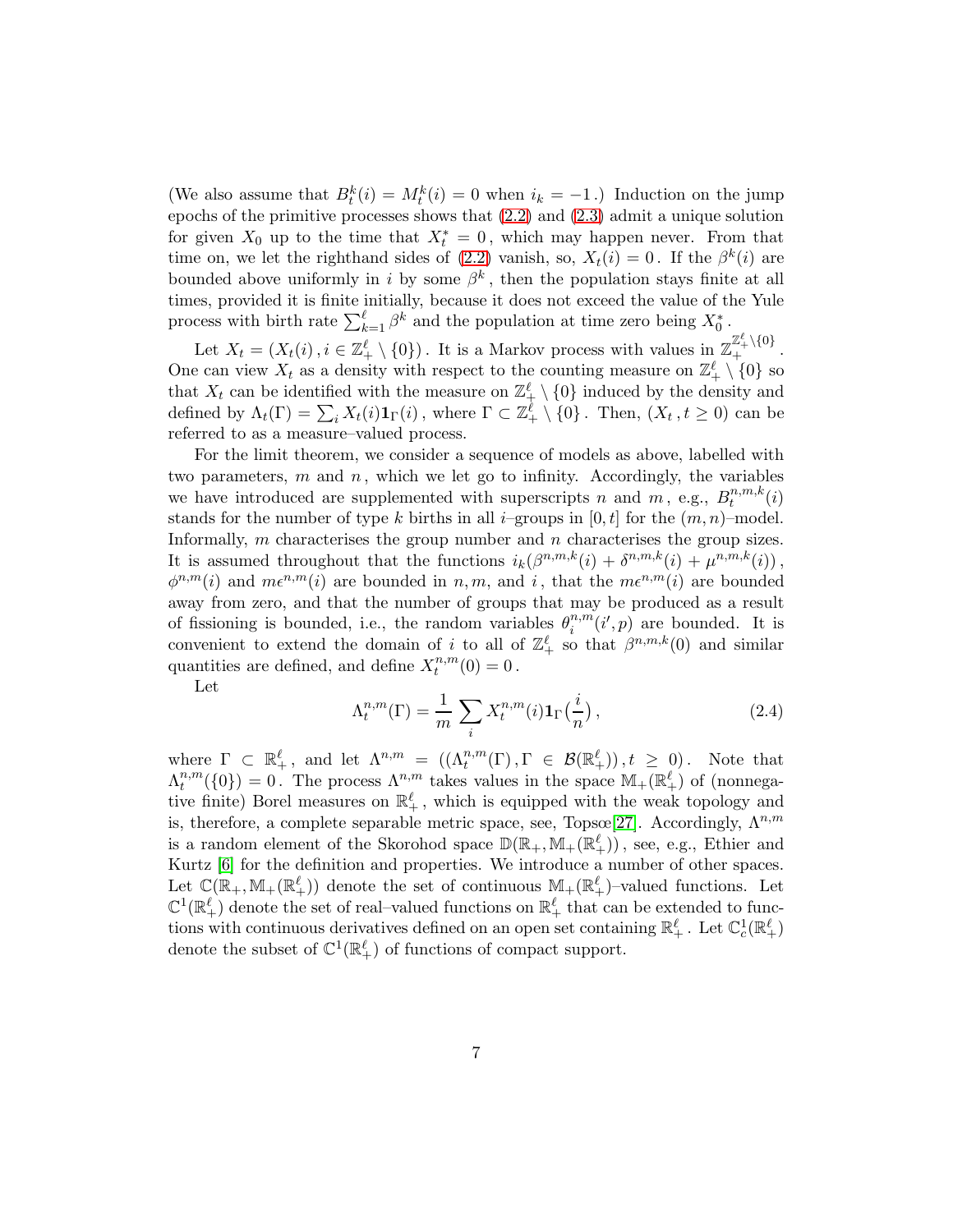Let, for 
$$
u = (u_1, \ldots, u_\ell) \in \mathbb{R}^\ell_+
$$
,  $[nu] = ([nu_1], \ldots, [nu_\ell])$  and  
\n
$$
\hat{\beta}^{n,m,k}(u) = \beta^{n,m,k}([nu]), \ \hat{\delta}^{n,m,k}(u) = \delta^{n,m,k}([nu]), \ \hat{\mu}^{n,m,k}(u) = \mu^{n,m,k}([nu]),
$$
\n
$$
\hat{\phi}^{n,m}(u) = \phi^{n,m}([nu]), \ \hat{\epsilon}^{n,m}(u) = m\epsilon^{n,m}([nu]).
$$
\n(2.5)

We also define, for  $u \in \mathbb{R}_+^{\ell}$  and  $\Gamma \subset \mathbb{R}_+^{\ell}$ ,

<span id="page-7-2"></span><span id="page-7-0"></span>
$$
\hat{\eta}^{n,m}(u,\Gamma) = \sum_{i'} \eta^{n,m}(\lfloor nu \rfloor, i') \mathbf{1}_{\Gamma}\left(\frac{i'}{n}\right). \tag{2.6}
$$

(Note that  $\hat{\eta}^{n,m}(u, \{i'/n\}) = \eta^{n,m}(|nu|, i')$ .)

Let us assume that there exist functions  $\hat{\beta}^k(u)$  ,  $\hat{\delta}^k(u)$  and  $\hat{\mu}^k(u)$  , which belong to  $\mathbb{C}^1(\mathbb{R}^{\ell}_+)$ , such that the functions  $u_k\hat{\delta}^k(u)$ ,  $u_k\hat{\beta}^k(u)$ , and  $u_k\hat{\mu}^k(u)$  have bounded first order derivatives, continuous and bounded functions  $\hat{\phi}(u)$  and  $\hat{\epsilon}(u)$  and transition kernel  $\hat{\varphi}(u, du')$ , which is a finite measure on  $\mathbb{R}_+^{\ell}$  for each  $u$ , with the total mass being uniformly bounded over  $u \in \mathbb{R}^{\ell}_+$ , such that  $\int_{\mathbb{R}^{\ell}_+} f(u') \hat{\varphi}(u, du')$  is a continuous function of u and, as  $n, m \to \infty$ ,

$$
\sum_{k=1}^{\ell} (u_k|\hat{\beta}^{n,m,k}(u) - \hat{\beta}^k(u)| + u_k|\hat{\delta}^{n,m,k}(u) - \hat{\delta}^k(u)| + u_k|\hat{\mu}^{n,m,k}(u) - \hat{\mu}^k(u)|)
$$
  
+  $|\hat{\phi}^{n,m}(u) - \hat{\phi}(u)| + |\hat{\epsilon}^{n,m}(u) - \hat{\epsilon}(u)| + |\int_{\mathbb{R}_+^{\ell}} f(u')\hat{\phi}^{n,m}(u)\hat{\eta}^{n,m}(u,du')$   
-  $\int_{\mathbb{R}_+^{\ell}} f(u')\hat{\phi}(u,du')| \to 0$  (2.7)

uniformly over compact sets of  $u$ , for all continuous bounded functions f of compact support. It is assumed further that the total populatio n at time 0 , which is  $\sum_i \sum_{k=1}^{\ell} i_k X_0^{n,m}$  $\int_0^{n,m} (i) = nm \int_{\mathbb{R}_+^{\ell}} |u| \Lambda_0^{n,m}$  $\int_0^{n,m}(du)$  , is finite. (Accordingly,  $nm\int_{\mathbb{R}^{\ell}_+}|u|\Lambda^{n,m}_t$  $_{t}^{n,m}(du)$ yields the total population at time t.) Let  $|u| = u_1 + \ldots + u_\ell$ .

**Theorem 2.1.** 1. Suppose that, for some  $\hat{\lambda}_0 = (\hat{\lambda}_0(du)) \in \mathbb{M}_+(\mathbb{R}^{\ell}_+)$  such that  $\hat{\lambda}_0(\mathbb{R}^{\ell}_+) > 0$  and  $\int_{\mathbb{R}^{\ell}_+}|u|\hat{\lambda}_0(du) < \infty$ , we have that  $\Lambda_0^{n,m} \to \hat{\lambda}_0$  in probability in  $\mathbb{M}_{+}(\mathbb{R}^{\ell}_{+})$  and  $\int_{\mathbb{R}^{\ell}_{+}}|u|\Lambda^{n,m}_{0}$  $\int_0^{n,m}(du) \to \int_{\mathbb{R}_+^{\ell}} |u| \hat{\lambda}_0(du)$  in probability, as  $n,m \to \infty$ . In addition, suppose that

<span id="page-7-1"></span>
$$
\lim_{K\to\infty}\limsup_{n,m\to\infty}\mathbf{P}(\sum_i|X_0^{n,m}(i)|^2>Km^2)=0.
$$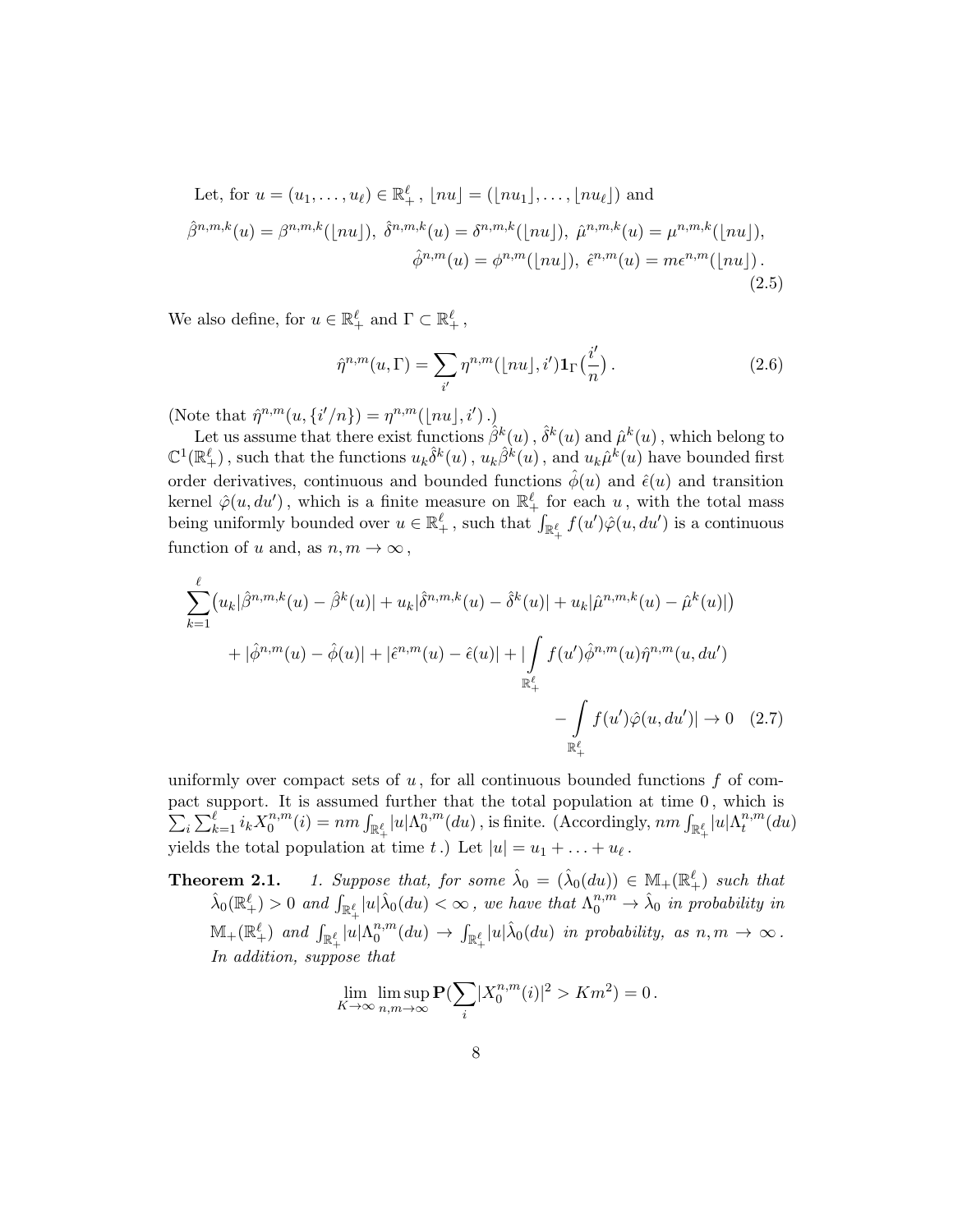Then, the  $\Lambda^{n,m}$  converge in probability in  $\mathbb{D}(\mathbb{R}_+, \mathbb{M}_+(\mathbb{R}^\ell_+))$  to  $(\hat{\lambda}_t, t \geq 0) \in$  $\mathbb{C}(\mathbb{R}_+, \mathbb{M}_+(\mathbb{R}^\ell_+) )$  such that  $\hat{\lambda}_t(\mathbb{R}^\ell_+) > 0$ . It is uniquely specified by the requirement that, given  $f \in \mathbb{C}_c^1(\mathbb{R}^{\ell}_+)$ ,  $\int_{\mathbb{R}^{\ell}_+} f(u) \hat{\lambda}_t(du)$  is differentiable and

$$
\frac{d}{dt} \int_{\mathbb{R}_+^{\ell}} f(u) \hat{\lambda}_t(du)
$$
\n
$$
= \int_{\mathbb{R}_+^{\ell}} \left( \sum_{k=1}^{\ell} \left( u_k \left( \hat{\beta}^k(u) - \hat{\delta}^k(u) - \hat{\mu}^k(u) \right) + \frac{1}{\hat{\lambda}_t(\mathbb{R}_+^{\ell})} \int_{\mathbb{R}_+^{\ell}} u'_k \hat{\mu}^k(u') \hat{\lambda}_t(du') \right) \partial_{u_k} f(u) \right. \\
\left. + \int_{\mathbb{R}_+^{\ell}} f(u') \hat{\varphi}(u, du') - \left( \hat{\phi}(u) + \hat{\epsilon}(u) \hat{\lambda}_t(\mathbb{R}_+^{\ell}) \right) f(u) \right) \hat{\lambda}_t(du). \tag{2.8}
$$

If  $\hat{\lambda}_0$  is absolutely continuous with respect to Lebesgue measure, then  $\hat{\lambda}_t$  is absolutely continuous too.

2. In probability, locally uniformly in t,

<span id="page-8-0"></span>
$$
\int_{\mathbb{R}^{\ell}_+} |u| \Lambda_t^{n,m}(du) \to \int_{\mathbb{R}^{\ell}_+} |u| \hat{\lambda}_t(du).
$$

If, in addition,

$$
\int\limits_{\mathbb{R}^{\ell}_+} u \, \Lambda^{n,m}_0(du) \to \int\limits_{\mathbb{R}^{\ell}_+} u \, \hat{\lambda}_0(du)
$$

in probability, then

$$
\int_{\mathbb{R}^{\ell}_+} u \, \Lambda_t^{n,m}(du) \to \int_{\mathbb{R}^{\ell}_+} u \, \hat{\lambda}_t(du)
$$

in probability locally uniformly in t.

3. Suppose that, under the hypotheses of part 1,  $\hat{\lambda}_0$  is absolutely continuous with respect to the Lebesgue measure, that its density  $\hat{x}_0 = (\hat{x}_0(u), u \in \mathbb{R}^{\ell}_+)$  is a bounded and Lipschitz-continuous function, that  $\hat{\varphi}(u, du') = \overline{\varphi}(u, u') du'$  with  $\overline{\varphi}(u,u')$  having Sobolev derivative  $D_u\overline{\varphi}(u,u')$  with respect to u for almost all  $u'$  such that  $\text{ess sup}_{u \in \mathbb{R}^{\ell}_+} \int_{\mathbb{R}^{\ell}_+} (\overline{\varphi}(u, u') + |D_u \overline{\varphi}(u, u')|) du' < \infty$ , and that the functions  $\hat{\phi}(u)$  and  $\hat{\epsilon}(u)$  are Lipschitz–continuous. Then the density  $\hat{x}_t$  =  $(\hat{x}_t(u), u \in \mathbb{R}_+^{\ell})$  of  $\hat{\lambda}_t$  is a bounded and Lipschitz-continuous function of u, is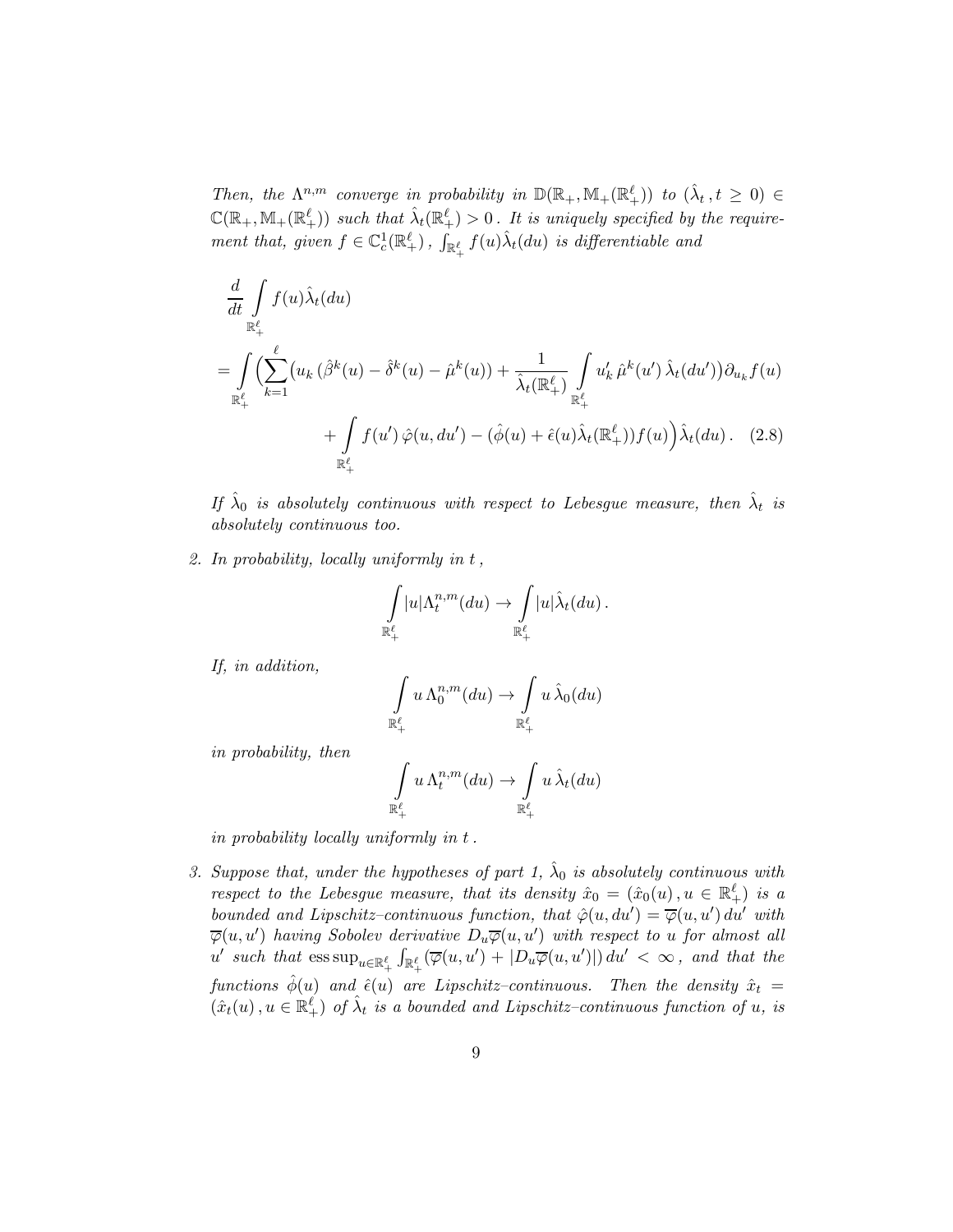locally Lipschitz–continuous with respect to t, and, for almost all t and u with respect to the Lebesgue measure,

$$
-\partial_t \hat{x}_t(u) = \sum_{k=1}^{\ell} \left( \partial_{u_k} \left( \hat{x}_t(u) u_k \left( \hat{\beta}^k(u) - \hat{\delta}^k(u) - \hat{\mu}^k(u) \right) \right) \right)
$$
  

$$
+ \frac{\sum_{k=1}^{\ell} \hat{x}_t(u') u'_k \hat{\mu}^k(u') du'}{\int_{\mathbb{R}_+^{\ell}} \hat{x}_t(u') du'} \partial_{u_k} \hat{x}_t(u) - \int_{\mathbb{R}_+^{\ell}} \hat{x}_t(u') \overline{\varphi}(u, u') du'
$$
  

$$
+ \hat{x}_t(u) \hat{\phi}(u) + \hat{x}_t(u) \hat{\epsilon}(u) \int_{\mathbb{R}_+^{\ell}} \hat{x}_t(u') du'.
$$
 (2.9)

Remark 2.1. If  $\hat{\eta}^{n,m}(u,du') \to \hat{\eta}(u,du')$  weakly, as in the next example, then one may be able to take  $\hat{\varphi}(u, du') = \hat{\phi}(u)\hat{\eta}(u, du')$ .

Remark 2.2. As an example of the scaling, consider fissioning into one or two pieces that gives equal probability to every possible fission outcome:

$$
\zeta_i(\{i',i-i'\}) = \frac{1}{\prod_{k=1}^{\ell} (i_k+1)}.
$$

Hence, the  $\theta_i(i', p)$  assume values in  $\{1, 2\}$  and

$$
\eta(i, i') = \frac{2}{\prod_{k=1}^{\ell} (i_k + 1)}
$$

<span id="page-9-0"></span>.

We define fission kernel  $\hat{\eta}^{n,m}(u,du')$  by [\(2.6\)](#page-7-0). Let  $\phi^{n,m}(i) = \prod_{k=1}^{\ell} (i_k+1)e^{-|i|/n}/n^{\ell}$ . Consequently,  $\hat{\phi}^{n,m}(u) = \prod_{k=1}^{\ell} (\lfloor nu_k \rfloor + 1) e^{-\lfloor \lfloor nu \rfloor / n} / n^{\ell}$ . We have that  $\hat{\eta}^{n,m}(u, du') \to$  $2/(\prod_{k=1}^{\ell} u_k) \mathbf{1}_{[0,u]}(u') du', \hat{\phi}^{n,m}(u) \to \prod_{k=1}^{\ell} u_k e^{-|u|}, \text{ and } \hat{\phi}^{n,m}(u) \hat{\eta}^{n,m}(u,du') \to$  $2e^{-|u|}\mathbf{1}_{[0,u]}(u') du'$  weakly uniformly over u from bounded sets.

We now give a version of Theorem 2.1 for a stronger topology. Let

<span id="page-9-1"></span>
$$
\check{\epsilon}^{n,m}(u) = mn^{\ell} \epsilon^{n,m}(\lfloor nu \rfloor), \check{\eta}^{n,m}(u, u') = n^{\ell} \eta^{n,m}(\lfloor nu \rfloor, \lfloor nu' \rfloor). \tag{2.10}
$$

The functions  $mn^{\ell} \epsilon^{n,m}(i)$  and  $\phi^{n,m}(i) n^{\ell} \eta^{n,m}(i, i')$  are assumed to be bounded in n,  $m, i$ , and  $i'$ . Let us assume that there exist bounded Lipschitz-continuous functions  $\hat{\beta}^k(u)$  ,  $\hat{\delta}^k(u)$  , and  $\hat{\mu}^k(u)$  , bounded continuous functions  $\hat{\phi}(u)$  and  $\check{\epsilon}(u)$  , and function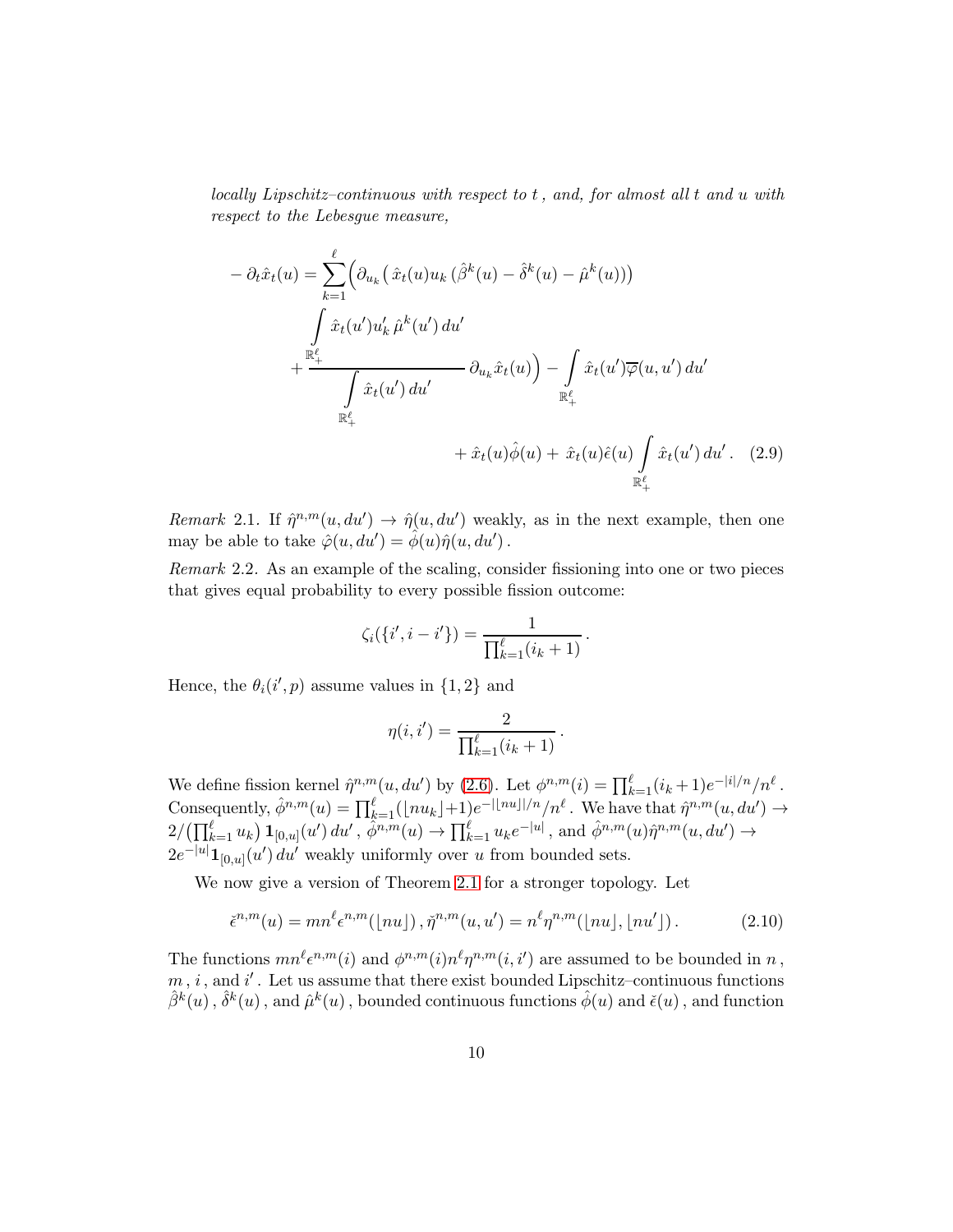$\check{\varphi}(u, u')$  such that the functions  $u_k \hat{\beta}^k(u)$ ,  $u_k \hat{\delta}^k(u)$ , and  $u_k \hat{\mu}^k(u)$  are bounded and Lipschitz–continuous, the function  $\int_{\mathbb{R}_+^{\ell}} f(u')\check{\varphi}(u,u')\,du'$  is continuous with respect to u for any continuous function  $f(u')$  of compact support,  $\sup_{u \in \mathbb{R}^{\ell}_+} \int_{\mathbb{R}^{\ell}_+} \check{\varphi}(u, u') du' <$  $\infty$ , and for all bounded Borel measurable sets  $\Theta \subset \mathbb{R}_+^{\ell}$  and continuous functions of compact support  $f(u')$ ,

$$
\int_{\Theta} \left( \sum_{k=1}^{\ell} (u_k |\hat{\beta}^{n,m,k}(u) - \hat{\beta}^k(u)| + u_k |\hat{\delta}^{n,m,k}(u) - \hat{\delta}^k(u)| + u_k |\hat{\mu}^{n,m,k}(u) - \hat{\mu}^k(u)| \right) \n+ |\hat{\phi}^{n,m}(u) - \hat{\phi}(u)| + |\check{\epsilon}^{n,m}(u) - \check{\epsilon}(u)| + |\int_{\mathbb{R}_+^{\ell}} f(u') \hat{\phi}^{n,m}(u) \check{\eta}^{n,m}(u, u') du' - \int_{\mathbb{R}_+^{\ell}} f(u') \check{\phi}(u, u') du' | du \right) \to 0,
$$

as  $n, m \to \infty$ .

Let processes  $\hat{X}^{n,m} = (\hat{X}^{n,m}_t, t \ge 0)$  be defined by

$$
\hat{X}_t^{n,m} = (\hat{X}_t^{n,m}(u), u \in \mathbb{R}_+^{\ell})
$$
 and  $\hat{X}_t^{n,m}(u) = \frac{1}{m} X_t^{n,m}(\lfloor nu_1 \rfloor, \ldots, \lfloor nu_{\ell} \rfloor)$ .

We assume that  $\hat{X}_0^{n,m} \in \mathbb{L}^2(\mathbb{R}^{\ell}_+) \cap \mathbb{L}^1(\mathbb{R}^{\ell}_+)$ . Both  $\mathbb{L}^2(\mathbb{R}^{\ell}_+)$  and  $\mathbb{L}^1(\mathbb{R}^{\ell}_+)$  are endowed with weak topologies which will be emphasised by denoting those spaces by  $\mathbb{L}^2_w(\mathbb{R}^{\ell}_+)$ and  $\mathbb{L}^1_w(\mathbb{R}^{\ell}_+)$ , respectively. Specifically,  $\mathbb{L}^2_w(\mathbb{R}^{\ell}_+)$  is endowed with the  $\sigma(\mathbb{L}^2,\mathbb{L}^2)$ topology and  $\mathbb{L}^1_w(\mathbb{R}^{\ell}_+)$  is endowed with the  $\sigma(\mathbb{L}^1,\mathbb{L}^{\infty})$ -topology. Both spaces are completely regular topological spaces as topological groups. The definition and properties of the Skorohod spaces  $\mathbb{D}(\mathbb{R}_+, \mathbb{L}^2_w(\mathbb{R}^\ell_+))$  and  $\mathbb{D}(\mathbb{R}_+, \mathbb{L}^1_w(\mathbb{R}^\ell_+))$  follow from the analysis in Jakubowski [\[13\]](#page-46-6).

**Theorem 2.2.** 1. If, for some  $\check{x}_0 = (\check{x}_0(u)) \in \mathbb{L}^2(\mathbb{R}^{\ell}_+) \cap \mathbb{L}^1(\mathbb{R}^{\ell}_+)$  with  $\check{x}_0(u) \geq 0$ ,  $\int_{\mathbb{R}_+^{\ell}} \check{x}_0(u) du > 0$ , and  $\int_{\mathbb{R}_+^{\ell}} |u| \check{x}_0(u) du < \infty$ , we have that  $\hat{X}_0^{n,m} \to \check{x}_0$  in probability in  $\mathbb{L}^1_w(\mathbb{R}^{\ell}_+)$  and  $\int_{\mathbb{R}^{\ell}_+}|u|\hat{X}_0^{n,m}(u)\,du \to \int_{\mathbb{R}^{\ell}_+}|u|\check{x}_0(u)\,du$  in probability, as  $n, m \rightarrow \infty$ , and

$$
\lim_{K \to \infty} \limsup_{n,m \to \infty} \mathbf{P}(\sum_{i} |X_{0}^{n,m}(i)|^{2} > Km^{2}n^{\ell}) = 0,
$$

then the  $\hat{X}^{n,m}$  converge in probability in  $\mathbb{D}(\mathbb{R}_+,\mathbb{L}^1_w(\mathbb{R}^\ell_+))$  and in  $\mathbb{D}(\mathbb{R}_+,\mathbb{L}^2_w(\mathbb{R}^\ell_+))$ to function  $(\check{x}_t, t \geq 0)$ , where  $\check{x}_t = (\check{x}_t(u), u \in \mathbb{R}^{\ell}_+)$ , such that  $\check{x}_t(u) \geq 0$ ,  $\int_{\mathbb{R}_+^{\ell}} \check{x}_t(u) du > 0$ ,  $\check{x}_t \in \mathbb{L}^1(\mathbb{R}_+^{\ell}) \cap \mathbb{L}^2(\mathbb{R}_+^{\ell})$ , and, for all t and almost all  $u$ ,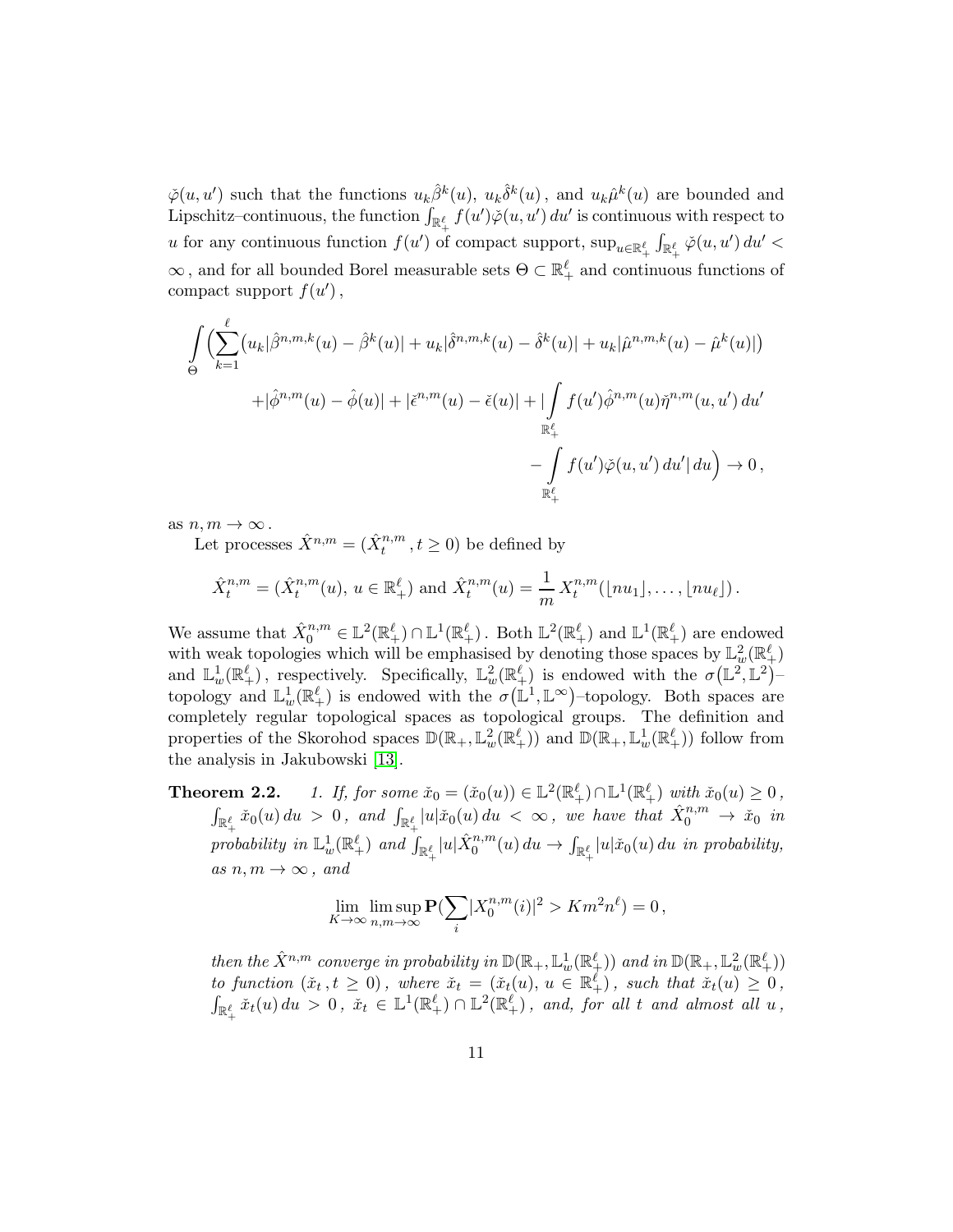the measure  $\hat{\lambda}_t(du) = \check{x}_t(u) du$  satisfies [\(2.8\)](#page-8-0) with  $\hat{\eta}(u)$  and  $\hat{\epsilon}(u)$  replaced with  $\check{\eta}(u)$  and  $\check{\epsilon}(u)$ , respectively.

2. In probability, locally uniformly in t,

$$
\int_{\mathbb{R}_+^{\ell}} |u| \hat{X}_t^{n,m}(u) du \to \int_{\mathbb{R}_+^{\ell}} |u| \check{x}_t(u) du.
$$

If, in addition,

$$
\int_{\mathbb{R}^{\ell}_+} u \, \hat{X}_0^{n,m}(u) \, du \to \int_{\mathbb{R}^{\ell}_+} u \, \check{x}_0(u) \, du
$$

in probability, then

$$
\int\limits_{\mathbb{R}^{\ell}_+} u \, \hat{X}^{n,m}_t(u) \, du \to \int\limits_{\mathbb{R}^{\ell}_+} u \, \check{x}_t(u) \, du
$$

in probability locally uniformly in t.

3. If, under the hypotheses of part 1,  $\tilde{x}_0$  is a bounded and Lipschitz–continuous  $\emph{function},\ \check{\varphi}(u,u')$  has Sobolev derivative  $D_u\check{\varphi}(u,u')$  with respect to  $u$  for almost all u' such that  $\text{ess sup}_{u \in \mathbb{R}_+^{\ell}} \int_{\mathbb{R}_+^{\ell}} (\check{\varphi}(u, u') + |D_u \check{\varphi}(u, u')|) du' < \infty$ , and the functions  $\hat{\phi}(u)$  and  $\check{\epsilon}(u)$  are Lipschitz–continuous, then  $\check{x}_t(u)$  is a bounded and Lipschitz–continuous function with respect to u , is locally Lipschitz–continuous with respect to  $t$ , and  $(2.9)$  is satisfied for almost all  $t$  and  $u$ .

# 3 Proof of Theorem 2.1

The proof of Theorem 2.1 proceeds by establishing compactness of  $\Lambda^{n,m}$  and ascertaining the limit point. Techniques of stochastic calculus are used extensively. Throughout the section, the hypotheses of part 1 of Theorem 2.1 are assumed to hold. We begin with a lemma on the properties of fission. Let b denote an upper bound on the number of offspring in a fission.

<span id="page-11-2"></span>Lemma 3.1. We have that

<span id="page-11-0"></span>
$$
\hat{\eta}^{n,m}(u,\mathbb{R}^{\ell}_{+}) \leq b \tag{3.1}
$$

and

<span id="page-11-1"></span>
$$
\int_{\mathbb{R}^{\ell}_+} u' \hat{\eta}^{n,m}(u,du') = \frac{\lfloor nu \rfloor}{n}.
$$
\n(3.2)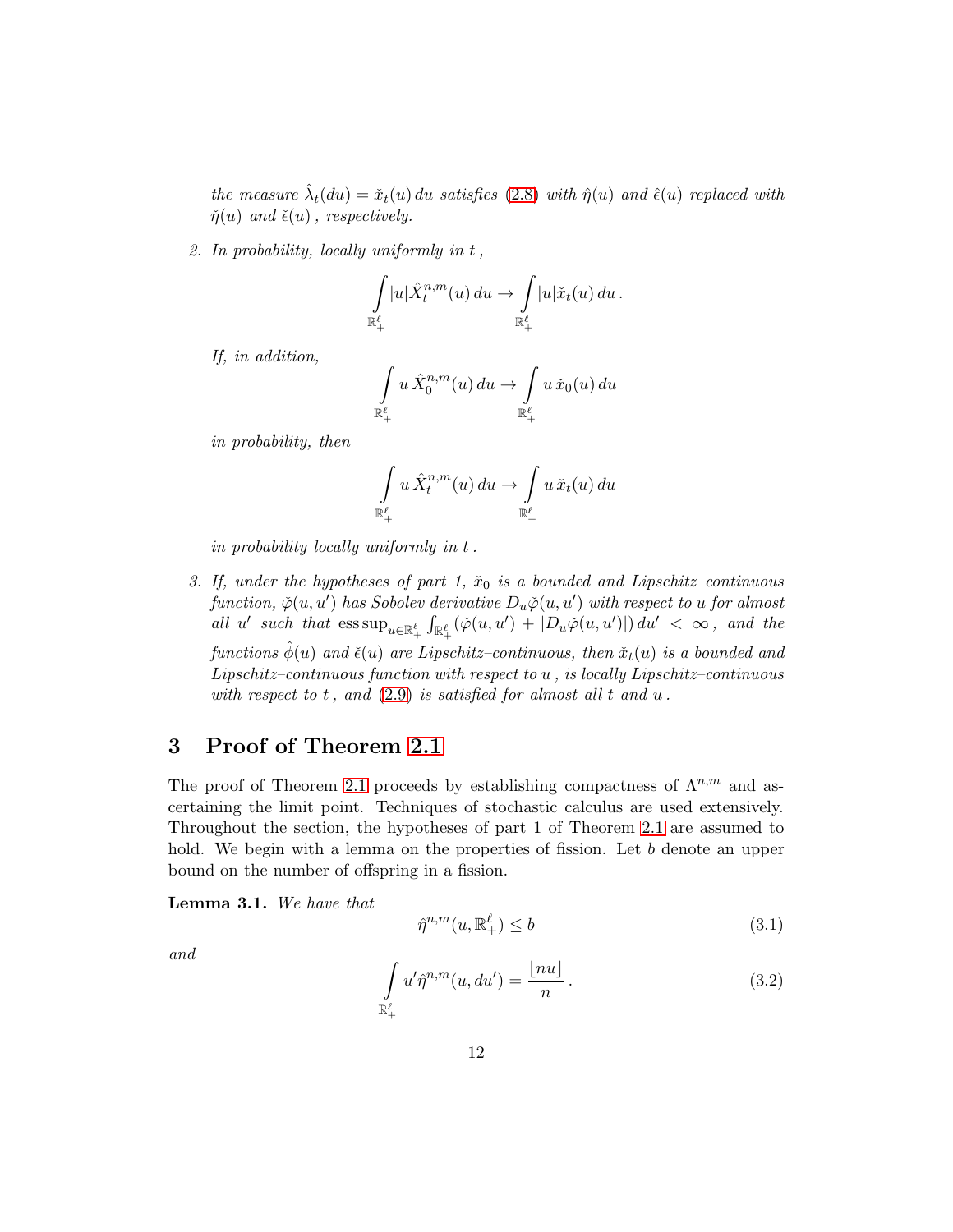As a result,

<span id="page-12-0"></span>
$$
\hat{\varphi}(u, \mathbb{R}^{\ell}_{+}) \le b\hat{\phi}(u) \tag{3.3}
$$

and

<span id="page-12-1"></span>
$$
\int_{\mathbb{R}_+^{\ell}} u' \hat{\varphi}(u, du') = u \hat{\phi}(u).
$$
\n(3.4)

*Proof.* By the analogue of  $(2.1)$ ,

$$
\sum_{i'} \eta^{n,m}(i,i') = \sum_{i'} \mathbf{E} \theta_i^{n,m}(i') = \mathbf{E} \sum_{i'} \theta_i^{n,m}(i').
$$

The latter sum is the total number of pieces, so, it does not exceed  $b$ . Similarly,

$$
\sum_{i'} i'\eta^{n,m}(i,i') = \mathbf{E} \sum_{i'} i'\theta_i^{n,m}(i'),
$$

the latter sum being equal to i. Representations  $(3.1)$  and  $(3.2)$  now follow from [\(2.6\)](#page-7-0). Since  $\hat{\eta}^{n,m}(u,du')=0$  when  $|u'|>|u|$ , [\(3.3\)](#page-12-0) and [\(3.4\)](#page-12-1) follow from [\(2.7\)](#page-7-1), [\(3.1\)](#page-11-0) and [\(3.2\)](#page-11-1).  $\Box$ 

Remark 3.1. Similarly,  $\hat{\eta}^{n,m}(u,\mathbb{R}^{\ell}_{+}) = b$  and  $\hat{\varphi}(u,\mathbb{R}^{\ell}_{+}) = b\hat{\varphi}(u)$ , provided every fission produces exactly b offspring. If, in addition,  $\hat{\eta}^{n,m}(u, du') \to \hat{\eta}(u, du')$  weakly, then these relations carry over to  $\hat{\eta}(u, du')$ .

Let  $\mathcal{F}_t^{n,m}$  $t^{n,m}$  represent the complete  $\sigma$ -algebra that is generated by the random variables  $X_0^{n,m}$  $L_0^{n,m}(i)$  ,  $L_s^{B,n,m,k}(i,p,r)$  ,  $L_s^{D,n,m,k}(i,p,r)$  ,  $L_s^{M,n,m,k}(i,p,r)$  ,  $L_s^{F,n,m}(i,p)$  ,  $L_s^{E,n,m}(i,p)$  ,  $B_s^{n,m,k}(i)$  ,  $D_s^{n,m,k}(i)$  ,  $\overline{M}_s^{n,m,k}$  $s^{n,m,k}(i)$ ,  $M_s^{n,m,k}(i)$ , and  $F_s^{n,m}(i,i')$ , where  $i \in$  $\mathbb{Z}_+^{\ell} \setminus \{0\}$ ,  $p \in \mathbb{N}$ ,  $r \in \mathbb{N}$ ,  $k \in \{1, \ldots, \ell\}$ , and  $0 \le s \le t$ , and let  $\mathbf{F}^{n,m} = (\mathcal{F}_t^{n,m})$  $t^{n,m}, t \ge 0$ represent the associated filtration. Let us adopt the convention that  $0/0 = 0$ , that the analogues of the processes on the lefthand side of  $(2.2)$  are equal to zero when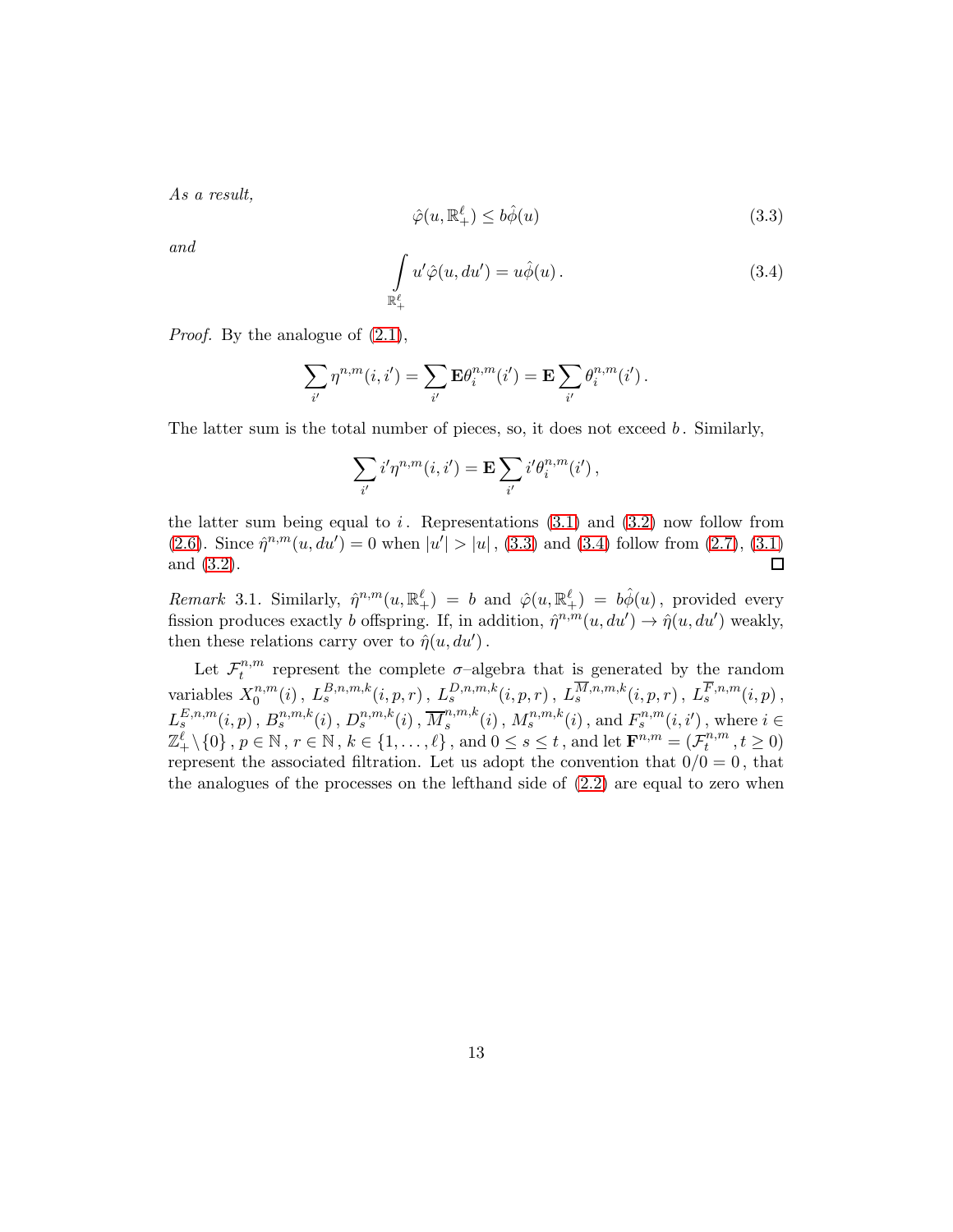$i = 0$  and define

$$
N_{t}^{B,n,m,k}(i) = B_{t}^{n,m,k}(i) - \int_{0}^{t} X_{s}^{n,m}(i)i_{k}\beta^{n,m,k}(i) ds,
$$
  
\n
$$
N_{t}^{D,n,m,k}(i) = D_{t}^{n,m,k}(i) - \int_{0}^{t} X_{s}^{n,m}(i)i_{k}\delta^{n,m,k}(i) ds,
$$
  
\n
$$
N_{t}^{F,n,m}(i',i) = F_{t}^{n,m}(i',i) - \int_{0}^{t} X_{s}^{n,m}(i')\phi^{n,m}(i')\eta^{n,m}(i',i) ds,
$$
  
\n
$$
N_{t}^{F,n,m}(i) = \overline{F}_{t}^{n,m}(i) - \int_{0}^{t} X_{s}^{n,m}(i)\phi^{n,m}(i) ds,
$$
  
\n
$$
N_{t}^{E,n,m}(i) = E_{t}^{n,m}(i) - \int_{0}^{t} X_{s}^{n,m}(i)X_{s}^{n,m,*}\epsilon^{n,m}(i) ds,
$$
  
\n
$$
N_{t}^{M,n,m,k}(i) = M_{t}^{n,m,k}(i) - \int_{0}^{t} \sum_{i' \neq i} X_{s}^{n,m}(i')i'_{k}\mu^{n,m,k}(i')\frac{X_{s}^{n,m}(i)}{X_{s}^{n,m,*}} ds,
$$
  
\n
$$
N_{t}^{\overline{M},n,m,k}(i) = \overline{M}_{t}^{n,m,k}(i) - \int_{0}^{t} X_{s}^{n,m}(i)i_{k}\mu^{n,m,k}(i)(1 - \frac{X_{s}^{n,m}(i)}{X_{s}^{n,m,*}}) ds.
$$
 (3.5)

We note that the righthand sides are equal to zero after the time when  $X_t^{n,m,*}$  hits zero. Let

<span id="page-13-0"></span>
$$
\alpha_i^{n,m}(i') = \mathbf{E} \theta_i^{n,m}(i',1)^2.
$$

We note that

t

<span id="page-13-1"></span>
$$
\alpha_i^{n,m}(i') \le b\eta^{n,m}(i,i'). \tag{3.6}
$$

By the analogues of [\(2.1\)](#page-5-2) and [\(2.2\)](#page-5-0), and by Lemma [A.1](#page-44-0) in the appendix, the processes on the righthand sides of [\(3.5\)](#page-13-0) are locally square integrable martingales, whose predictable quadratic variation processes are as follows, see, e.g., Liptser and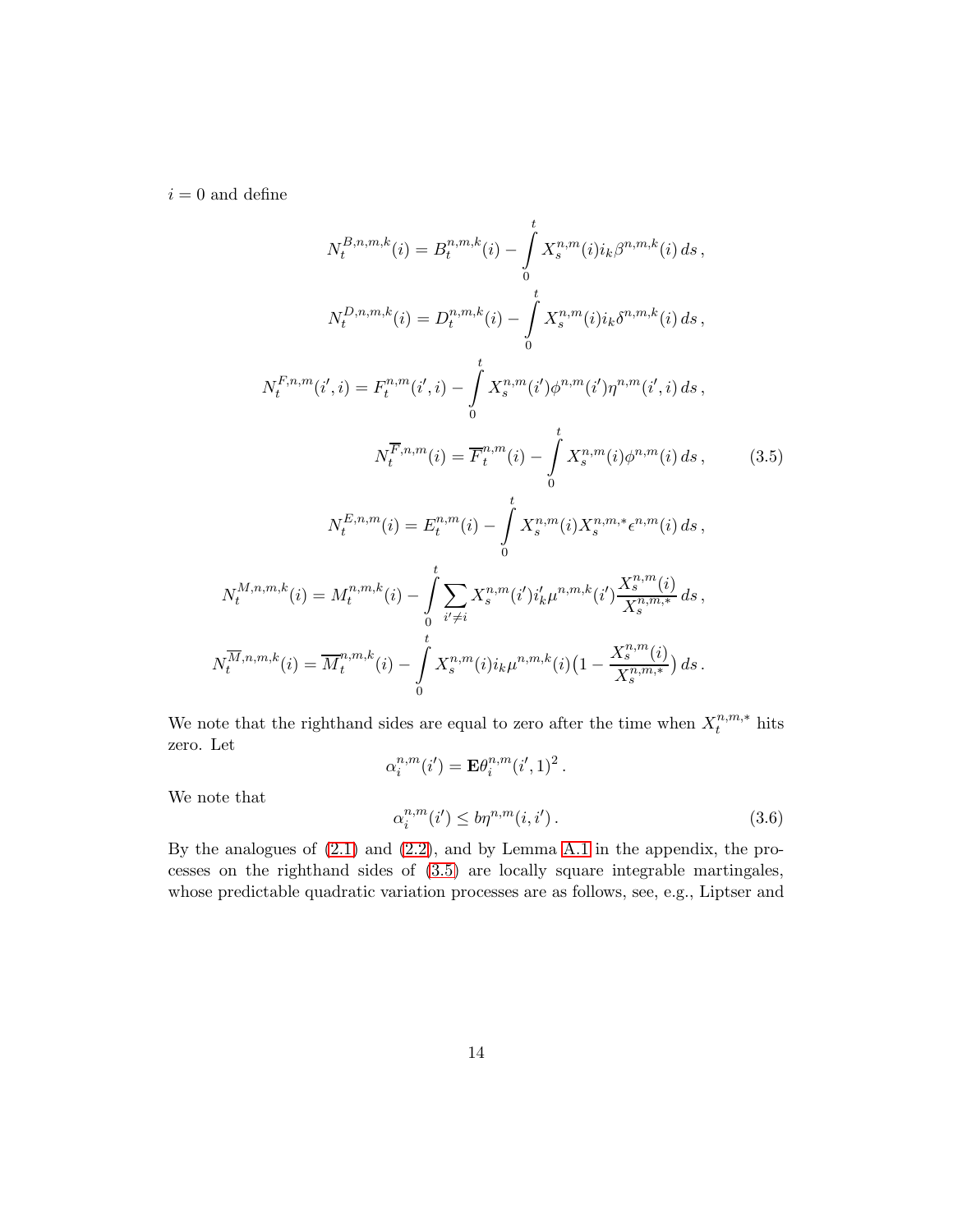Shiryayev [\[15\]](#page-46-7) for the corresponding definitions,

$$
\langle N^{B,n,m,k}(i) \rangle_{t} = \int_{0}^{t} X_{s}^{n,m}(i) i_{k} \beta^{n,m,k}(i) ds, \ \langle N^{D,n,m,k}(i) \rangle_{t} = \int_{0}^{t} X_{s}^{n,m}(i) i_{k} \delta^{n,m,k}(i) ds,
$$
  

$$
\langle N^{E,n,m}(i) \rangle_{t} = \int_{0}^{t} X_{s}^{n,m}(i) X_{s}^{n,m,*} \epsilon^{n,m}(i) ds, \ \langle N^{\overline{F},n,m}(i) \rangle_{t} = \int_{0}^{t} X_{s}^{n,m}(i) \phi^{n,m}(i) ds,
$$
  

$$
\langle N^{F,n,m}(i',i) \rangle_{t} = \int_{0}^{t} X_{s}^{n,m}(i') \phi^{n,m}(i') \alpha_{i'}^{n,m}(i) ds,
$$
  

$$
\langle N^{M,n,m,k}(i) \rangle_{t} = \int_{0}^{t} \sum_{i' \neq i} X_{s}^{n,m}(i') i'_{k} \mu^{n,m,k}(i') \frac{X_{s}^{n,m}(i)}{X_{s}^{n,m,*}} ds,
$$
  

$$
\langle N^{\overline{M},n,m,k}(i) \rangle_{t} = \int_{0}^{t} X_{s}^{n,m}(i) i_{k} \mu^{n,m,k}(i) (1 - \frac{X_{s}^{n,m}(i)}{X_{s}^{n,m,*}}) ds.
$$
  
(3.7)

The nonzero predictable covariance processes are

$$
\langle N^{M,n,m,k}(i), N^{\overline{M},n,m,k}(i') \rangle_t = (1 - \mathbf{1}_i(i')) \int_0^t X_s^{n,m}(i') i'_k \mu^{n,m,k}(i') \frac{X_s^{n,m}(i)}{X_s^{n,m,*}} ds,
$$
  

$$
\langle N^{F,n,m}(i,i'), N^{\overline{F},n,m}(i) \rangle_t = \int_0^t X_s^{n,m}(i) \phi^{n,m}(i) \eta^{n,m}(i,i') ds,
$$
  

$$
\langle N^{F,n,m}(i,i'), N^{F,n,m}(i,j') \rangle_t = \int_0^t X_s^{n,m}(i) \phi^{n,m}(i) \mathbf{E} \theta_i^{n,m}(i',1) \theta_i^{n,m}(j',1) ds.
$$
 (3.8)

Let

<span id="page-14-2"></span><span id="page-14-1"></span><span id="page-14-0"></span>
$$
R_t^{n,m} = \frac{1}{m} X_t^{n,m,*} = \Lambda_t^{n,m}(\mathbb{R}^\ell_+),\tag{3.9}
$$

so,  $R_0^{n,m} \to R_0 = \lambda_0(\mathbb{R}^{\ell}_+) > 0$  in probability, as  $n,m \to \infty$ . The processes  $(R_t^{n,m})$  $t^{n,m}, t \geq 0$  are random elements of  $\mathbb{D}(\mathbb{R}_+, \mathbb{R})$ . Let us recall that a sequence of stochastic processes with trajectories in a Skorohod space is said to be  $C$ -tight if it is tight for convergence in distribution in the Skorohod space and the limit points are laws of continuous path processes, see, e.g., Jacod and Shiryaev [\[12\]](#page-46-8).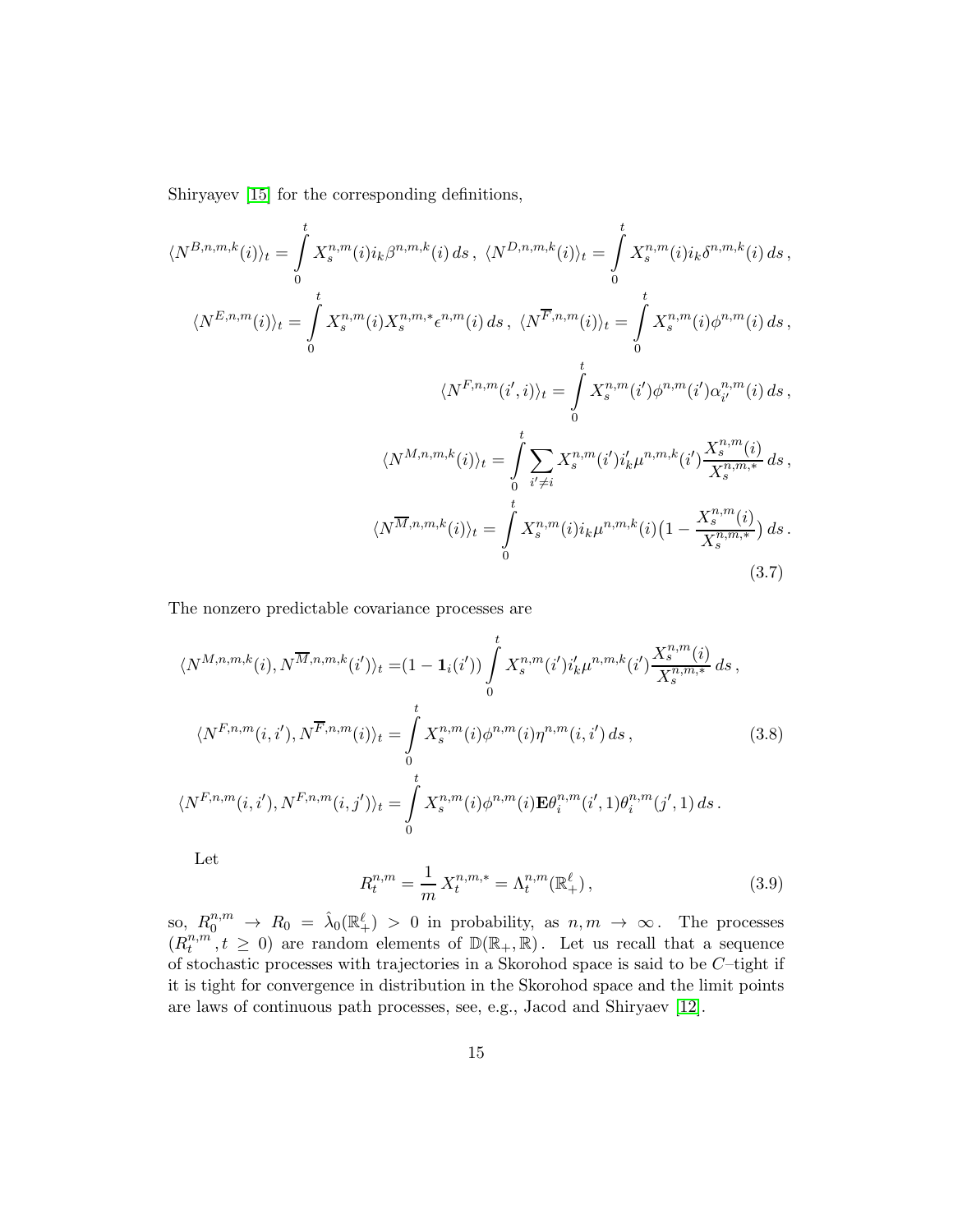<span id="page-15-5"></span>**Lemma 3.2.** The sequence of processes  $(R_t^{n,m})$  $t^{n,m}, t \geq 0$ ) is C-tight and, given  $t > 0$ , there exists  $\rho > 0$  such that  $\mathbf{P}(\inf_{s \leq t} R_s^{n,m} > \rho) \to 1$ , as  $n, m \to \infty$ .

Proof. By the analogue of [\(2.3\)](#page-5-1),

<span id="page-15-4"></span>
$$
\Delta X_t^{n,m,*} = \sum_{i} \sum_{i'} \Delta F_t^{n,m}(i',i) - \sum_{k=1}^{\ell} \Delta D_t^{n,m,k}(e_k) - \sum_{i} \Delta \overline{F}_t^{n,m}(i) - \sum_{i} \Delta E_t^{n,m}(i).
$$
\n(3.10)

Since  $\sum_i \Delta F_i^{n,m}$  $t^{n,m}(i',i) \leq b\Delta \overline{F}_t^{n,m}$  $_{t}^{n,m}(i')$  ,

$$
\Delta X_t^{n,m,*} \le b \sum_i \Delta \overline{F}_t^{n,m}(i) - \sum_i \Delta E_t^{n,m}(i) .
$$

Hence,

<span id="page-15-2"></span>
$$
\Delta R_t^{n,m} \le \Delta \overline{R}_t^{n,m},\tag{3.11}
$$

where

<span id="page-15-0"></span>
$$
\overline{R}_t^{n,m} = R_0^{n,m} + \frac{b}{m} \sum_i \overline{F}_t^{n,m}(i) - \frac{1}{m} \sum_i E_t^{n,m}(i).
$$
 (3.12)

Let  $N_t^{R,n,m}$  $t_t^{R,n,m}(i) = (b N_t^{F,n,m}(i) - N_t^{E,n,m})$  $\binom{E,n,m}{t}(i)/m$  and  $N_t^{R,n,m} = \sum_i N_t^{R,n,m}$  $t^{n,n,m}(i)$  so that by [\(3.5\)](#page-13-0),

<span id="page-15-1"></span>
$$
\overline{R}^{n,m}_t = R^{n,m}_0 + \int_0^t \sum_i \frac{1}{m} X^{n,m}_s(i) \left( b\phi^{n,m}(i) - X^{n,m,*}_s \epsilon^{n,m}(i) \right) ds + N^{\overline{R},n,m}_t. \tag{3.13}
$$

Since the processes  $N^{\overline{F},n,m}(i) = (N_t^{F,n,m})$  $t_t^{F,n,m}(i), t \ge 0$ ) and  $N^{E,n,m}(i) = (N_t^{E,n,m})$  $t^{L,n,m}(i), t \geq$ 0) are locally square integrable martingales with disjoint jumps, it follows by [\(3.7\)](#page-14-0) that the process  $N^{\overline{R},n,m} = (N_t^{R,n,m})$  $t^{n,n,m}, t \geq 0$  is a locally square integrable martingale with the predictable quadratic variation process

<span id="page-15-3"></span>
$$
\langle N^{\overline{R},n,m} \rangle_t = \int_0^t \sum_i \frac{1}{m^2} X_s^{n,m}(i) (b^2 \phi^{n,m}(i) + X_s^{n,m,*} \epsilon^{n,m}(i)) ds. \tag{3.14}
$$

By  $(3.5), (3.12), (3.13),$  $(3.5), (3.12), (3.13),$  $(3.5), (3.12), (3.13),$  $(3.5), (3.12), (3.13),$  $(3.5), (3.12), (3.13),$  and the Itô formula for semimartingales, see, e.g., Theorem 1 on p.118 in Liptser and Shiryayev [\[15\]](#page-46-7), on taking into account that the processes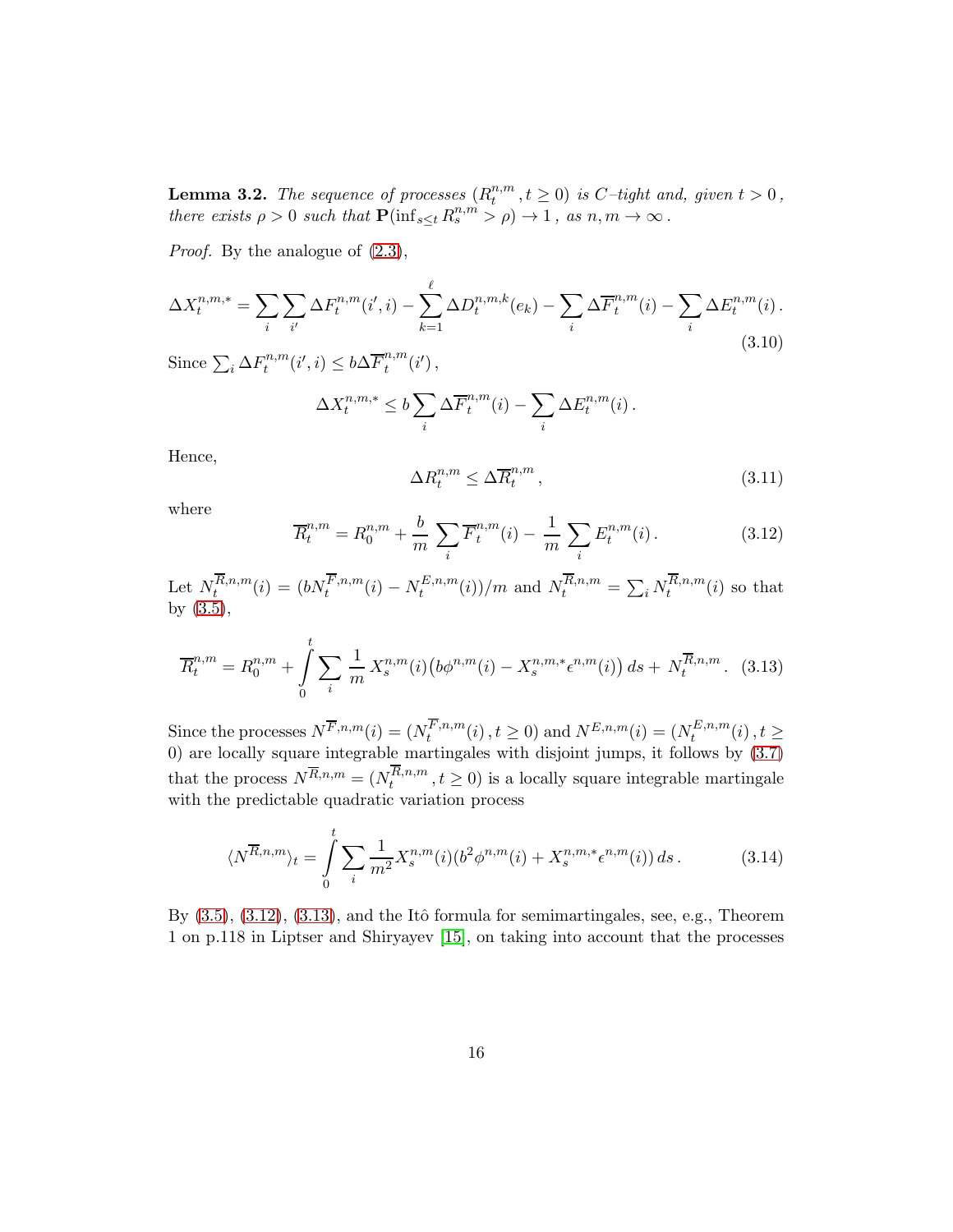$(\overline{F}_t^{n,m})$  $t^{n,m}_t, t \ge 0$ ) and  $(E_t^{n,m}_t)$  $t^{n,m}, t \geq 0$ ) have unit jumps,

$$
(\overline{R}_{t}^{n,m})^{2} = (R_{0}^{n,m})^{2} + \int_{0}^{t} 2\overline{R}_{s}^{n,m} d\overline{R}_{s}^{n,m} + \frac{1}{m^{2}} \sum_{s \leq t} (b^{2} \sum_{i} (\Delta \overline{F}_{s}^{n,m}(i))^{2} + \sum_{i} (\Delta E_{s}^{n,m}(i))^{2})
$$
  
\n
$$
= (R_{0}^{n,m})^{2} + \int_{0}^{t} 2\overline{R}_{s}^{n,m} \sum_{i} \frac{1}{m} X_{s}^{n,m}(i) (b\phi^{n,m}(i) - R_{s}^{n,m} m e^{n,m}(i)) ds
$$
  
\n
$$
+ \int_{0}^{t} 2\overline{R}_{s-}^{n,m} dN_{s}^{R,n,m} + \frac{1}{m^{2}} \sum_{i} (b^{2} \overline{F}_{t}^{n,m}(i) + E_{t}^{n,m}(i))
$$
  
\n
$$
\leq (R_{0}^{n,m})^{2} + \int_{0}^{t} 2\overline{R}_{s}^{n,m} \sum_{i} \frac{b}{m} X_{s}^{n,m}(i) \phi^{n,m}(i) ds
$$
  
\n
$$
+ \int_{0}^{t} 2\overline{R}_{s-}^{n,m} dN_{s}^{R,n,m} + \frac{1}{m^{2}} \sum_{i} (b^{2} \overline{F}_{t}^{n,m}(i) + E_{t}^{n,m}(i)).
$$

Hence, on recalling [\(3.5\)](#page-13-0), [\(3.9\)](#page-14-1), and [\(3.11\)](#page-15-2), by  $m\epsilon^{n,m}(i)$  and  $\phi^{n,m}(i)$  being bounded, there exists  $K_0 > 0$  such that, for all  $t > 0$ ,

$$
(\overline{R}_t^{n,m})^2 \le (R_0^{n,m})^2 + \frac{K_0}{m}t + K_0 \int_0^t (\overline{R}_s^{n,m})^2 ds + \int_0^t 2\overline{R}_{s-}^{n,m} dN_s^{\overline{R},n,m} + \frac{1}{m^2} \sum_i (N_t^{\overline{F},n,m}(i) + N_t^{E,n,m}(i)). \tag{3.15}
$$

Let, for  $K_1 > 0$ ,

<span id="page-16-0"></span>
$$
\tau_{K_1} = \inf \{ s \ge 0 : \overline{R}_s^{n,m} > K_1 \} .
$$

Then, by  $R_0^{n,m}$  $_{0}^{n,m}$  being  $\mathcal{F}_{0}^{n,m}$  $N^{n,m}$ -measurable and by  $N^{R,n,m}$ ,  $N^{F,n,m}(i)$  and  $N^{E,n,m}(i)$ being locally square integrable martingales, whose predictable quadratic variation processes are bounded for  $t \leq \tau_{K_1}$  by [\(3.7\)](#page-14-0) and [\(3.14\)](#page-15-3), so that the local martingale on the righthand side of [\(3.15\)](#page-16-0) stopped at  $\tau_{K_1}$  is a martingale, we have that

$$
\mathbf{E}\Big(\int_{0}^{t \wedge \tau_{K_1}} 2 \overline{R}_{s-}^{n,m} dN_s^{\overline{R},n,m} + \frac{1}{m^2} \sum_{i} \big(N_{t \wedge \tau_{K_1}}^{\overline{F},n,m}(i) + N_{t \wedge \tau_{K_1}}^{E,n,m}(i)\big) \Big) = 0.
$$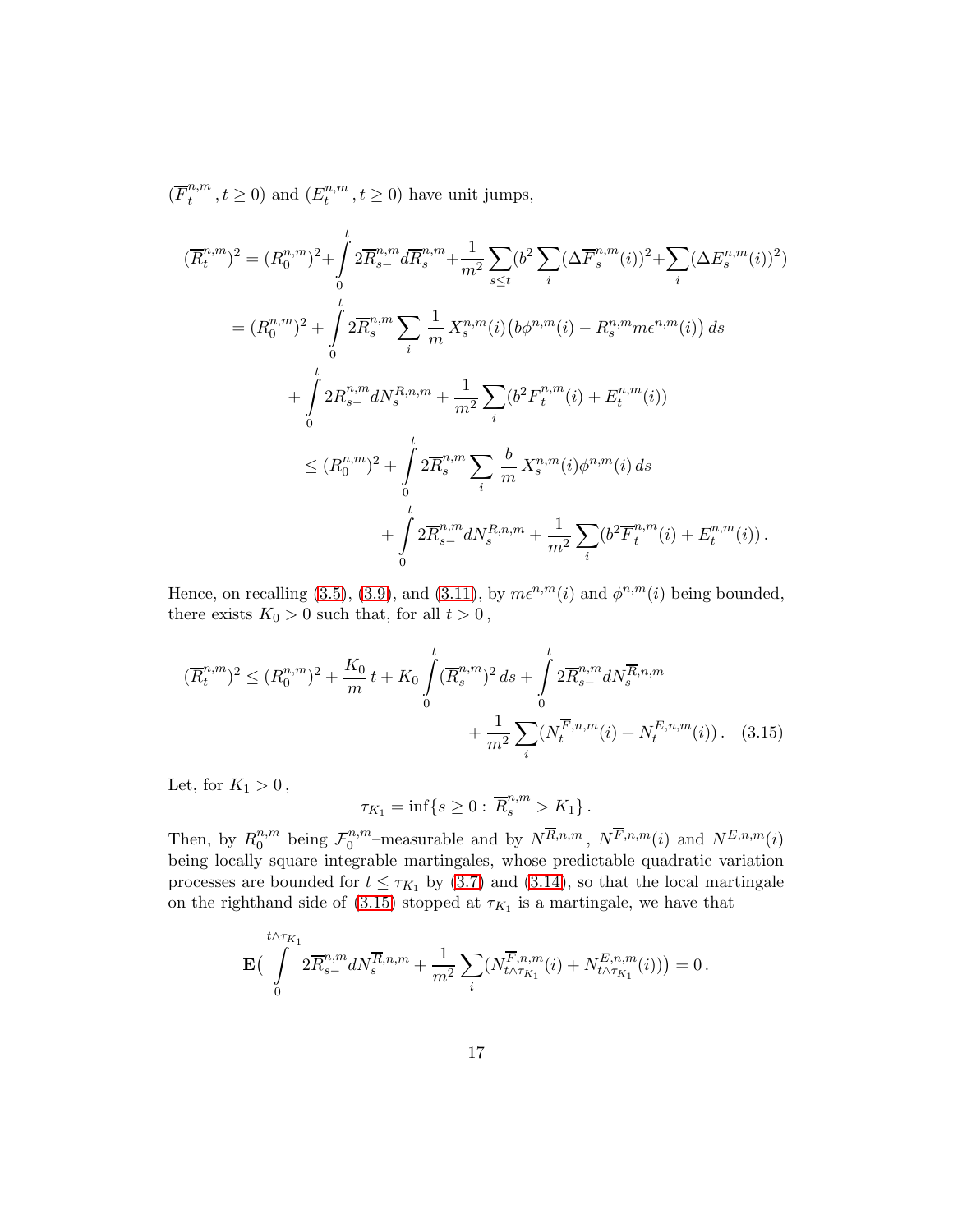By [\(3.15\)](#page-16-0) and Gronwall's inequality, for  $K_2 > 0$ ,

$$
\mathbf{E}(\overline{R}_{t\wedge\tau_{K_1}}^{n,m})^2\mathbf{1}_{[0,K_2]}(R_0^{n,m}) \leq (K_2^2 + \frac{K_0}{m}t)e^{K_0t}.
$$

Letting  $K_1 \rightarrow \infty$  implies, by Fatou's lemma, that

<span id="page-17-0"></span>
$$
\mathbf{E}(\overline{R}_t^{n,m})^2 \mathbf{1}_{[0,K_2]}(R_0^{n,m}) \le (K_2^2 + \frac{K_0}{m}t)e^{K_0t}.
$$
\n(3.16)

By [\(3.14\)](#page-15-3), [\(3.16\)](#page-17-0), the  $\phi^{n,m}(i)$  and  $m\epsilon^{n,m}(i)$  being bounded, for  $\gamma > 0$ ,

<span id="page-17-1"></span>
$$
\lim_{n,m \to \infty} \mathbf{P}(\langle N^{\overline{R},n,m} \rangle_t > \gamma) = 0, \qquad (3.17)
$$

so, by the Lenglart–Rebolledo inequality, see, e.g., Theorem 3 on p.66 in Liptser and Shiryayev [\[15\]](#page-46-7), in probability,

$$
\lim_{m,n\to\infty}\sup_{s\leq t}|N_s^{\overline{R},n,m}|=0.
$$

By  $(3.9)$ ,  $(3.13)$ , and Gronwall's inequality, for some  $K' > 0$ ,

$$
\overline{R}^{n,m}_t\leq (R^{n,m}_0+\sup_{s\leq t}|N^{\overline{R},n,m}_s|)e^{K't}\,.
$$

It follows that

<span id="page-17-3"></span><span id="page-17-2"></span>
$$
\lim_{K \to \infty} \limsup_{n,m \to \infty} \mathbf{P}(\sup_{s \le t} \overline{R}_s^{n,m} > K) = 0.
$$
\n(3.18)

By [\(3.5\)](#page-13-0) and [\(3.10\)](#page-15-4),

$$
R_t^{n,m} = R_0^{n,m} + \int_0^t \sum_i \frac{X_s^{n,m}(i)}{m} \left( \sum_{i'} \eta^{n,m}(i, i') \phi^{n,m}(i) - \phi^{n,m}(i) - X_s^{n,m,*} \epsilon^{n,m}(i) \right) ds
$$

$$
- \sum_{k=1}^\ell \int_0^t \frac{X_s^{n,m}(e_k)}{m} \delta^{n,m,k}(e_k) ds - \sum_{k=1}^\ell \frac{N_t^{D,n,m,k}(e_k)}{m} + \frac{N_t^{R,n,m}}{m}, \quad (3.19)
$$

where  $(N_t^{R,n,m})$  $t^{n,n,m}, t \geq 0$  is a locally square integrable martingale with the predictable quadratic variation process

$$
\langle N^{R,n,m} \rangle_t = \sum_i \int\limits_0^t X^{n,m}_s(i) \big( \mathbf{E} \big( \sum_{i'} \theta^{n,m}_i(i',1) - 1 \big)^2 \phi^{n,m}(i) + X^{n,m,*}_s \epsilon^{n,m}(i) \big) \, ds \, .
$$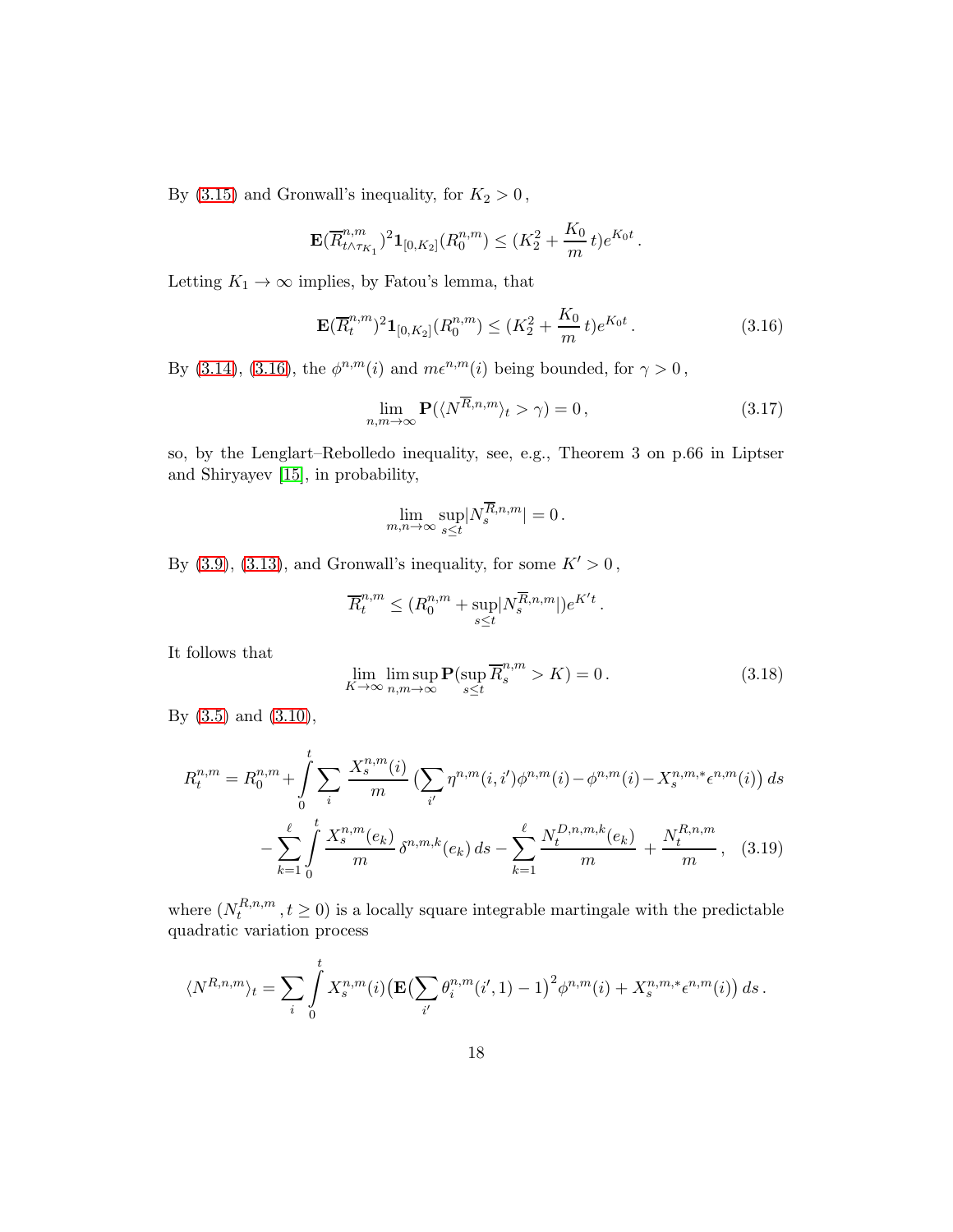Since  $\sum_{i'} \theta_i^{n,m}$  $i^{n,m}(i',1) \leq b$ , by [\(3.14\)](#page-15-3) and [\(3.17\)](#page-17-1), we have that  $\langle N^{R,n,m} \rangle_t/m^2 \to \text{in}$ probability, as  $n, m \to \infty$ , so, in probability,

<span id="page-18-1"></span><span id="page-18-0"></span>
$$
\lim_{n,m \to \infty} \frac{1}{m} \sup_{s \le t} |N^{R,n,m}| = 0. \tag{3.20}
$$

Hence, for arbitrary  $K_3 > 0$ ,

$$
R_{t}^{n,m} - \frac{N_{t}^{R,n,m}}{m} + \sum_{k=1}^{\ell} \frac{N_{t}^{D,n,m,k}(e_{k})}{m} = R_{0}^{n,m} - K_{3} \int_{0}^{t} (R_{s}^{n,m} - \frac{N_{s}^{R,n,m}}{m})
$$
  
+ 
$$
\sum_{k=1}^{\ell} \frac{N_{s}^{D,n,m,k}(e_{k})}{m} ds + \int_{0}^{t} (K_{3}R_{s}^{n,m} - \sum_{k=1}^{\ell} \frac{X_{s}^{n,m}(e_{k})}{m} \delta^{n,m,k}(e_{k})
$$
  
+ 
$$
\sum_{i} \frac{X_{s}^{n,m}(i)}{m} (\sum_{i'} \eta^{n,m}(i,i')\phi^{n,m}(i) - \phi^{n,m}(i) - X_{s}^{n,m,*}\epsilon^{n,m}(i)) - K_{3} \frac{N_{s}^{R,n,m}}{m}
$$
  
+ 
$$
K_{3} \sum_{k=1}^{\ell} \frac{N_{s}^{D,n,m,k}(e_{k})}{m} ds. \quad (3.21)
$$

By [\(3.21\)](#page-18-0) and the fact that  $\sum_{i'} \eta^{n,m}(i,i') \leq b$  according to Lemma [3.1,](#page-11-2) if  $\sup_{s \leq t} R_s^{n,m}$  $\leq K$  then, solving for the lefthand side of [\(3.21\)](#page-18-0) and picking  $K_3$  great enough so that

$$
K_3 R_s^{n,m} - \sum_{k=1}^{\ell} \frac{X_s^{n,m}(e_k)}{m} \delta^{n,m,k}(e_k) + \sum_i \frac{X_s^{n,m}(i)}{m} \left( \sum_{i'} \eta^{n,m}(i, i') \phi^{n,m}(i) - \phi^{n,m}(i) - X_s^{n,m,*} \epsilon^{n,m}(i) \right) \ge 0
$$

when  $0 \leq s \leq t$ ,

<span id="page-18-2"></span>
$$
R_t^{n,m} - \frac{N_t^{R,n,m}}{m} + \sum_{k=1}^{\ell} \frac{N_t^{D,n,m,k}(e_k)}{m} = e^{-K_3 t} R_0^{n,m} + e^{-K_3 t} \int_0^t e^{K_3 s} (K_3 R_s^{n,m})
$$
  

$$
- \sum_{k=1}^{\ell} \frac{X_s^{n,m}(e_k)}{m} \delta^{n,m,k}(e_k) + \sum_i \frac{X_s^{n,m}(i)}{m} \left( \sum_{i'} \eta^{n,m}(i, i') \phi^{n,m}(i) \right)
$$
  

$$
- \phi^{n,m}(i) - X_s^{n,m,*} \epsilon^{n,m}(i) - K_3 \frac{N_s^{R,n,m}}{m} + K_3 \sum_{k=1}^{\ell} \frac{N_s^{D,n,m,k}(e_k)}{m} \right) ds
$$
  

$$
\geq e^{-K_3 t} R_0^{n,m} - \sup_{s \leq t} \frac{|N_s^{R,n,m}|}{m} - \sum_{k=1}^{\ell} \sup_{s \leq t} \frac{|N_s^{D,n,m,k}(e_k)|}{m} . \quad (3.22)
$$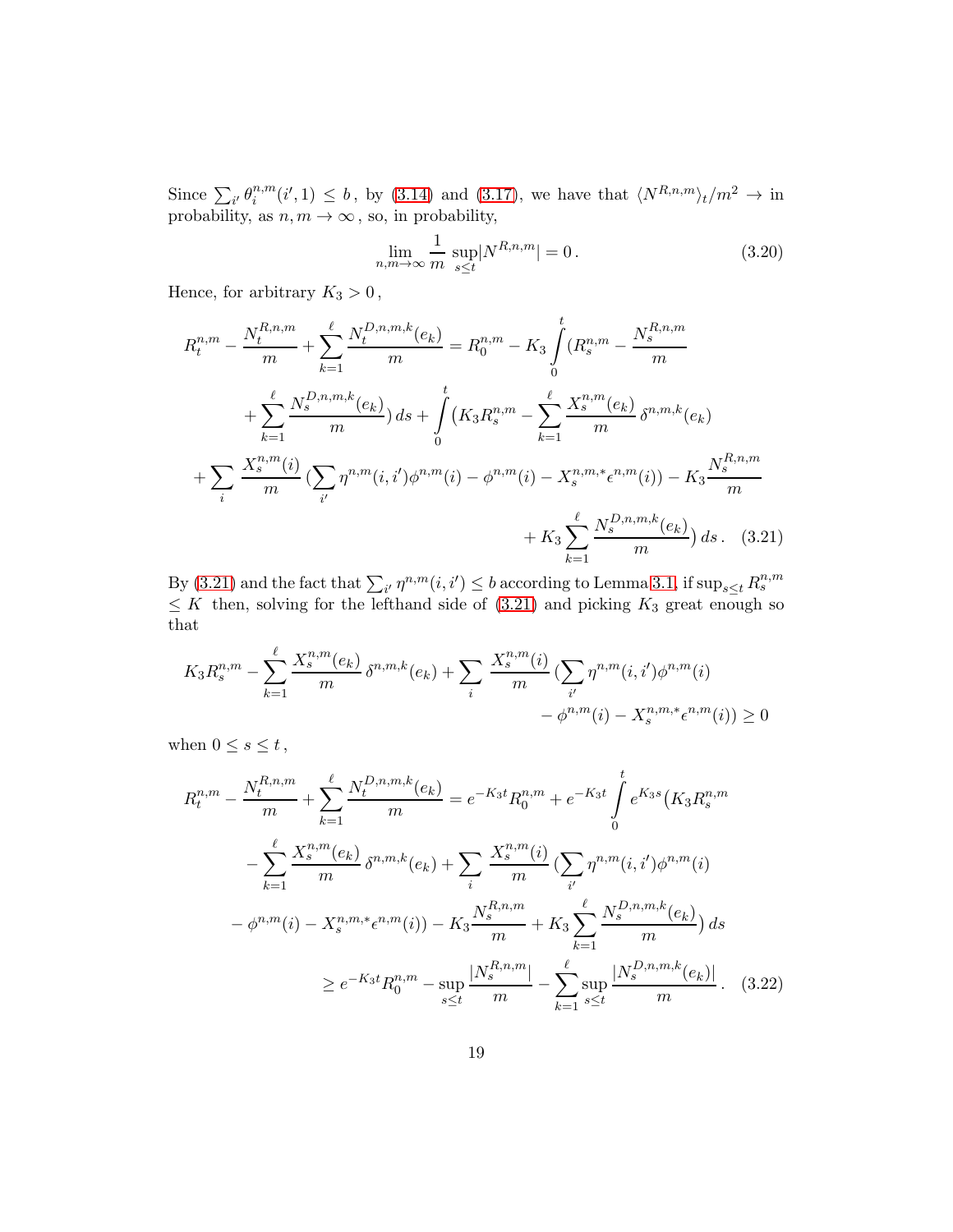By [\(3.7\)](#page-14-0), [\(3.9\)](#page-14-1), [\(3.18\)](#page-17-2), the  $\delta^{n,m,k}(e_k)$  being bounded and the Lenglart–Rebolledo inequality, in probability, for  $k = 1, \ldots, \ell$ ,

$$
\lim_{m,n \to \infty} \sup_{s \le t} \frac{1}{m} |N_t^{D,n,m,k}(e_k)| = 0,
$$

which implies, by [\(3.20\)](#page-18-1), [\(3.22\)](#page-18-2), and  $\hat{\lambda}_0(\mathbb{R}^{\ell}_+)$  being positive, that the  $R_t^{n,m}$  $t^{n,m}$  are locally uniformly asymptotically separated away from zero in probability. In addition, by  $(3.19)$  and the  $m\epsilon^{n,m}(i)$  being bounded,

$$
\lim_{\sigma\to 0}\limsup_{n,m\to\infty}{\bf P}\bigl(\sup_{s,s'\in[0,t]:\,|s-s'|\le\sigma}|R^{n,m}_s-R^{n,m}_{s'}|>\gamma\bigr)=0\,,
$$

so,  $R^{n,m}$  is C-tight.

Let us introduce  $\hat{\beta}^{n,m}(u) = (\hat{\beta}^{n,m,1}(u), \dots, \hat{\beta}^{n,m,\ell}(u))$  and  $\hat{\delta}^{n,m}(u) = (\hat{\delta}^{n,m,1}(u), \dots, \hat{\delta}^{n,m,\ell}(u))$  $\hat{\delta}^{n,m,\ell}(u)$ , and let  $\cdot$  denote the inner product in  $\mathbb{R}^{\ell}$ .

<span id="page-19-1"></span><span id="page-19-0"></span> $\Box$ 

<span id="page-19-2"></span>**Lemma 3.3.** The sequence of processes  $\left(\int_{\mathbb{R}^{\ell}_+}|u|\Lambda^{n,m}_t\right)$  $t^{n,m}_t(du)$ ,  $t \geq 0$ ) is C-tight.

Proof. By the analogue of [\(2.3\)](#page-5-1),

$$
\sum_i i_k \Delta X_t^{n,m}(i) = \sum_i \Delta B_t^{n,m,k}(i) - \sum_i \Delta D_t^{n,m,k}(i) - \sum_i i_k \Delta E_t^{n,m}(i),
$$

so,

$$
\sum_{i} \sum_{k=1}^{\ell} i_k X_t^{n,m}(i) = \sum_{i} \sum_{k=1}^{\ell} i_k X_0^{n,m}(i) + \sum_{i} \sum_{k=1}^{\ell} B_t^{n,m,k}(i) - \sum_{i} \sum_{k=1}^{\ell} D_t^{n,m,k}(i) - \sum_{i} |i| E_t^{n,m}(i). \quad (3.23)
$$

Therefore, on recalling [\(2.4\)](#page-6-0) and [\(3.5\)](#page-13-0),

$$
\int_{\mathbb{R}^{\ell}_{+}} |u| \Lambda_{t}^{n,m}(du) \leq \int_{\mathbb{R}^{\ell}_{+}} |u| \Lambda_{0}^{n,m}(du) + \int_{0}^{t} \int_{\mathbb{R}^{\ell}_{+}} u \cdot \hat{\beta}^{n,m}(u) \Lambda_{s}^{n,m}(du) ds + \frac{1}{mn} N_{t}^{B,n,m}, \quad (3.24)
$$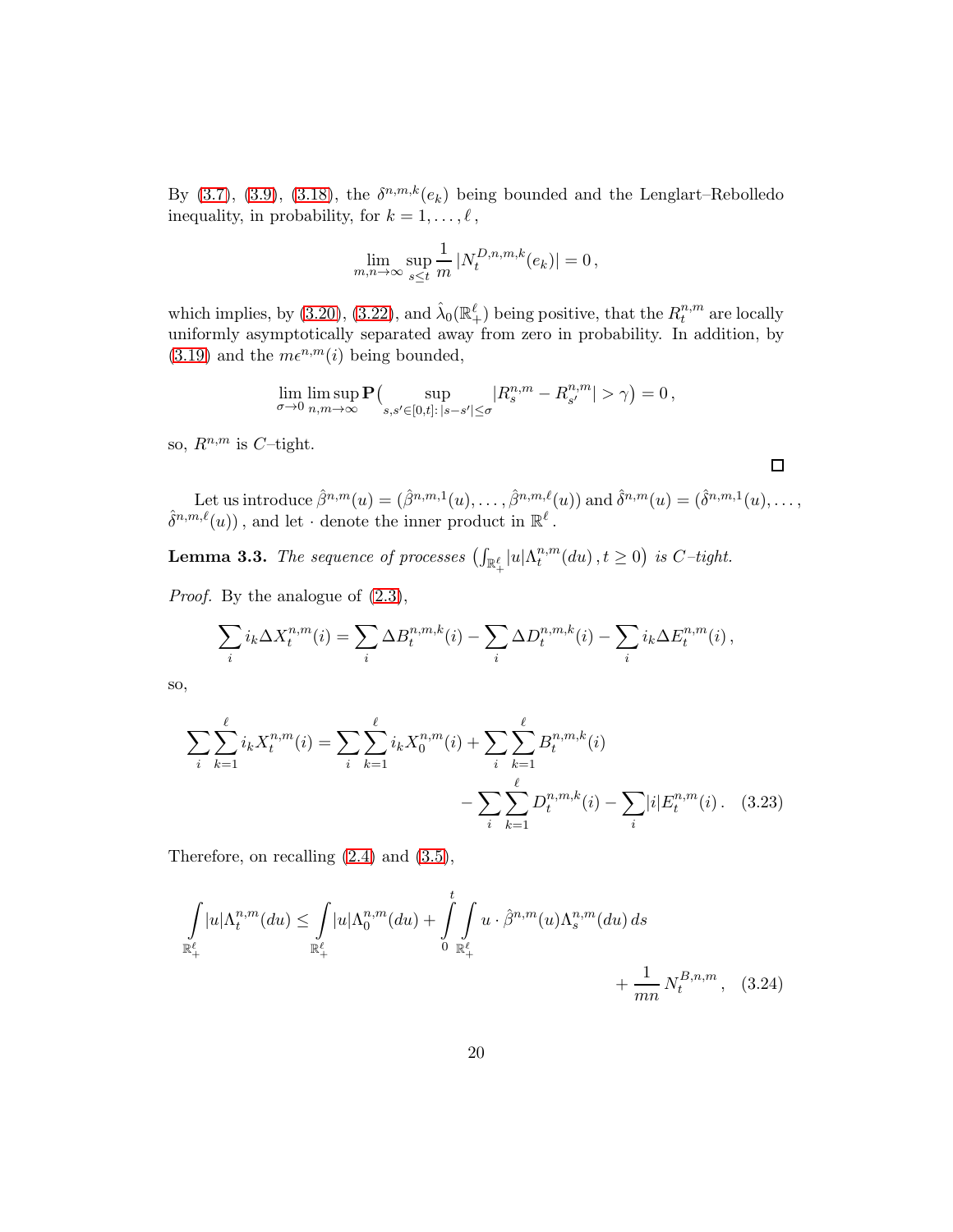where

<span id="page-20-0"></span>
$$
N_t^{B,n,m} = \sum_i \sum_{k=1}^{\ell} N_t^{B,n,m,k}(i).
$$

By [\(3.7\)](#page-14-0), the process  $N^{B,n,m} = (N_t^{B,n,m})$  $t_t^{D,n,m}, t \ge 0$  is a locally square integrable martingale with the predictable quadratic variation process

$$
\langle N^{B,n,m} \rangle_t = \int_0^t \sum_i \sum_{k=1}^\ell i_k \beta^{n,m,k}(i) X_s^{n,m}(i) \, ds = nm \int_0^t \int_{\mathbb{R}_+^{\ell}} u \cdot \hat{\beta}^{n,m}(u) \Lambda_s^{n,m}(du) \, ds \, .
$$
\n(3.25)

Let  $\Theta^{n,m}_K$  represent the event that  $\int_{\mathbb{R}^{\ell}_+}|u|\Lambda^{n,m}_0$  $\binom{n,m}{0}(du) \leq K$ , where  $K > 0$ , and let, for  $K_1 > 0$ ,

$$
\tau_{K_1} = \inf \{ t \ge 0 : \int_{0}^{t} \int_{\mathbb{R}_+^{\ell}} u \cdot \hat{\beta}^{n,m}(u) \Lambda_s^{n,m}(du) ds > K_1 \}.
$$

The process  $(N_{t \wedge \tau_K}^{B,n,m})$  $t^{D,n,m}_{t\wedge\tau_{K_1}}$ ,  $t \geq 0$ ) being a martingale implies by [\(3.24\)](#page-19-0) that  $\mathbf{E} \mathbf{1}_{\Theta^{n,m}(K)} \int_{\mathbb{R}_+^{\ell}} |u| \Lambda^{n,m}_{t\wedge \tau_I}$  $t^{n,m}_{t\wedge\tau_{K_1}}(du)$  is finite, so by the  $\hat{\beta}^{n,m,k}(u)$  being bounded, provided  $K$  is great enough,

$$
\mathbf{E} \mathbf{1}_{\Theta^{n,m}(K)} \int\limits_{\mathbb{R}^\ell_+} |u|\Lambda^{n,m}_{t\wedge\tau_{K_1}}(du) \leq K+K\int\limits_0^t \mathbf{E} \mathbf{1}_{\Theta^{n,m}(K)} \int\limits_{\mathbb{R}^\ell_+} |u|\Lambda^{n,m}_{s\wedge\tau_{K_1}}(du)\,ds\,.
$$

By Gronwall's inequality and Fatou's lemma,

$$
\mathbf{E} \mathbf{1}_{\Theta^{n,m}(K)} \int\limits_{\mathbb{R}_+^{\ell}} |u| \Lambda_t^{n,m}(du) \leq Ke^{Kt}.
$$

Since, for  $K_2 > 0$ ,

$$
\mathbf{P}(\int\limits_{\mathbb{R}^\ell_+}|u|\Lambda_t^{n,m}(du)>K_2)\leq 1-\mathbf{P}(\Theta^{n,m}_K)+\frac{Ke^{Kt}}{K_2}\,,
$$

we have that

$$
\lim_{K_2 \to \infty} \limsup_{n,m \to \infty} \mathbf{P}(\int_{\mathbb{R}_+^{\ell}} |u| \Lambda_t^{n,m}(du) > K_2) \le \limsup_{n,m \to \infty} (1 - \mathbf{P}(\Theta_K^{n,m}))
$$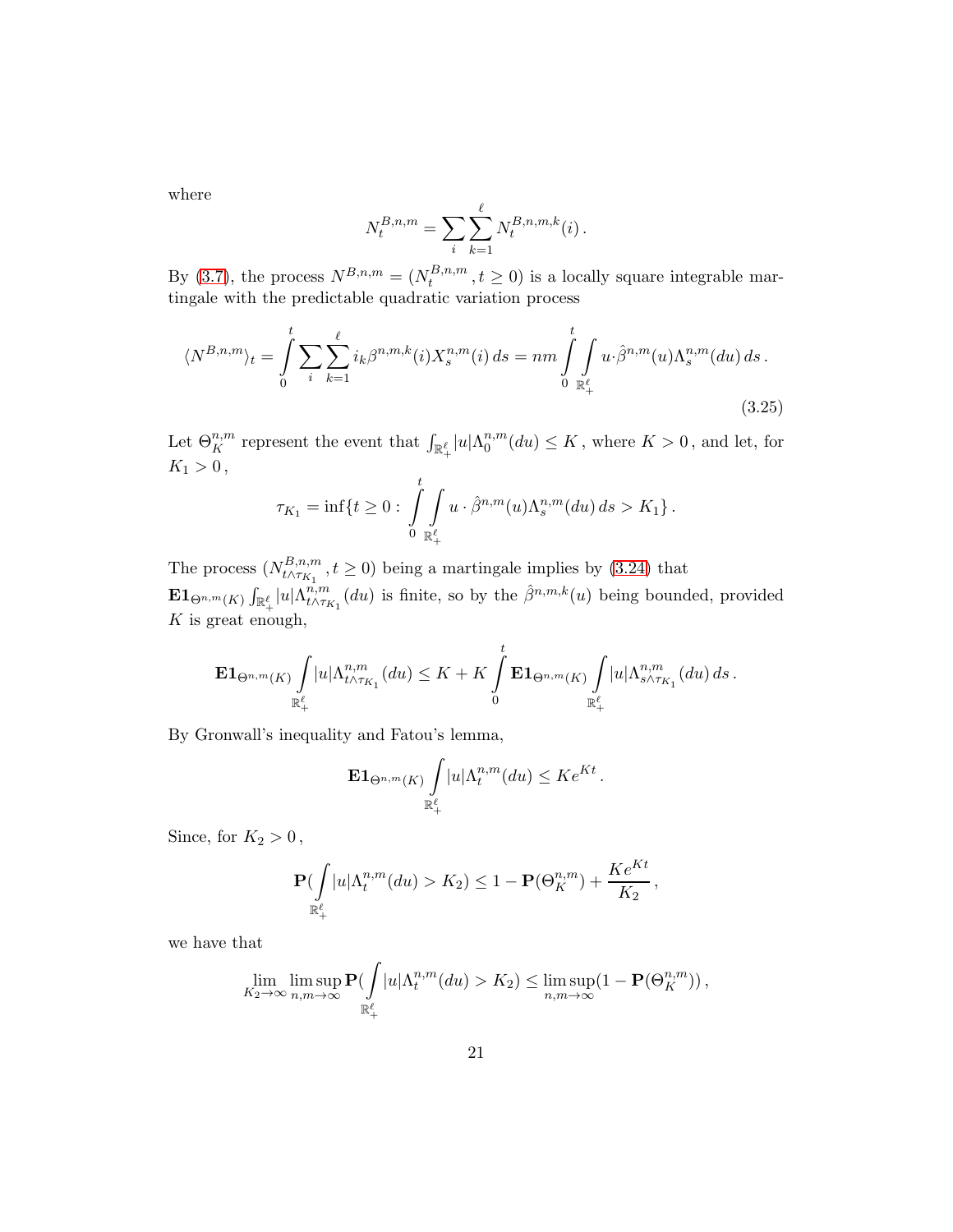which implies that the lefthand side equals zero by  $K$  being arbitrary and by the fact that  $\int_{\mathbb{R}^{\ell}_+} |u| \Lambda_0^{n,m}$  $\int_0^{n,m}(du) \to \int_{\mathbb{R}_+^{\ell}}|u|\hat{\lambda}_0(du)$  in probability. By [\(3.25\)](#page-20-0), for  $\gamma > 0$ ,

$$
\lim_{n,m\to\infty} \mathbf{P}\left(\frac{1}{m^2n^2} \langle N^{B,n,m} \rangle_t > \gamma\right) = 0,
$$

so, by the Lenglart–Rebolledo inequality,

<span id="page-21-0"></span>
$$
\lim_{n,m \to \infty} \mathbf{P}\left(\frac{1}{mn} \sup_{s \le t} |N_s^{B,n,m}| > \gamma\right) = 0. \tag{3.26}
$$

By  $(3.24)$  and Gronwall's inequality, for K great enough,

$$
\sup_{s\leq t}\int\limits_{\mathbb{R}^{\ell}_+}|u|\Lambda^{n,m}_s(du)\leq \bigl(\int\limits_{\mathbb{R}^{\ell}_+}|u|\Lambda^{n,m}_0(du)+\sup_{s\leq t}\frac{1}{mn}\,|N^{B,n,m}_t|\bigl)e^{Kt}\,.
$$

By [\(3.26\)](#page-21-0),

|

<span id="page-21-1"></span>
$$
\lim_{K_2 \to \infty} \limsup_{n,m \to \infty} \mathbf{P}\left(\sup_{s \le t} \int_{\mathbb{R}_+^{\ell}} |u| \Lambda_s^{n,m}(du) > K_2\right) = 0. \tag{3.27}
$$

By [\(3.5\)](#page-13-0) and [\(3.23\)](#page-19-1), in analogy with [\(3.24\)](#page-19-0), for  $s \le t$ ,

$$
\begin{split}\n&|\int_{\mathbb{R}^{\ell}_{+}} |u| \Lambda_{t}^{n,m}(du) - \int_{\mathbb{R}^{\ell}_{+}} |u| \Lambda_{s}^{n,m}(du)| \\
&\leq \int_{s}^{t} \int_{\mathbb{R}^{\ell}_{+}} (u \cdot (\hat{\beta}^{n,m}(u) + \hat{\delta}^{n,m}(u)) + |u| \hat{\epsilon}^{n,m}(u) R_{\tilde{s}}^{n,m}) \Lambda_{\tilde{s}}^{n,m}(du) d\tilde{s} \\
&+ \frac{1}{mn} |(N_{t}^{B,n,m} - N_{s}^{B,n,m}) + (N_{t}^{D,n,m} - N_{s}^{D,n,m}) + (N_{t}^{E,n,m} - N_{s}^{E,n,m})| \\
&\leq (t-s) \sup_{\tilde{s} \in [s,t]} \int_{\mathbb{R}^{\ell}_{+}} (u \cdot (\hat{\beta}^{n,m}(u) + \hat{\delta}^{n,m}(u)) + |u| \hat{\epsilon}^{n,m}(u) R_{\tilde{s}}^{n,m}) \Lambda_{\tilde{s}}^{n,m}(du) \\
&+ \frac{1}{mn} |(N_{t}^{B,n,m} - N_{s}^{B,n,m}) + (N_{t}^{D,n,m} - N_{s}^{D,n,m}) + (N_{t}^{E,n,m} - N_{s}^{E,n,m})| \,,\n\end{split}
$$

where

$$
N_{\tilde{t}}^{D,n,m} = \sum_{i} \sum_{k=1}^{\ell} N_{\tilde{t}}^{D,n,m,k}(i) , \quad N_{\tilde{t}}^{E,n,m} = \sum_{i} N_{\tilde{t}}^{E,n,m}(i) .
$$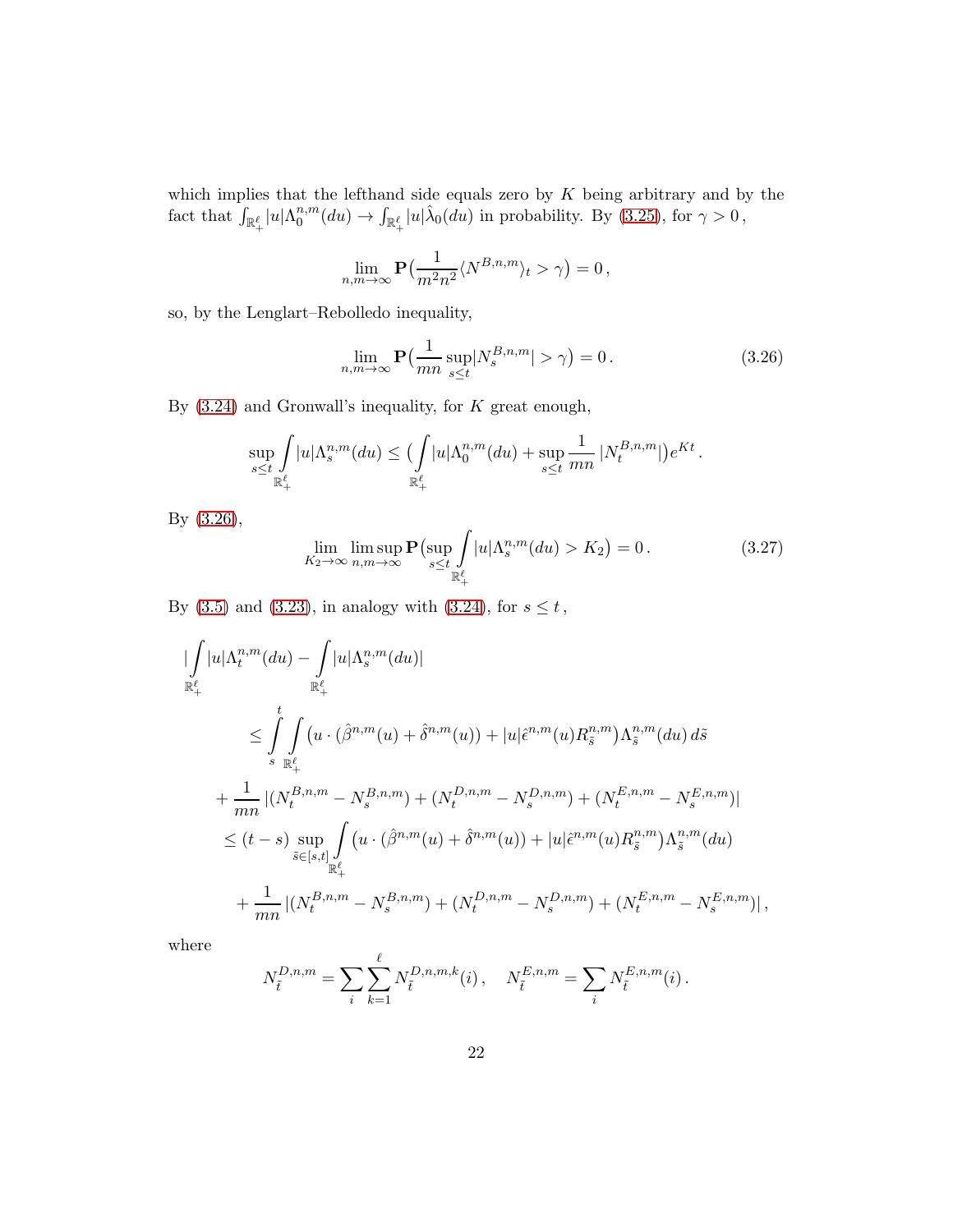Similarly to [\(3.26\)](#page-21-0), on recalling [\(3.7\)](#page-14-0),

$$
\lim_{n,m\to\infty} \mathbf{P}\left(\sup_{t\leq L} \frac{|N_t^{D,n,m}|+|N_t^{E,n,m}|}{mn} > \gamma\right) = 0.
$$

Hence, invoking [\(3.27\)](#page-21-1) once again and Lemma [3.2,](#page-15-5)

$$
\lim_{\chi \to 0} \limsup_{n,m \to \infty} \mathbf{P} \Big( \sup_{s,t \le L, |t-s| < \chi} \left| \int_{\mathbb{R}_+^{\ell}} |u| (\Lambda_t^{n,m}(du) - \Lambda_s^{n,m}(du)) \right| > \gamma \Big) = 0 \, .
$$

<span id="page-22-1"></span><span id="page-22-0"></span> $\Box$ 

We develop more semimartingale decompositions. Rearranging in the analogue of [\(2.3\)](#page-5-1), accounting for [\(2.2\)](#page-5-0) and [\(3.5\)](#page-13-0) and assuming that  $X_s^{n,m}$  ( $i - e_k$ ) = 0 when  $i_k = 0$ , yields, for  $i \in \mathbb{Z}_+^{\ell}$ ,

$$
X_{t}^{n,m}(i) - X_{0}^{n,m}(i) = \int_{0}^{t} \left( \sum_{k=1}^{\ell} (-X_{s}^{n,m}(i)i_{k}(\beta^{n,m,k}(i) + \delta^{n,m,k}(i)) + X_{s}^{n,m}(i - e_{k})(i_{k} - 1)\beta^{n,m,k}(i - e_{k}) + X_{s}^{n,m}(i + e_{k})(i_{k} + 1)\delta^{n,m,k}(i + e_{k}) - X_{s}^{n,m}(i)i_{k}\mu^{n,m,k}(i) + X_{s}^{n,m}(i + e_{k})(i_{k} + 1)\mu^{n,m,k}(i + e_{k}) - \sum_{i' \neq i} X_{s}^{n,m}(i')i'_{k}\mu^{n,m,k}(i')\frac{X_{s}^{n,m}(i)}{X_{s}^{n,m}} + \sum_{i' \neq i - e_{k}} X_{s}^{n,m}(i')i'_{k}\mu^{n,m,k}(i')\frac{X_{s}^{n,m}(i - e_{k})}{X_{s}^{n,m,k}} - X_{s}^{n,m}(i)\phi^{n,m}(i) + \sum_{i'} X_{s}^{n,m}(i')\phi^{n,m}(i')\eta^{n,m}(i',i) - X_{s}^{n,m}(i)X_{s}^{n,m,*}\epsilon^{n,m}(i) \right) ds + N_{t}^{n,m}(i), \quad (3.28)
$$

where

$$
N_t^{n,m}(i) = \sum_{k=1}^{\ell} \left( -N_t^{B,n,m,k}(i) - N_t^{D,n,m,k}(i) + N_t^{B,n,m,k}(i - e_k) + N_t^{D,n,m,k}(i + e_k) \right. \\ \left. - N_t^{\overline{M},n,m,k}(i) - N_t^{M,n,m,k}(i) + N_t^{\overline{M},n,m,k}(i + e_k) + N_t^{M,n,m,k}(i - e_k) \right) \\ \left. - N_t^{\overline{F},n,m}(i) + \sum_{i'} N_t^{\overline{F},n,m}(i',i) - N_t^{\overline{E},n,m}(i) \right). \tag{3.29}
$$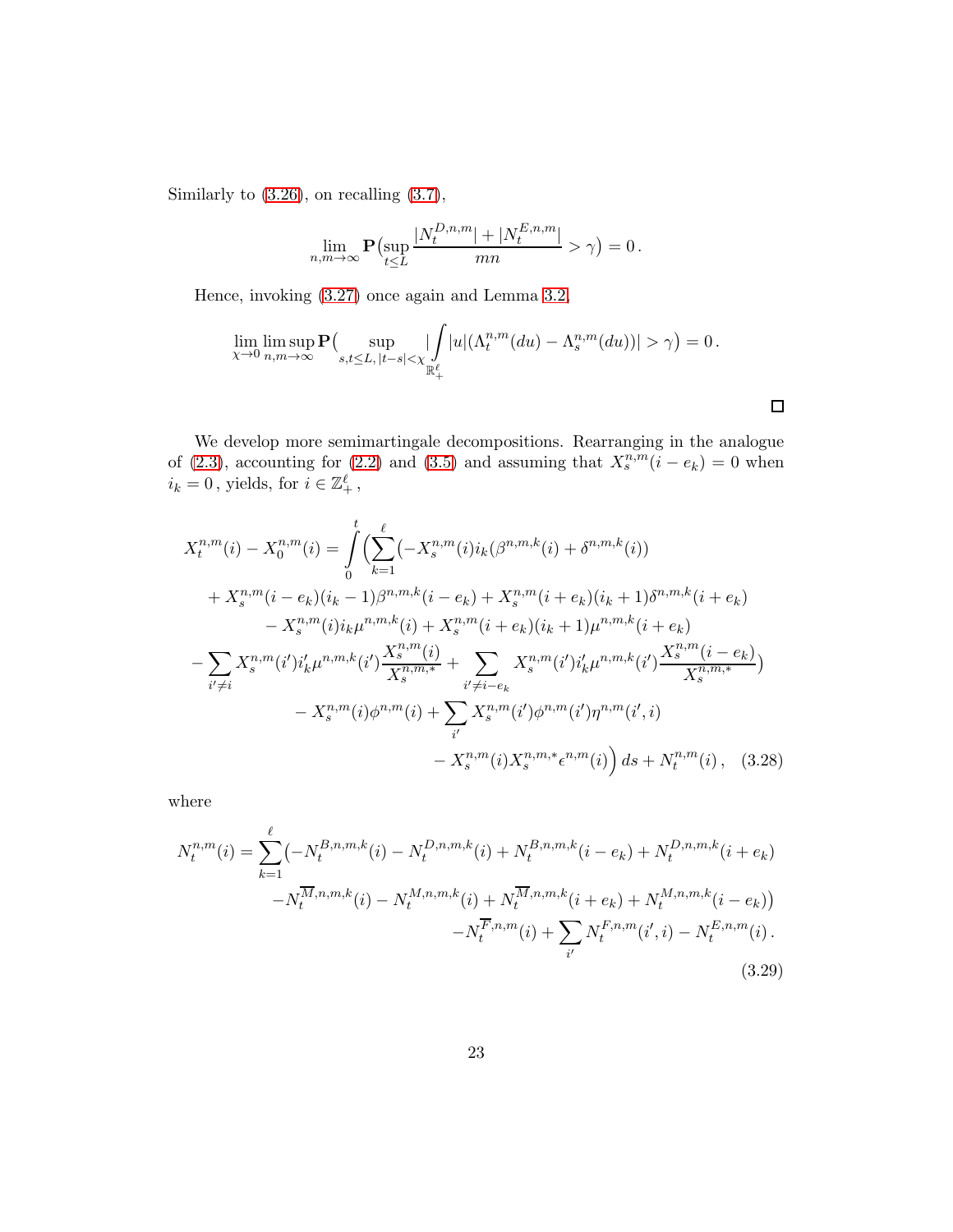Hence, the predictable quadratic variation process of  $N^{n,m}(i) = (N_t^{n,m})$  $t^{n,m}(i), t \ge 0)$ is as follows

$$
\langle N^{n,m}(i) \rangle_t = \sum_{k=1}^{\ell} (\langle N^{B,n,m,k}(i) \rangle_t + \langle N^{D,n,m,k}(i) \rangle_t + \langle N^{B,n,m,k}(i - e_k) \rangle_t
$$
  
+  $\langle N^{D,n,m,k}(i + e_k) \rangle_t + \langle N^{\overline{M},n,m,k}(i) \rangle_t + \langle N^{M,n,m,k}(i) \rangle_t + \langle N^{\overline{M},n,m,k}(i + e_k) \rangle_t$   
+  $\langle N^{M,n,m,k}(i - e_k) \rangle_t + \langle N^{\overline{F},n,m}(i) \rangle_t + \sum_{i'} \langle N^{F,n,m}(i',i) \rangle_t + \langle N^{E,n,m}(i) \rangle_t$   
-  $\langle N^{\overline{M},n,m,k}(i), N^{M,n,m,k}(i - e_k) \rangle_t - \langle N^{M,n,m,k}(i), N^{\overline{M},n,m,k}(i + e_k) \rangle_t$   
+  $\langle N^{\overline{M},n,m,k}(i + e_k), N^{M,n,m,k}(i - e_k) \rangle_t$  (3.30)

where  $\langle N^{M,n,m,k}(i), N^{M,n,m,k}(i - e_k) \rangle_t = \langle N^{M,n,m,k}(i + e_k), N^{M,n,m,k}(i - e_k) \rangle_t = 0$ when  $i_k = 0$ .

<span id="page-23-3"></span>Lemma 3.4. For all  $L > 0$ ,

$$
\lim_{K \to \infty} \limsup_{n,m \to \infty} \mathbf{P}(\sup_{t \in [0,L]} \sum_i |X_t^{n,m}(i)|^2 > Km^2) = 0.
$$

Proof. On writing [\(3.28\)](#page-22-0) as

$$
X_t^{n,m}(i) = X_0^{n,m}(i) + A_t^{n,m}(i) + N_t^{n,m}(i),
$$

we have that

$$
X_t^{n,m}(i)^2 = X_0^{n,m}(i)^2 + 2 \sum_{0 < s \le t} X_{s-}^{n,m}(i) \Delta X_s^{n,m}(i) + \sum_{0 < s \le t} (\Delta X_s^{n,m}(i))^2
$$
\n
$$
= X_0^{n,m}(i)^2 + 2 \int_0^t X_s^{n,m}(i) \, dA_s^{n,m}(i) + 2 \int_0^t X_{s-}^{n,m}(i) dN_s^{n,m}(i) + \sum_{0 < s \le t} (\Delta X_s^{n,m}(i))^2.
$$

As a consequence, on recalling that  $|\Delta X_s^{n,m}(i)| \leq b$ ,

$$
X_t^{n,m}(i)^2 \le X_0^{n,m}(i)^2 + 2\int_0^t X_s^{n,m}(i) dA_s^{n,m}(i) + 2\int_0^t X_{s-}^{n,m}(i) dN_s^{n,m}(i) + b \sum_{0 < s \le t} |\Delta X_s^{n,m}(i)|. \tag{3.32}
$$

<span id="page-23-2"></span><span id="page-23-1"></span><span id="page-23-0"></span>(3.31)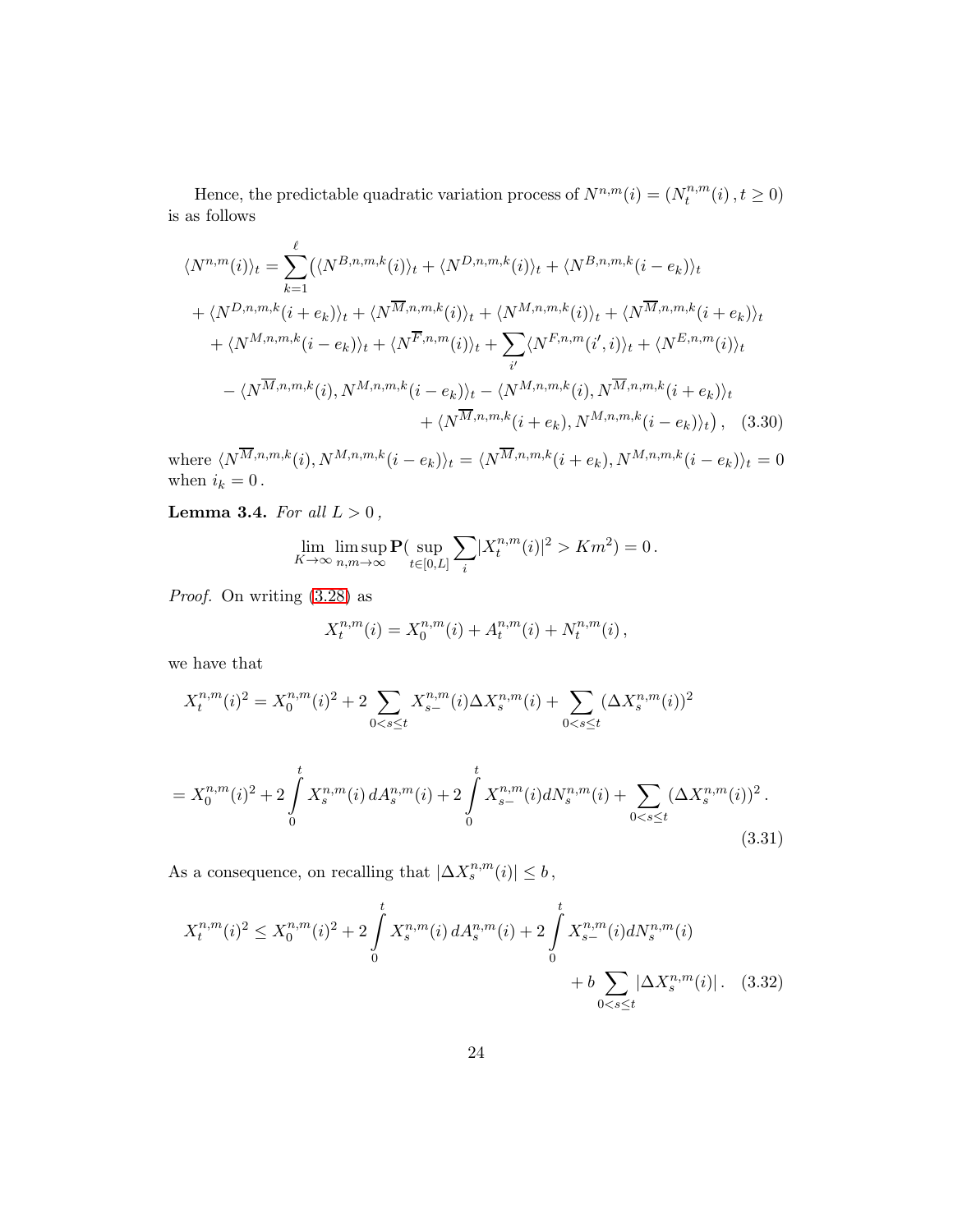By [\(3.28\)](#page-22-0),

$$
\int_{0}^{t} X_{s}^{n,m}(i) dA_{s}^{n,m}(i) = \int_{0}^{t} X_{s}^{n,m}(i) \left( \sum_{k=1}^{\ell} (-X_{s}^{n,m}(i)i_{k}(\beta^{n,m,k}(i) + \delta^{n,m,k}(i)) + X_{s}^{n,m}(i - e_{k})(i_{k} - 1)\beta^{n,m,k}(i - e_{k}) + X_{s}^{n,m}(i + e_{k})(i_{k} + 1)\delta^{n,m,k}(i + e_{k}) - X_{s}^{n,m}(i)i_{k}\mu^{n,m,k}(i) + X_{s}^{n,m}(i + e_{k})(i_{k} + 1)\mu^{n,m,k}(i + e_{k}) + \sum_{i' \neq i - e_{k}} X_{s}^{n,m}(i')i'_{k}\mu^{n,m,k}(i') \frac{X_{s}^{n,m}(i - e_{k})}{X_{s}^{n,m}} - \sum_{i' \neq i} X_{s}^{n,m}(i')i'_{k}\mu^{n,m,k}(i') \frac{X_{s}^{n,m}(i)}{X_{s}^{n,m,k}} + \sum_{i'} X_{s}^{n,m}(i')\phi^{n,m}(i')\eta^{n,m}(i',i) - X_{s}^{n,m}(i)\phi^{n,m}(i) - X_{s}^{n,m}(i)X_{s}^{n,m,*}e^{n,m}(i) \right) ds.
$$

Since the functions  $i_k(\beta^{n,m,k}(i) + \delta^{n,m,k}(i) + \mu^{n,m,k}(i))$ ,  $\phi^{n,m}(i)$  and  $\eta^{n,m}(i',i)$  are bounded, there exist  $K_1 > 0$  and  $K_2 > 0$  such that

$$
\left| \int_{0}^{t} X_{s}^{n,m}(i) dA_{s}^{n,m}(i) \right| \leq K_{1} \int_{0}^{t} X_{s}^{n,m}(i) \left( X_{s}^{n,m}(i) + \sum_{k=1}^{\ell} \left( X_{s}^{n,m}(i-e_{k}) + X_{s}^{n,m}(i+e_{k}) \right) \right) + \sum_{i'} X_{s}^{n,m}(i')\phi^{n,m}(i')\eta^{n,m}(i',i) + X_{s}^{n,m}(i)X_{s}^{n,m,*}\epsilon^{n,m}(i) \right) ds \leq K_{2} \int_{0}^{t} \left( X_{s}^{n,m}(i)^{2} + \sum_{k=1}^{\ell} \left( X_{s}^{n,m}(i-e_{k})^{2} + X_{s}^{n,m}(i+e_{k})^{2} \right) \right. + X_{s}^{n,m}(i)X_{s}^{n,m,*} + X_{s}^{n,m}(i)^{2}X_{s}^{n,m,*}\epsilon^{n,m}(i) \right) ds.
$$

On recalling that  $m\epsilon^{n,m}(i)$  is bounded in  $n,m,i$  , for some  $K_3>0$  ,

<span id="page-24-1"></span>
$$
\sum_{i} |\int_{0}^{t} X_{s}^{n,m}(i) dA_{s}^{n,m}(i)| \leq K_{3} \int_{0}^{t} \sum_{i} X_{s}^{n,m}(i)^{2} (1 + R_{s}^{n,m}) ds + K_{3} m^{2} \int_{0}^{t} (R_{s}^{n,m})^{2} ds.
$$
\n(3.33)

By [\(2.5\)](#page-7-2), [\(2.6\)](#page-7-0), [\(3.7\)](#page-14-0), [\(3.8\)](#page-14-2), [\(3.9\)](#page-14-1), and [\(3.30\)](#page-23-0), for some  $K_4 > 0$ ,

<span id="page-24-0"></span>
$$
\sum_{i} d\langle N^{n,m}(i)\rangle_t \le K_4 m (1 + (R_t^{n,m})^2) dt. \tag{3.34}
$$

Let, for  $\gamma>0\,,$ 

<span id="page-24-2"></span>
$$
\tau_{\gamma}^{n,m} = \inf \{ t \ge 0 : R_t^{n,m} > \gamma \}.
$$
\n(3.35)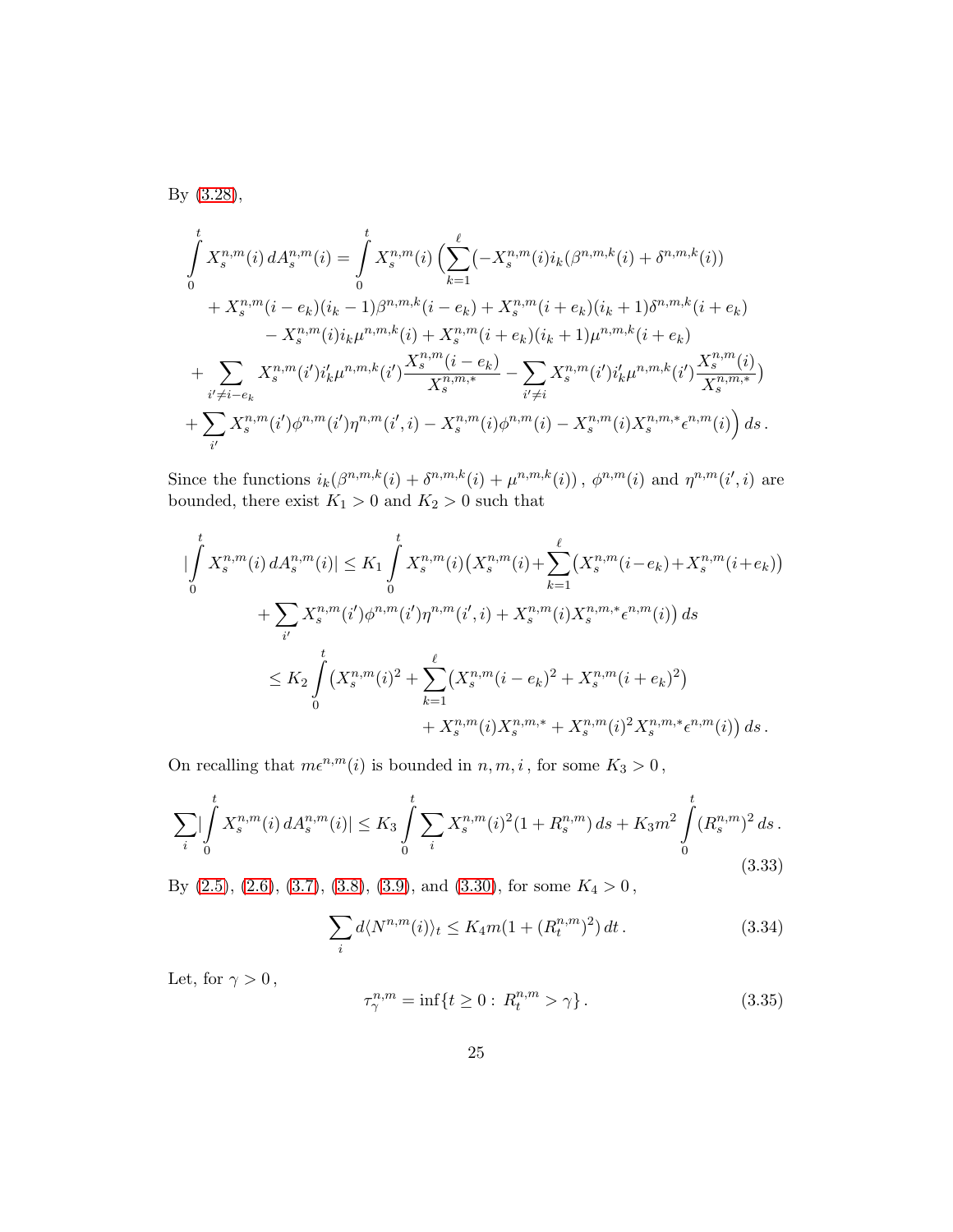Let  $X^{n,m}(i) \circ N^{n,m}(i)_t = \int_0^t X_{s-}^{n,m}(i) dN_s^{n,m}(i)$  and  $X^{n,m}(i) \circ N^{n,m}(i) = (X^{n,m}(i) \circ N^{n,m}(i))$  $N^{n,m}(i)_t$ ,  $t \geq 0$ . The process  $X^{n,m}(i) \circ N^{n,m}(i)$  is a locally square integrable martingale with the predictable quadratic variation process  $(\int_0^t X_s^{n,m}(i)^2 d\langle N^{n,m}(i)\rangle_s$ ,  $t \geq$ 0). By  $(3.34)$ ,  $\int_0^{t \wedge \tau_{\gamma}^{n,m}} X_s^{n,m}(i)^2 d\langle N^{n,m}(i) \rangle_s$  is bounded for given  $n, m$ . Therefore,  $(X^{n,m}(i) \circ N^{n,m}_{t \wedge \tau^{n}})$  $\hat{r}_{t\wedge\tau_{\gamma}^{n,m}}^{n,m}(i)$ ,  $t\geq 0$ ) is a martingale, so  $\textbf{E}(X^{n,m}(i) \circ N^{n,m}(i)_{t\wedge\tau_{\gamma}^{n,m}}|\mathcal{F}_{0}^{n,m}) = 0$ 0. By [\(3.32\)](#page-23-1) and [\(3.33\)](#page-24-1), for  $R > 0$ , introducing the event  $\Gamma^{n,m} = \{ \sum_{i'} X_0^{n,m} \}$  $n, m \n\in (i')^2 \leq$  $Rm^2\},\$ 

$$
\mathbf{E} \sum_{i} X^{n,m}_{t \wedge \tau^{n,m}_{\gamma}}(i)^2 \mathbf{1}_{\Gamma^{n,m}} \le Rm^2 + 2K_3(1+\gamma) \int_{0}^{t} \mathbf{E} \sum_{i} X^{n,m}_{s \wedge \tau^{n,m}_{\gamma}}(i)^2 \mathbf{1}_{\Gamma^{n,m}} ds + 2K_3 m^2 \gamma^2 t + b \mathbf{E} \sum_{0 < s \le t} |\Delta X^{n,m}_{s \wedge \tau^{n,m}_{\gamma}}(i)|.
$$

By the analogue of [\(2.3\)](#page-5-1),

$$
\mathbf{E} \sum_{0 < s \leq t} |\Delta X^{n,m}_{s \wedge \tau^{n,m}_{\gamma}}(i)| \leq \sum_{i} \sum_{k=1}^{\ell} \mathbf{E} \big( B^{n,m,k}_{t \wedge \tau^{n,m}_{\gamma}}(i) + D^{n,m,k}_{t \wedge \tau^{n,m}_{\gamma}}(i) + M^{n,m,k}_{t \wedge \tau^{n,m}_{\gamma}}(i) + \overline{M}^{n,m,k}_{t \wedge \tau^{n,m}_{\gamma}}(i) \big) + \sum_{i} \mathbf{E} \overline{F}^{n,m}_{t \wedge \tau^{n,m}_{\gamma}}(i) + \sum_{i} \sum_{i'} \mathbf{E} F^{n,m}_{t \wedge \tau^{n,m}_{\gamma}}(i',i) + \sum_{i} \mathbf{E} E^{n,m}_{t \wedge \tau^{n,m}_{\gamma}}(i) \,.
$$

Since the processes on the righthand sides of [\(3.5\)](#page-13-0) are local martingales and  $X_s^{n,m,*} \leq$  $m\gamma$  when  $s < \tau_{\gamma}^{n,m}$ , for some  $K_5 > 0$ ,

<span id="page-25-0"></span>
$$
\mathbf{E} \sum_{0 < s \le t} |\Delta X_{s \wedge \tau_\gamma^{n,m}}^{n,m}(i)| \le K_5 m \gamma (1 + \gamma) t \,. \tag{3.36}
$$

It follows that

$$
\begin{aligned} \mathbf{E}\sum_{i}X_{t\wedge\tau_{\gamma}^{n,m}}^{n,m}(i)^{2}\mathbf{1}_{\Gamma^{n,m}} &\leq Rm^{2}+2K_{3}(1+\gamma)\int\limits_{0}^{t}\mathbf{E}\sum_{i}X_{s\wedge\tau_{\gamma}^{n,m}}^{n,m}(i)^{2}\mathbf{1}_{\Gamma^{n,m}}\,ds\\ &\qquad+2K_{3}m^{2}\gamma^{2}t+bK_{5}m\gamma(1+\gamma)t\,. \end{aligned}
$$

By Gronwall's inequality,

<span id="page-25-1"></span>
$$
\mathbf{E} \sum_{i} X^{n,m}_{t \wedge \tau^{n,m}_{\gamma}}(i)^2 \mathbf{1}_{\Gamma^{n,m}} \le (Rm^2 + 2K_3\gamma^2 tm^2 + bK_5m\gamma (1+\gamma)t) e^{2K_3(1+\gamma)t} \,. \tag{3.37}
$$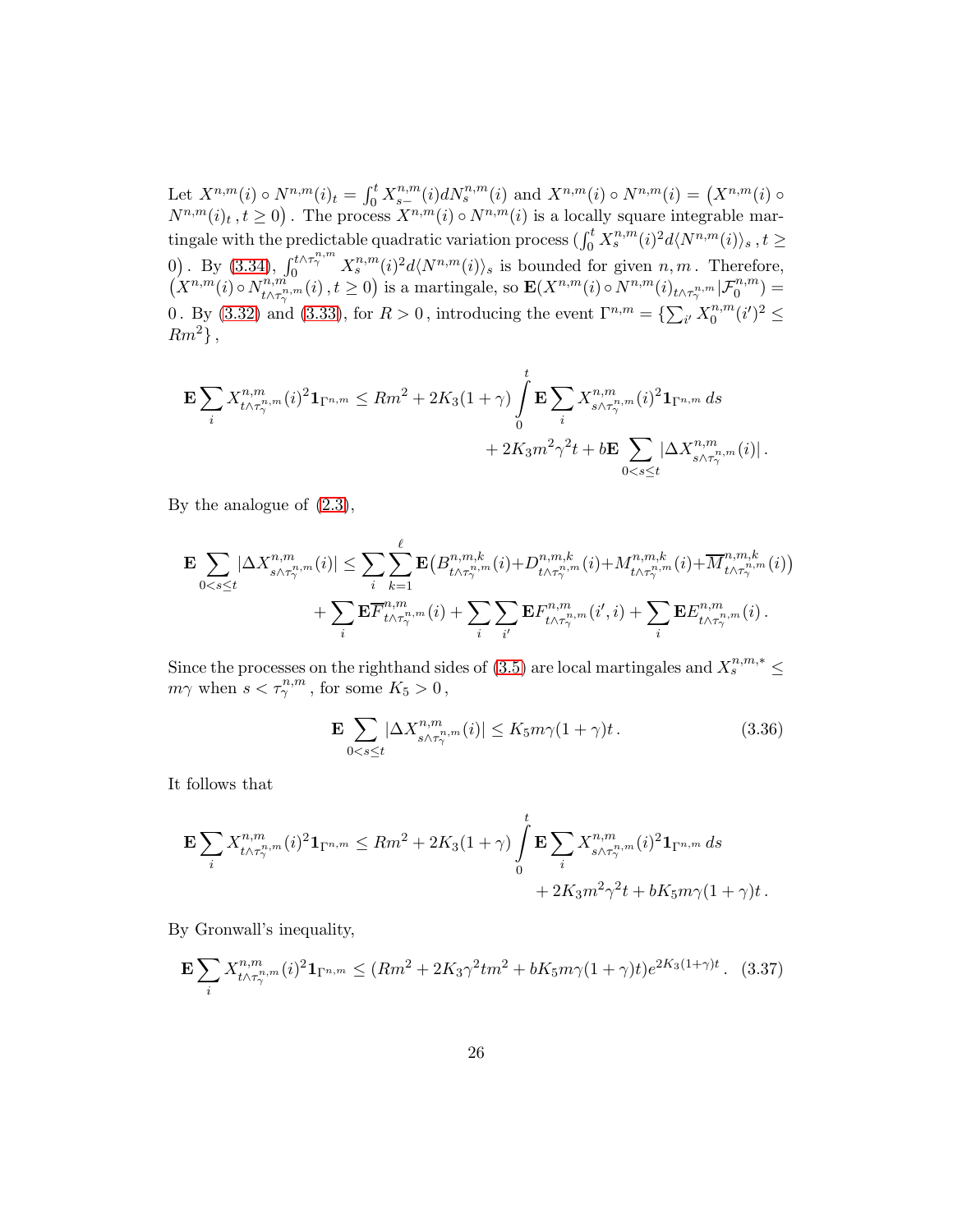By [\(3.31\)](#page-23-2) and [\(3.33\)](#page-24-1), recalling [\(2.10\)](#page-9-1), for some  $K_6>0\,,$ 

$$
2\sum_{i}\left|\int_{0}^{t} X_{s-}^{n,m}(i)dN_{s}^{n,m}(i)\right| \leq \sum_{i} X_{t}^{n,m}(i)^{2} + \sum_{i} X_{0}^{n,m}(i)^{2} +
$$
  

$$
2\sum_{i}\left|\int_{0}^{t} X_{s}^{n,m}(i)dA_{s}^{n,m}(i)\right| + b\sum_{0  

$$
\leq \sum_{i} X_{t}^{n,m}(i)^{2} + \sum_{i} X_{0}^{n,m}(i)^{2} + K_{6} \int_{0}^{t} \sum_{i} X_{s}^{n,m}(i)^{2} ds + K_{6}m^{2} \int_{0}^{t} (R_{s}^{n,m})^{2} ds
$$
  

$$
+ K_{6} \int_{0}^{t} \sum_{i} X_{s}^{n,m}(i)^{2} R_{s}^{n,m} ds + b \sum_{0
$$
$$

Therefore, by [\(3.36\)](#page-25-0) and [\(3.37\)](#page-25-1),

$$
2\mathbf{E}\sum_{i}\left|\int_{0}^{t\wedge\tau_{\gamma}^{n,m}}X_{s-}^{n,m}(i)dN_{s}^{n,m}(i)|\mathbf{1}_{\Gamma^{n,m}}\leq(1+K_{6}t+K_{6}t\gamma)(Rm^{2}+2K_{3}\gamma^{2}tm^{2}+bK_{5}m\gamma(1+\gamma)t)e^{2K_{3}(1+\gamma)t}+Rm^{2}+K_{6}t\gamma^{2}m^{2}+bK_{5}m\gamma(1+\gamma)t.
$$

On applying Doob's inequality, for  $L>0$  and  $K>0\,,$ 

$$
\begin{split} \mathbf{P}(\mathbf{1}_{\Gamma^{n,m}}\sup_{t\leq L\wedge\tau^{n,m}_{\gamma}}&|\sum_{i}\int\limits_{0}^{t}X^{n,m}_{s-}(i)\,dN^{n,m}_{s}(i)|>Km^{2})\\ &\leq \frac{1}{2Km^{2}}\left((1+K_{6}L+K_{6}L\gamma)(Rm^{2}+2K_{3}\gamma^{2}Lm^{2}\\ &+bK_{5}m\gamma(1+\gamma)L)e^{2K_{3}(1+\gamma)L}+Rm^{2}+K_{6}L\gamma^{2}m^{2}+bK_{5}m\gamma(1+\gamma)L\right). \end{split}
$$

By [\(3.31\)](#page-23-2), [\(3.33\)](#page-24-1), [\(3.36\)](#page-25-0), and Gronwall's inequality,

$$
\sup_{t \le L \wedge \tau_{\gamma}^{n,m}} \sum_{i} X_{t}^{n,m}(i)^{2} \le (\sum_{i} X_{0}^{n,m}(i)^{2} + 2K_{3}m^{2}\gamma^{2}L + 2 \sup_{t \le L \wedge \tau_{\gamma}^{n,m}} |\sum_{i} \int_{0}^{t} X_{s-}^{n,m}(i) dN_{s}^{n,m}(i)| + bK_{5}m\gamma(1+\gamma)L)e^{2K_{3}(1+\gamma)L}.
$$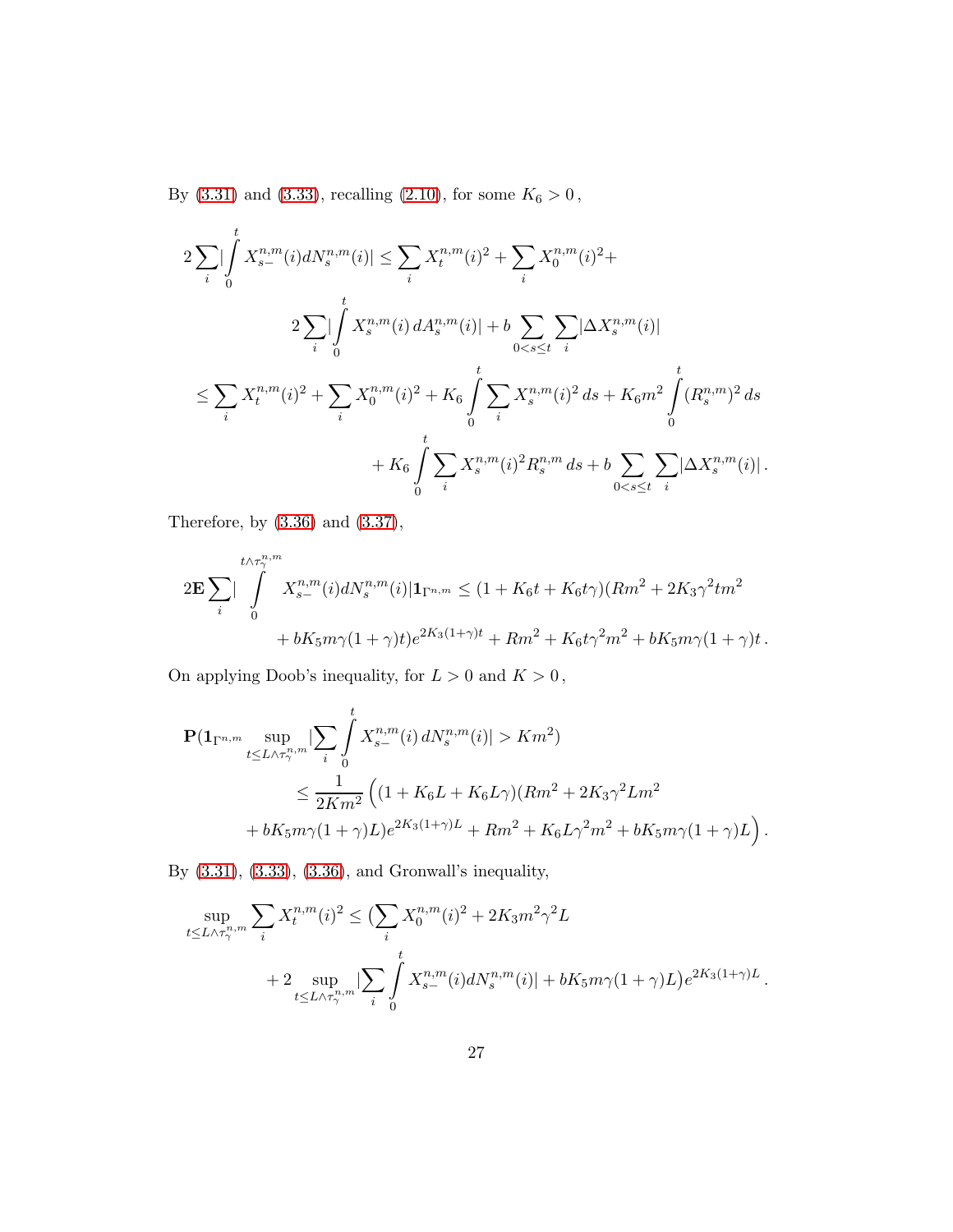It follows that, for arbitrary  $K' > 0$ ,

$$
\mathbf{P}(\sup_{t \le L} \sum_{i} X_{t}^{n,m}(i)^{2} > K'm^{2}) \le \mathbf{P}(\sum_{i} X_{0}^{n,m}(i)^{2} > Rm^{2}) + \mathbf{P}(\tau_{\gamma}^{n,m} \le L) \n+ \mathbf{P}(\mathbf{1}_{\Gamma^{n,m}} \sup_{t \le L \wedge \tau_{\gamma}^{n,m}} |\sum_{i} \int_{0}^{t} X_{s-}^{n,m}(i) dN_{s}^{n,m}(i)| > \frac{m^{2}}{2} \left( K'e^{-2K_{3}(1+\gamma)L} - R \n- 2K_{3}\gamma^{2}L - \frac{bK_{5}\gamma(1+\gamma)L}{m} \right) \le \mathbf{P}(\sum_{i} X_{0}^{n,m}(i)^{2} > Rm^{2}) + \mathbf{P}(\tau_{\gamma}^{n,m} \le L) \n+ \frac{1}{m^{2} \left( K'e^{-2K_{3}(1+\gamma)L} - R - 2K_{3}\gamma^{2}L - bK_{5}\gamma(1+\gamma)L/m \right)} \left( (1 + K_{6}L + K_{6}L\gamma)(Rm^{2} + 2K_{3}\gamma^{2}Lm^{2} + bK_{5}m\gamma(1+\gamma)L)e^{2K_{3}(1+\gamma)L} + Rm^{2} + K_{6}L\gamma^{2}m^{2} + bK_{5}m\gamma(1+\gamma)L \right)
$$

On recalling [\(3.35\)](#page-24-2),

$$
\lim_{K' \to \infty} \limsup_{n,m \to \infty} \mathbf{P}(\sup_{t \le L} \sum_{i} X_t^{n,m}(i)^2 > K'm^2)
$$
\n
$$
\le \limsup_{n,m \to \infty} \mathbf{P}(\sum_{i} X_0^{n,m}(i)^2 > Rm^2) + \limsup_{n,m \to \infty} \mathbf{P}(\sup_{t \le L} R_t^{n,m} \ge \gamma).
$$

.

 $\Box$ 

Letting  $R \to \infty$ ,  $\gamma \to \infty$ , and accounting for Lemma [4.1](#page-40-0) and the hypotheses of the theorem yield the convergence

$$
\lim_{K' \to \infty} \limsup_{n,m \to \infty} \mathbf{P} \left( \sup_{t \le L} \sum_i X_t^{n,m}(i)^2 > K'm^2 \right) = 0.
$$

Let  $a_t(u)$ , where  $t \in \mathbb{R}$ ,  $u \in \mathbb{R}^{\ell}$ , represent a bounded and continuously differentiable function compactly supported in  $u$  uniformly over  $t$  from bounded intervals.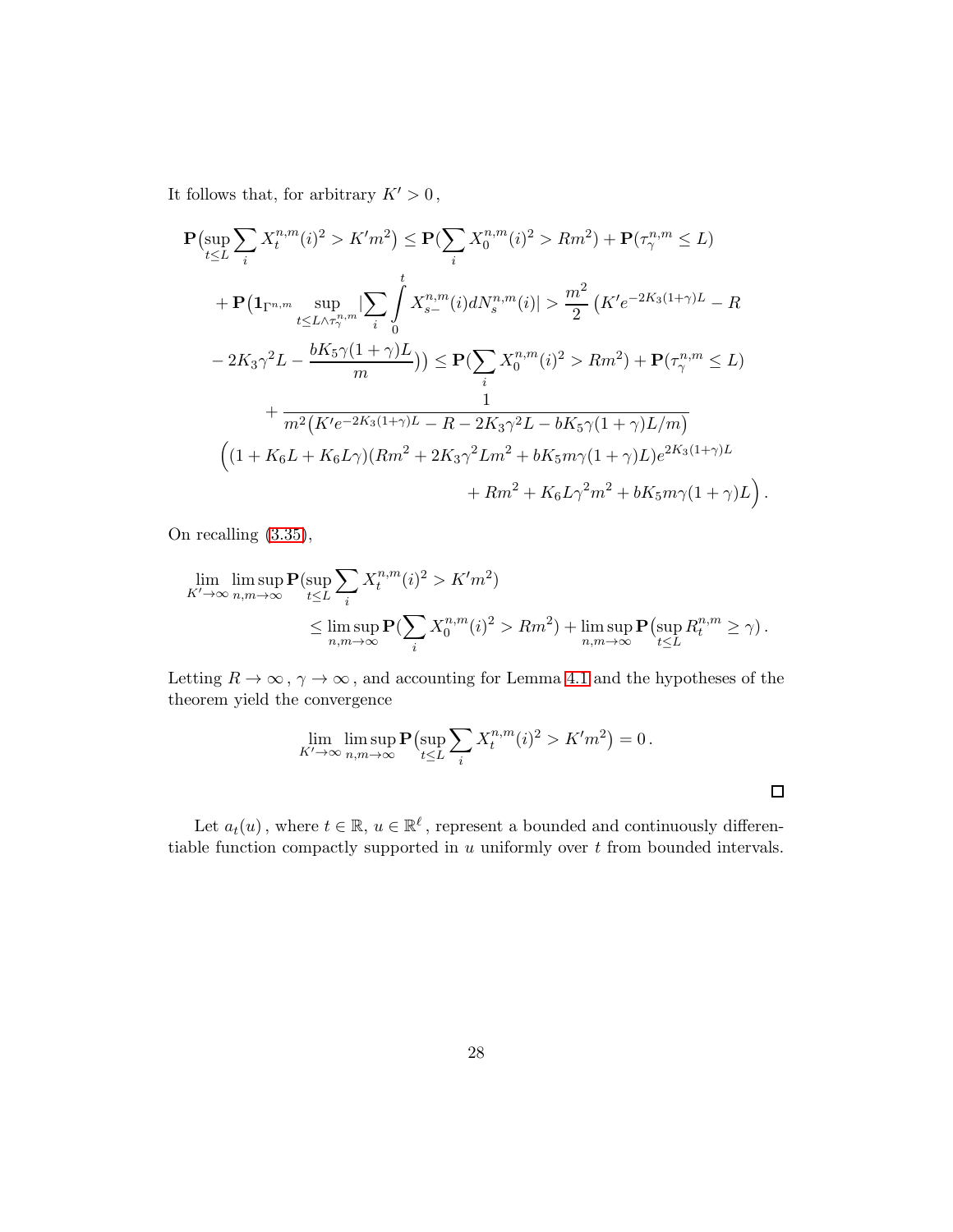By [\(3.9\)](#page-14-1) and [\(3.28\)](#page-22-0), for  $t\geq 0\,,$ 

$$
\int_{0}^{t} \sum_{i} a_{s} \left(\frac{i}{n}\right) \frac{dX_{s}^{n,m}(i)}{m} = \int_{0}^{t} \sum_{i} a_{s} \left(\frac{i}{n}\right) \left(\sum_{k=1}^{\ell} \left(-\frac{X_{s}^{n,m}(i)}{m} i_{k}(\beta^{n,m,k}(i) + \delta^{n,m,k}(i))\right)\right) \n+ \frac{X_{s}^{n,m}(i - e_{k})}{m} (i_{k} - 1)\beta^{n,m,k}(i - e_{k}) + \frac{X_{s}^{n,m}(i + e_{k})}{m} (i_{k} + 1)\delta^{n,m,k}(i + e_{k}) \n+ \sum_{i' \neq i - e_{k}} \frac{X_{s}^{n,m}(i')}{m} i'_{k} \mu^{n,m,k}(i') \frac{X_{s}^{n,m}(i - e_{k})}{mR_{s}^{n,m}} - \sum_{i' \neq i} \frac{X_{s}^{n,m}(i')}{m} i'_{k} \mu^{n,m,k}(i') \frac{X_{s}^{n,m}(i)}{mR_{s}^{n,m}} \n- \frac{X_{s}^{n,m}(i)}{m} i_{k} \mu^{n,m,k}(i) + \frac{X_{s}^{n,m}(i + e_{k})}{m} (i_{k} + 1) \mu^{n,m,k}(i + e_{k}) - \frac{X_{s}^{n,m}(i)}{m} \phi^{n,m}(i) \n+ \sum_{i'} \frac{X_{s}^{n,m}(i')}{m} \phi^{n,m}(i') \eta^{n,m}(i',i) - \frac{X_{s}^{n,m}(i)}{m} \sum_{i'} X_{s}^{n,m}(i') \epsilon^{n,m}(i) ds + N_{t}^{\prime n,m},
$$
\n(3.38)

where

<span id="page-28-1"></span><span id="page-28-0"></span>
$$
N_t^{m,m} = \frac{1}{m} \sum_i a_t \left(\frac{i}{n}\right) N_t^{n,m}(i) \,. \tag{3.39}
$$

Taking into account that by integration by parts

$$
a_t(\frac{i}{n})\frac{X_t^{n,m}(i)}{m} = a_0(\frac{i}{n})\frac{X_0^{n,m}(i)}{m} + \int\limits_0^t \frac{X_s^{n,m}(i)}{m} \partial_s a_s(\frac{i}{n}) ds + \int\limits_0^t a_s(\frac{i}{n})\frac{dX_s^{n,m}(i)}{m},
$$

changing summation indices and regrouping in [\(3.38\)](#page-28-0) yield

$$
\sum_{i} a_{t} \left(\frac{i}{n}\right) \frac{X_{t}^{n,m}(i)}{m} = \sum_{i} a_{0} \left(\frac{i}{n}\right) \frac{X_{0}^{n,m}(i)}{m} + \frac{X_{s}^{n,m}(i)}{m} + \frac{X_{s}^{n,m}(i)}{m} \sum_{k=1}^{\ell} \left(n\left(a_{s}\left(\frac{i+e_{k}}{n}\right) - a_{s}\left(\frac{i}{n}\right)\right) \frac{i_{k}}{n} \beta^{n,m,k}(i)\right) + n\left(a_{s}\left(\frac{i-e_{k}}{n}\right) - a_{s}\left(\frac{i}{n}\right)\right) \frac{i_{k}}{n} \delta^{n,m,k}(i) + n\left(a_{s}\left(\frac{i-e_{k}}{n}\right) - a_{s}\left(\frac{i}{n}\right)\right) \frac{i_{k}}{n} \mu^{n,m,k}(i) + n\left(a_{s}\left(\frac{i+e_{k}}{n}\right) - a_{s}\left(\frac{i}{n}\right)\right) \sum_{i'\neq i} \frac{i'_{k}}{n} \frac{\mu^{n,m,k}(i')X_{s}^{n,m}(i')}{mR_{s}^{n,m}} + a_{s}\left(\frac{i}{n}\right) \sum_{i'} \frac{X_{s}^{n,m}(i')}{m} \phi^{n,m}(i')\eta^{n,m}(i',i) - a_{s}\left(\frac{i}{n}\right) \phi^{n,m}(i) \frac{X_{s}^{n,m}(i)}{m}
$$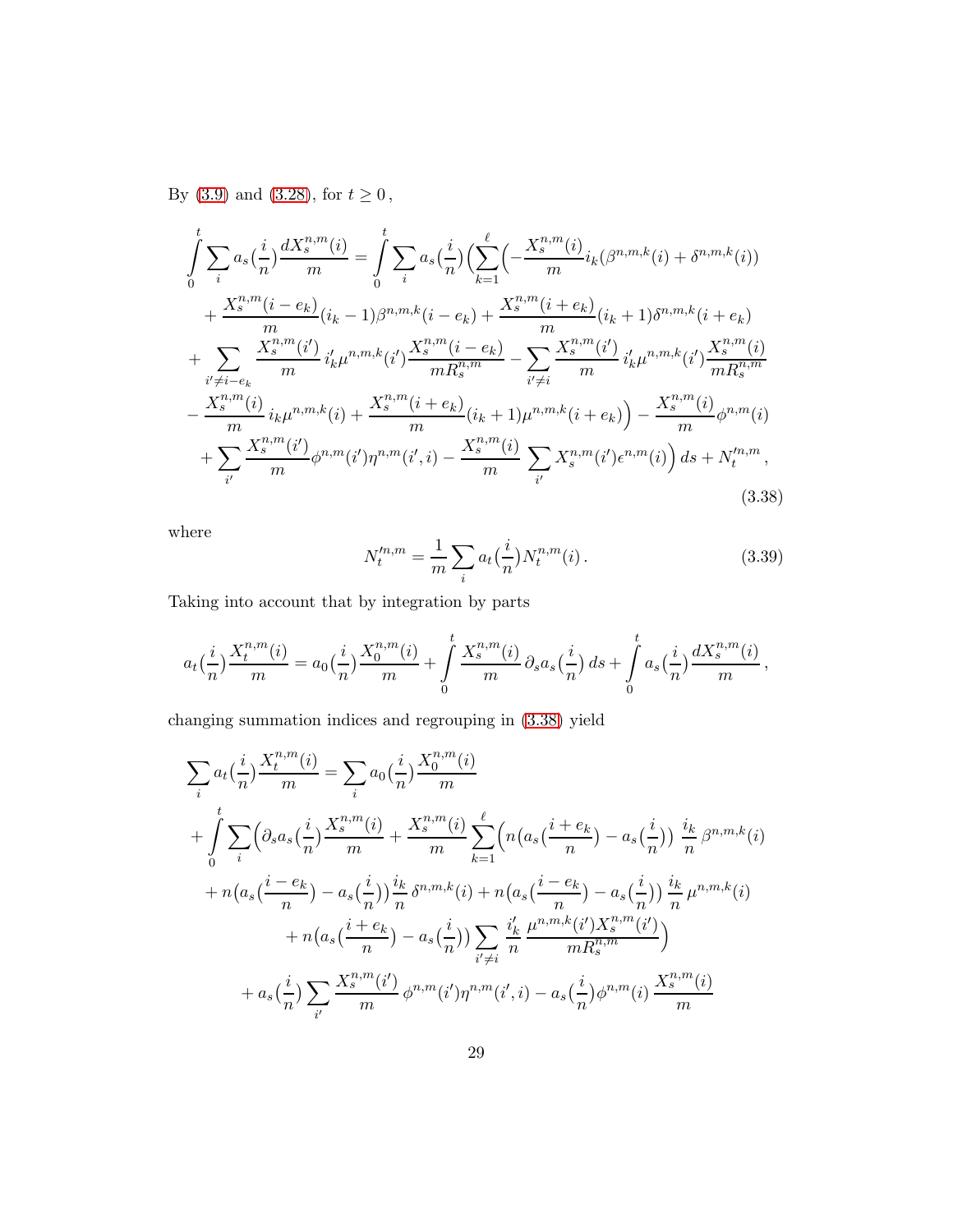<span id="page-29-0"></span>
$$
- a_s(\frac{i}{n}) \frac{X_s^{n,m}(i)}{m} \sum_{i'} X_s^{n,m}(i') \epsilon^{n,m}(i) ds + N_t^{\prime n,m}.
$$
 (3.40)

Owing to [\(3.29\)](#page-22-1) and [\(3.39\)](#page-28-1),

$$
N_t^{m,m}
$$
  
=  $\frac{1}{m} \sum_i \left( \sum_{k=1}^{\ell} \left( \left( a_t \left( \frac{i + e_k}{n} \right) - a_t \left( \frac{i}{n} \right) \right) N_t^{B,n,m,k}(i) + \left( a_t \left( \frac{i - e_k}{n} \right) - a_t \left( \frac{i}{n} \right) \right) N_t^{D,n,m,k}(i) + \left( a_t \left( \frac{i + e_k}{n} \right) - a_t \left( \frac{i}{n} \right) \right) N_t^{M,n,m,k}(i) + \left( a_t \left( \frac{i - e_k}{n} \right) - a_t \left( \frac{i}{n} \right) \right) N_t^{\overline{M},n,m,k}(i) \right) + \sum_{i'} a_t \left( \frac{i}{n} \right) N_t^{F,n,m}(i',i) - a_t \left( \frac{i}{n} \right) \left( N_t^{\overline{F},n,m}(i) + N_t^{E,n,m}(i) \right) \right).$ 

Thus,  $N'^{n,m} = (N'^{n,m}_t)$  $t^{m,m}, t \geq 0$  is a locally square integrable martingale with the predictable quadratic variation process

$$
\langle N^{m,m}\rangle_t = \frac{1}{m^2} \sum_i \Biggl( \sum_{k=1}^{\ell} \Bigl( \bigl( a_t \bigl( \frac{i+e_k}{n} \bigr) - a_t \bigl( \frac{i}{n} \bigr) \bigr)^2 \langle N^{B,n,m,k}(i) \rangle_t + \bigl( a_t \bigl( \frac{i-e_k}{n} \bigr) - a_t \bigl( \frac{i}{n} \bigr) \bigr)^2 \langle N^{D,n,m,k}(i) \rangle_t + \bigl( a_t \bigl( \frac{i+e_k}{n} \bigr) - a_t \bigl( \frac{i}{n} \bigr) \bigr)^2 \langle N^{M,n,m,k}(i) \rangle_t + \bigl( a_t \bigl( \frac{i-e_k}{n} \bigr) - a_t \bigl( \frac{i}{n} \bigr) \bigr)^2 \langle N^{\overline{M},n,m,k}(i) \rangle_t + \sum_{i'} \bigl( a_t \bigl( \frac{i+e_k}{n} \bigr) - a_t \bigl( \frac{i}{n} \bigr) \bigr) \bigl( a_t \bigl( \frac{i'-e_k}{n} \bigr) - a_t \bigl( \frac{i'}{n} \bigr) \bigl( N^{M,n,m,k}(i), N^{\overline{M},n,m,k}(i') \bigr)_t \bigr) + a_t \bigl( \frac{i}{n} \bigr)^2 \Bigl( \sum_{i'} \langle N^{F,n,m}(i',i) \rangle_t + \langle N^{E,n,m}(i) \rangle_t + \langle N^{\overline{F},n,m}(i) \rangle_t \bigr) + a_t \bigl( \frac{i}{n} \bigr) \sum_{i'} \sum_{j} a_t \bigl( \frac{j}{n} \bigr) \langle N^{F,n,m}(i',i), N^{F,n,m}(i',j) \rangle_t - a_t \bigl( \frac{i}{n} \bigr) \sum_{i'} a_t \bigl( \frac{i'}{n} \bigr) \langle N^{F,n,m}(i,i'), N^{\overline{F},n,m}(i) \rangle_t \Bigr) .
$$

Substitutions from [\(3.7\)](#page-14-0) and [\(3.8\)](#page-14-2) with the account of [\(3.1\)](#page-11-0) yield

$$
\langle N'^{n,m} \rangle_t = \frac{1}{m^2} \sum_i \Biggl( \sum_{k=1}^{\ell} \Bigl( \bigl( a_t \bigl( \frac{i + e_k}{n} \bigr) - a_t \bigl( \frac{i}{n} \bigr) \bigr)^2 \int_0^t X_s^{n,m}(i) i_k \beta^{n,m,k}(i) \, ds
$$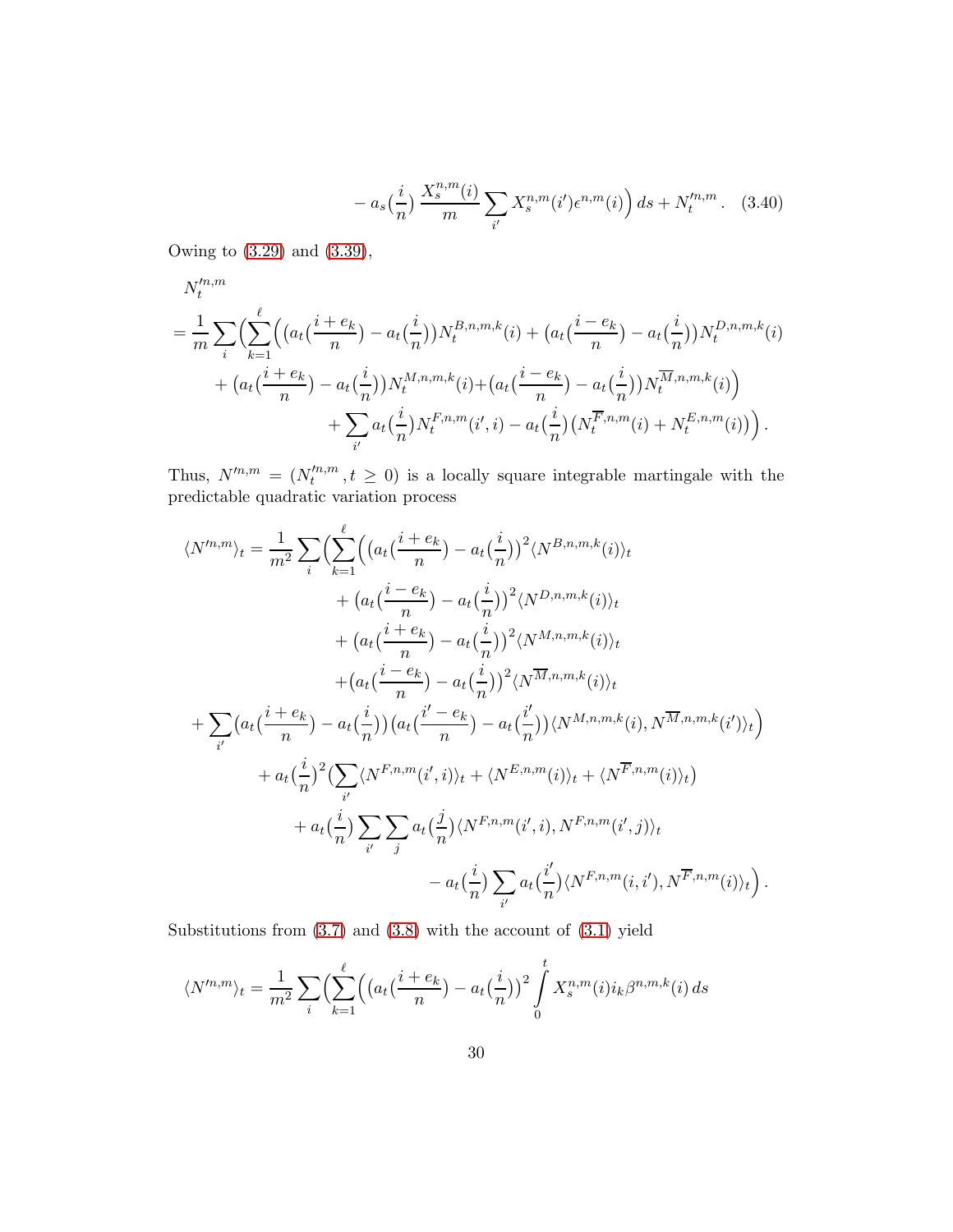$$
+ (a_{t}(\frac{i-e_{k}}{n}) - a_{t}(\frac{i}{n}))^{2} \int_{0}^{t} X_{s}^{n,m}(i)i_{k}\delta^{n,m,k}(i) ds
$$
  
+ 
$$
(a_{t}(\frac{i+e_{k}}{n}) - a_{t}(\frac{i}{n}))^{2} \int_{0}^{t} \sum_{i'\neq i} X_{s}^{n,m}(i')i'_{k}\mu^{n,m,k}(i') \frac{X_{s}^{n,m}(i)}{X_{s}^{n,m,*}} ds
$$
  
+ 
$$
(a_{t}(\frac{i-e_{k}}{n}) - a_{t}(\frac{i}{n}))^{2} \int_{0}^{t} X_{s}^{n,m}(i)i_{k}\mu^{n,m,k}(i)(1 - \frac{X_{s}^{n,m}(i)}{X_{s}^{n,m,*}}) ds
$$
  
+ 
$$
\sum_{i'\neq i} (a_{t}(\frac{i+e_{k}}{n}) - a_{t}(\frac{i}{n})) (a_{t}(\frac{i'-e_{k}}{n}) - a_{t}(\frac{i'}{n})) \int_{0}^{t} X_{s}^{n,m}(i')i'_{k}\mu^{n,m,k}(i') \frac{X_{s}^{n,m}(i)}{X_{s}^{n,m,*}} ds)
$$
  
+ 
$$
\sum_{i'} a_{t}(\frac{i}{n})^{2} \int_{0}^{t} X_{s}^{n,m}(i')\phi^{n,m}(i')\alpha^{n,m}(i',i) ds
$$
  
+ 
$$
a_{t}(\frac{i}{n})^{2} \int_{0}^{t} X_{s}^{n,m}(i)(X_{s}^{n,m,*}e^{n,m}(i) + \phi^{n,m}(i)) ds
$$
  
+ 
$$
\int_{0}^{t} X_{s}^{n,m}(i)\phi^{n,m}(i)\mathbf{E}(\sum_{i'} a_{t}(\frac{i'}{n})\theta_{i}^{n,m}(i',1))^{2} ds
$$
  
- 
$$
a_{t}(\frac{i}{n}) \sum_{i'} a_{t}(\frac{i'}{n}) \int_{0}^{t} X_{s}^{n,m}(i)\eta^{n,m}(i,i')\phi^{n,m}(i) ds).
$$
 (3.41)

Let

<span id="page-30-1"></span><span id="page-30-0"></span>
$$
a_t^n(u) = a_t\left(\frac{\lfloor nu \rfloor}{n}\right) \tag{3.42}
$$

and

<span id="page-30-2"></span>
$$
Y_t^{n,m} = \int_{\mathbb{R}_+^{\ell}} a_t^n(u) \Lambda_t^{n,m}(du).
$$
 (3.43)

By [\(2.4\)](#page-6-0), [\(2.5\)](#page-7-2), [\(2.6\)](#page-7-0), [\(3.40\)](#page-29-0), and [\(3.41\)](#page-30-0),

<span id="page-30-3"></span>
$$
Y_t^{n,m} = Y_0^{n,m} + \int_0^t Z_s^{n,m} \, ds + N_t'^{n,m},\tag{3.44}
$$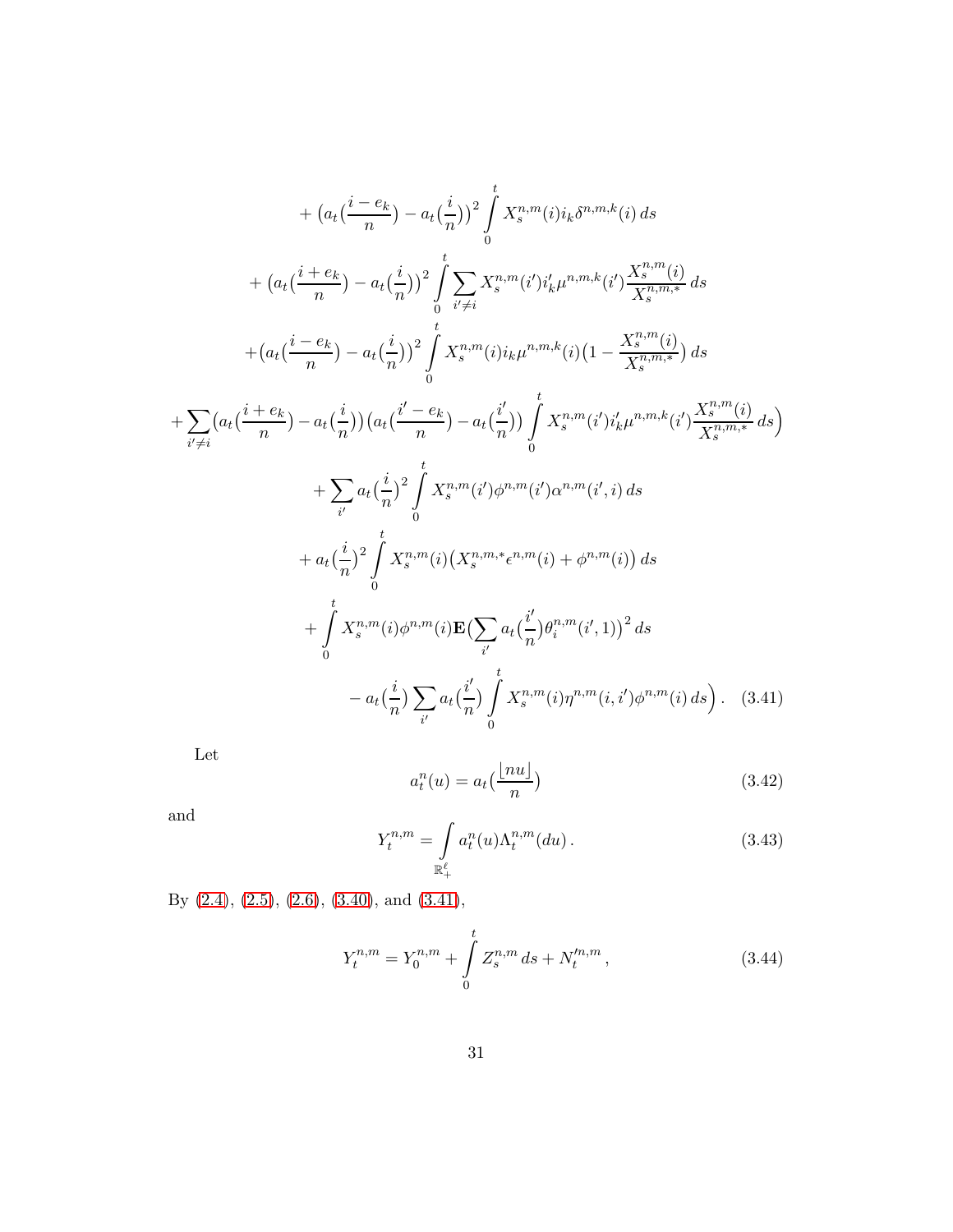where

$$
Z_{s}^{n,m} = \int_{\mathbb{R}^{2}_{+}} \left( \partial_{s} a_{s}^{n}(u) + \sum_{k=1}^{\ell} \left( n \left( a_{s}^{n}(u + \frac{e_{k}}{n}) - a_{s}^{n}(u) \right) \frac{\lfloor nu_{k} \rfloor}{n} \hat{\beta}^{n,m,k}(u) \right. \right. \\
\left. + n \left( a_{s}^{n}(u - \frac{e_{k}}{n}) - a_{s}^{n}(u) \right) \frac{\lfloor nu_{k} \rfloor}{n} \left( \hat{\delta}^{n,m,k}(u) + \hat{\mu}^{n,m,k}(u) \right) \right. \\
\left. + n \left( a_{s}^{n}(u + \frac{e_{k}}{n}) - a_{s}^{n}(u) \right) \int_{\mathbb{R}^{2}_{+}} \frac{1}{R_{s}^{n,m}} \frac{\lfloor nu_{k}' \rfloor}{n} \hat{\mu}^{n,m,k}(u') \Lambda_{s}^{n,m}(du') \right) \\
+ \int_{\mathbb{R}^{2}_{+}} a_{s}^{n}(u') \hat{\phi}^{n,m}(u) \hat{\eta}^{n,m}(u, du') - a_{s}^{n}(u) \left( \hat{\phi}^{n,m}(u) + R_{s}^{n,m} \hat{\epsilon}^{n,m}(u) \right) \right) \Lambda_{s}^{n,m}(du) \\
- \int_{0}^{t} \sum_{i} \sum_{k=1}^{\ell} \left( a_{s} \left( \frac{i + e_{k}}{n} \right) - a_{s} \left( \frac{i}{n} \right) \right) \frac{1}{R_{s}^{n,m}} i_{k} \mu^{n,m,k}(i) \frac{X_{s}^{n,m}(i)^{2}}{m^{2}} ds \quad (3.45)
$$

and, by [\(3.41\)](#page-30-0), on letting  $B_{1/n}(u) = \{u' \in \mathbb{R}_+^{\ell} : \max_{k=1,\dots,\ell} |u'_k - u_k| < 1/n\}$ ,

<span id="page-31-0"></span>
$$
\langle N^{m,m} \rangle_{t} = \frac{1}{m} \int_{0}^{t} \int_{\mathbb{R}_{+}^{\ell}} \left( \sum_{k=1}^{\ell} \left( n \left( a_{t}^{n} \left( u + \frac{e_{k}}{n} \right) - a_{t}^{n} \left( u \right) \right)^{2} \frac{\lfloor n u_{k} \rfloor}{n} \hat{\beta}^{n,m,k}(u) \right. \right. \\
\left. + n \left( a_{t}^{n} \left( u - \frac{e_{k}}{n} \right) - a_{t}^{n} \left( u \right) \right)^{2} \int_{\mathbb{R}_{+}^{\ell}} \frac{1}{R_{s}^{n,m}} \frac{\lfloor n u'_{k} \rfloor}{n} \hat{\mu}^{n,m,k}(u) \Lambda_{s}^{n,m}(du') \right. \\
\left. + n \left( a_{t}^{n} \left( u + \frac{e_{k}}{n} \right) - a_{t}^{n} \left( u \right) \right)^{2} \int_{\mathbb{R}_{+}^{\ell}} \frac{1}{R_{s}^{n,m}} \frac{\lfloor n u'_{k} \rfloor}{n} \hat{\mu}^{n,m,k}(u') \Lambda_{s}^{n,m}(du') \right. \\
\left. + n \left( a_{t}^{n} \left( u - \frac{e_{k}}{n} \right) - a_{t}^{n} \left( u \right) \right)^{2} \frac{\lfloor n u_{k} \rfloor}{n} \hat{\mu}^{n,m,k}(u) \left( 1 - \frac{\hat{X}_{s}^{n,m}(u)}{R_{s}^{n,m}} \right) \right. \\
\left. + n \left( a_{t}^{n} \left( u + \frac{e_{k}}{n} \right) - a_{t}^{n} \left( u \right) \right) \frac{1}{R_{s}^{n,m}} \right. \\
\left. \int_{\mathbb{R}_{+}^{\ell}} \left( a_{t}^{n} \left( u' - \frac{e_{k}}{n} \right) - a_{t}^{n} \left( u' \right) \right) \frac{\lfloor n u'_{k} \rfloor}{n} \hat{\mu}^{n,m,k}(u') \Lambda_{s}^{n,m}(du') \right) \right. \\
\left. + \hat{\phi}^{n,m}(u) \int_{\mathbb{R}_{+}^{\ell}} a_{t}^{n} \left( u' \right)^{2} \hat{\alpha}^{n,m}(u,du') + \
$$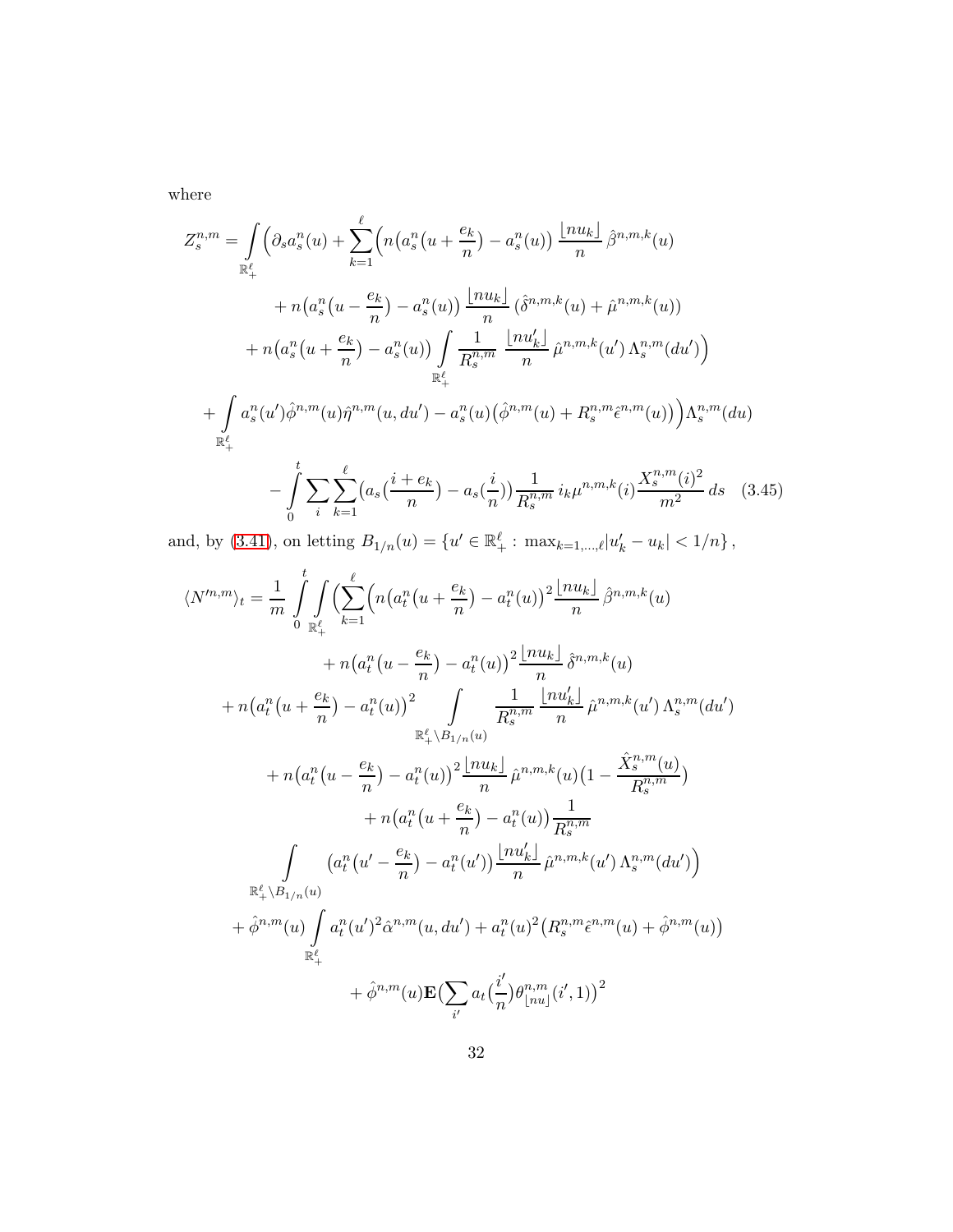$$
- a_t^n(u)\hat{\phi}^{n,m}(u) \int\limits_{\mathbb{R}_+^{\ell}} a_t^n(u') \hat{\eta}^{n,m}(u,du') \Big) \Lambda_s^{n,m}(du) ds,
$$

where, in analogy with [\(2.6\)](#page-7-0),  $\hat{\alpha}^{n,m}(u,\Gamma) = \sum_{i'} \alpha^{n,m}(|nu|, i'/n) \mathbf{1}_{\Gamma}(i'/n)$ . We note that  $\mathbf{E} \left( \sum_{i'} a_t(i'/n) \theta_{\parallel nu}^{n,m} \right)$  $\binom{n,m}{|nu|}(i',1)^2 \leq b^2 \sup_{t,u} a_t(u)^2$  and, by  $(3.6)$ ,

$$
\hat{\alpha}^{n,m}(u,\mathbb{R}^{\ell}_{+})=\sum_{i'}\alpha^{n,m}(\lfloor nu\rfloor,i')\le b\eta^{n,m}(\lfloor nu\rfloor,\mathbb{R}^{\ell}_{+})\le b^2.
$$

Therefore, on recalling [\(3.9\)](#page-14-1), [\(3.42\)](#page-30-1), the fact that the  $a_t(u)$  are differentiable of bounded support and the boundedness hypotheses of the theorem, we have that, given  $L > 0$ , for some  $\hat{K} > 0$ , which may depend on L, for  $t \leq L$ ,

$$
\langle N'^{n,m}\rangle_t \leq \frac{\hat{K}}{m} \int\limits_0^t (1+(R^{n,m}_s)^2)\,ds\,.
$$

By Lemma [3.2,](#page-15-5) Lemma [3.3](#page-19-2) and the Lenglart–Rebolledo inequality, for  $\chi > 0$ ,

<span id="page-32-0"></span>
$$
\lim_{n,m \to \infty} \mathbf{P}(\sup_{t \le L} |N_t^{m,m}| > \chi) = 0.
$$
\n(3.46)

<span id="page-32-1"></span>**Lemma 3.5.** The sequence  $\Lambda^{n,m}$  is C-tight for convergence in distribution in  $\mathbb{D}(\mathbb{R}_+, \mathbb{M}_+(\mathbb{R}^\ell_+))$  .

*Proof.* By Theorem 4.6 in Jakubowski [\[13\]](#page-46-6) and Topsœ [\[26\]](#page-47-11) (or Topsœ [\[27\]](#page-47-10)), it is sufficient to prove that, for all  $L > 0$  and  $\gamma > 0$ ,

$$
\lim_{K \to \infty} \limsup_{n,m \to \infty} \mathbf{P} \left( \sup_{t \in [0,L]} \Lambda_t^{n,m}(\mathbb{R}^\ell_+) > K \right) = 0,
$$
  

$$
\lim_{K \to \infty} \limsup_{n,m \to \infty} \mathbf{P} \left( \sup_{t \in [0,L]} \Lambda_t^{n,m}(u : |u| > K) > \gamma \right) = 0
$$

and, for all continuous functions g of compact support and all  $\gamma > 0$ ,

$$
\lim_{\chi \to 0} \limsup_{n,m \to \infty} \mathbf{P}(\sup_{\substack{s,t \in [0,L]:\\|s-t| \leq \chi}} |\int_{\mathbb{R}^{\ell}_{+}} g(u)(\Lambda_{s}^{n,m}(du) - \Lambda_{t}^{n,m}(du))| > \gamma) = 0.
$$

The first and second requirements are fulfilled by Lemma [3.3](#page-19-2) (see [\(3.18\)](#page-17-2) and [\(3.27\)](#page-21-1)). Let us note that, by  $(3.45)$ ,  $(3.9)$ , Lemma [3.2](#page-15-5) and Lemma [3.3,](#page-19-2)

$$
\lim_{K \to \infty} \limsup_{n,m \to \infty} \mathbf{P}(\sup_{s \le t} |Z_s^{n,m}| > K) = 0.
$$

Therefore, the third limit follows from [\(3.43\)](#page-30-2), [\(3.44\)](#page-30-3), [\(3.45\)](#page-31-0), and [\(3.46\)](#page-32-0).

 $\Box$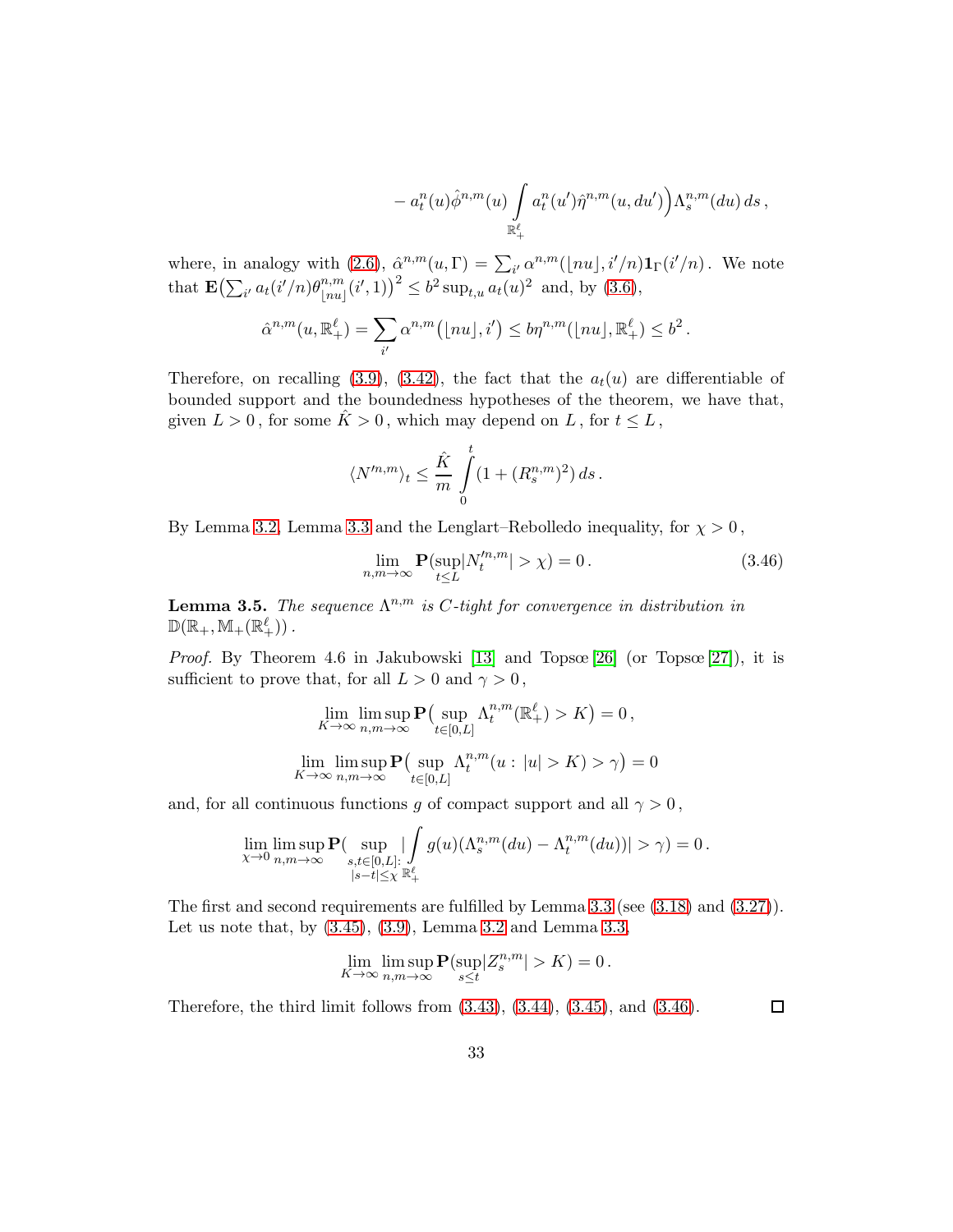We now identify limit points of the  $\Lambda^{n,m}$ . Let  $(\tilde{\lambda}_t, t \geq 0)$  represent a limit point in distribution of  $\Lambda^{n,m}$  along a subsequence in  $\mathbb{D}(\mathbb{R}_+, \mathbb{M}_+(\mathbb{R}^\ell_+))$ . We keep the notation  $(n, m)$  for the subsequence. Since the functions  $a_t^n(u)$  are bounded uniformly in t, u and n and converge to  $a_t(u)$  uniformly in u locally uniformly in t, see  $(3.42)$ , by  $(3.43)$  and the continuous mapping theorem, in distribution in  $\mathbb{D}(\mathbb{R}_+,\mathbb{R})$ ,

<span id="page-33-4"></span>
$$
Y_t^{n,m} \to Y_t = \int\limits_{\mathbb{R}_+^{\ell}} a_t(u) \, \tilde{\lambda}_t(du). \tag{3.47}
$$

On recalling [\(3.9\)](#page-14-1) and Lemma [3.2,](#page-15-5) we obtain that, in distribution in  $\mathbb{D}(\mathbb{R}_+, \mathbb{R})$ ,

<span id="page-33-0"></span>
$$
R_s^{n,m} \to R_s = \tilde{\lambda}_s(\mathbb{R}^\ell_+).
$$
\n(3.48)

By Lemma [3.2,](#page-15-5) the latter quantity is bounded away from zero locally uniformly in s with probability 1. Since the function  $a_t(u)$  is continuously differentiable and is of compact support in u locally uniformly in t,  $a_s^n(u) \to a_s(u)$ ,  $\partial_s a_s^n(u) \to \partial_s a_s(u)$ , and  $n(a_s^n(u \pm e_k/n) - a_s^n(u)) \to \pm \partial_{u_k} a_s(u)$  uniformly in u locally uniformly in t, as  $n \to \infty$ . Therefore, in distribution in  $\mathbb{D}(\mathbb{R}_+, \mathbb{R})$ , for  $k = 1, \ldots, \ell$ ,

<span id="page-33-1"></span>
$$
\int_{\mathbb{R}^{\ell}_+} n\big(a_s^n(u+\frac{e_k}{n})-a_s^n(u)\big)\Lambda_s^{n,m}(du)\to \int_{\mathbb{R}^{\ell}_+} \partial_{u_k} a_s(u)\tilde{\lambda}_s(du)\,,\tag{3.49}
$$

and, since the  $u_k\hat{\mu}^{n,m,k}(u)$  are bounded and the convergences in [\(2.7\)](#page-7-1) hold,

<span id="page-33-3"></span><span id="page-33-2"></span>
$$
\int_{\mathbb{R}^{\ell}_+} \frac{\lfloor nu_k \rfloor}{n} \,\hat{\mu}^{n,m,k}(u) \Lambda_s^{n,m}(du) \to \int_{\mathbb{R}^{\ell}_+} u_k \hat{\mu}^k(u) \,\tilde{\lambda}_s(du) \,. \tag{3.50}
$$

Since the convergences in [\(3.48\)](#page-33-0), [\(3.49\)](#page-33-1), and [\(3.50\)](#page-33-2) hold jointly, in distribution in  $\mathbb{D}(\mathbb{R}_+,\mathbb{R})$ ,

$$
\int_{\mathbb{R}^{\ell}_{+}} n\big(a_{s}^{n}(u+\frac{e_{k}}{n})-a_{s}^{n}(u)\big) \Lambda_{s}^{n,m}(du) \int_{\mathbb{R}^{\ell}_{+}} \frac{1}{R_{s}^{n,m}} \frac{\lfloor nu'_{k}\rfloor}{n} \hat{\mu}^{n,m,k}(u') \Lambda_{s}^{n,m}(du')
$$
\n
$$
\to \frac{\int_{\mathbb{R}^{\ell}_{+}} u_{k}\hat{\mu}^{k}(u) \tilde{\lambda}_{s}(du)}{\tilde{\lambda}_{s}(\mathbb{R}^{\ell}_{+})} \int_{\mathbb{R}^{\ell}_{+}} \partial_{u_{k}} a_{s}(u) \tilde{\lambda}_{s}(du). \quad (3.51)
$$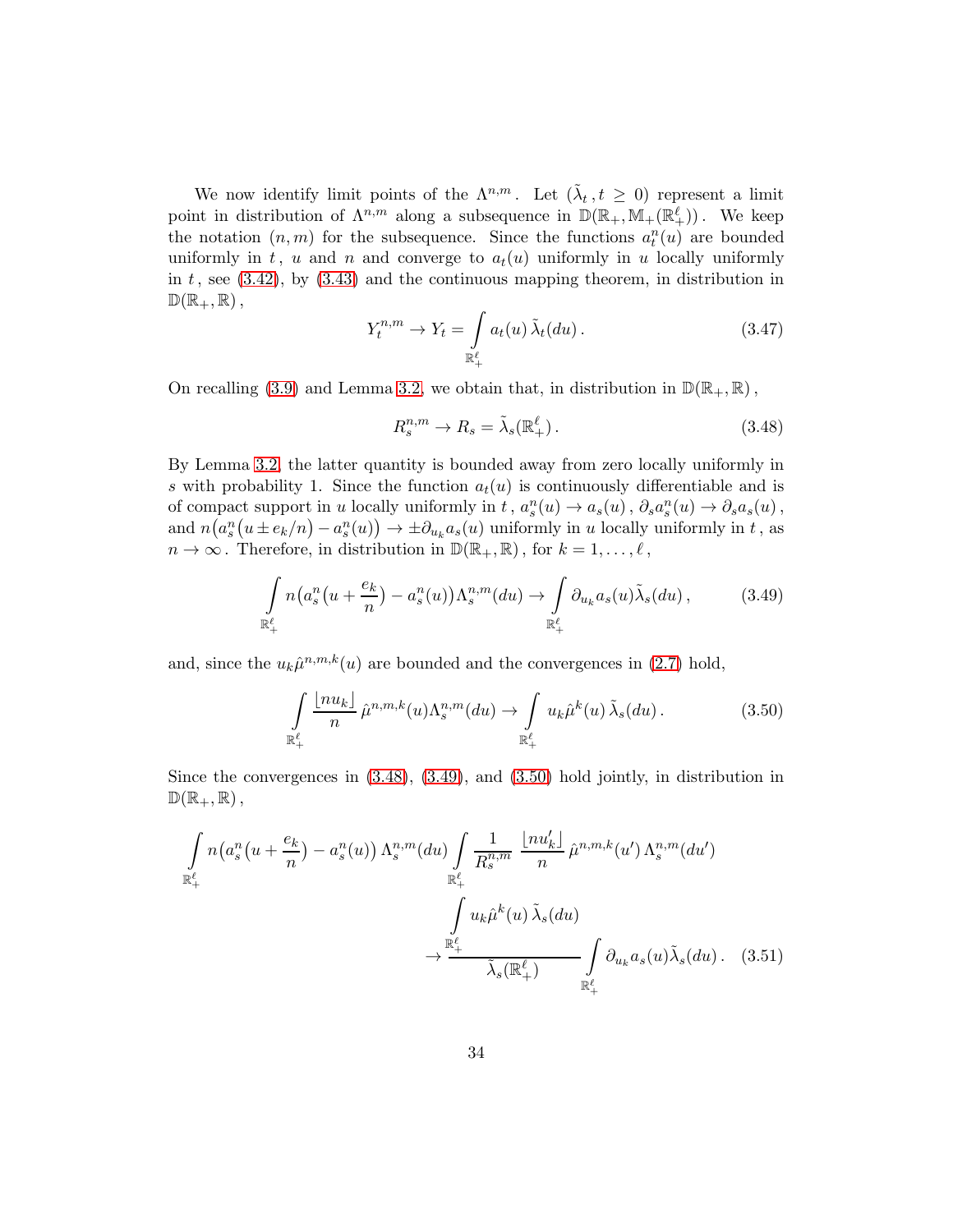Similar lines of reasoning show that, jointly in distribution in  $\mathbb{D}(\mathbb{R}_+, \mathbb{R}^4)$ , and jointly with the convergence in  $(3.51)$ , for  $k = 1, \ldots, \ell$ ,

$$
\int_{\mathbb{R}^{\ell}_{+}} n\left(a_{s}^{n}(u + \frac{e_{k}}{n}) - a_{s}^{n}(u)\right) \frac{\left[nu_{k}\right]}{n} \hat{\beta}^{n,m,k}(u) \Lambda_{s}^{n,m}(du)
$$
\n
$$
\rightarrow \int_{\mathbb{R}^{\ell}_{+}} \partial_{u_{k}} a_{s}(u) u_{k} \hat{\beta}^{k}(u) \tilde{\lambda}_{s}(du),
$$
\n
$$
\int_{\mathbb{R}^{\ell}_{+}} n\left(a_{s}^{n}(u) - a_{s}^{n}(u - \frac{e_{k}}{n})\right) \frac{\left[nu_{k}\right]}{n} \hat{\delta}^{n,m,k}(u) \Lambda_{s}^{n,m}(du)
$$
\n
$$
\rightarrow \int_{\mathbb{R}^{\ell}_{+}} \partial_{u_{k}} a_{s}(u) u_{k} \hat{\delta}^{k}(u) \tilde{\lambda}_{s}(du),
$$
\n
$$
\int_{\mathbb{R}^{\ell}_{+}} n\left(a_{s}^{n}(u + \frac{e_{k}}{n}) - a_{s}^{n}(u)\right) \Lambda_{s}^{n,m}(du)
$$
\n
$$
\rightarrow \int_{\mathbb{R}^{\ell}_{+}} \frac{1}{R_{s}^{n,m}} \frac{\left[nu_{k}'\right]}{n} \hat{\mu}^{n,m,k}(u') \Lambda_{s}^{n,m}(du')
$$
\n
$$
\rightarrow \int_{\mathbb{R}^{\ell}_{+}} u_{k} \hat{\mu}^{k}(u) \tilde{\lambda}_{s}(du)
$$
\n
$$
\rightarrow \int_{\mathbb{R}^{\ell}_{+}} \partial_{u_{k}} a_{s}(u) \tilde{\lambda}_{s}(du),
$$
\n
$$
\int_{\mathbb{R}^{\ell}_{+}} n\left(a_{s}^{n}(u) - a_{s}^{n}(u - \frac{e_{k}}{n})\right) \frac{\left[nu_{k}\right]}{n} \hat{\mu}^{n,m,k}(u) \Lambda_{s}^{n,m}(du)
$$
\n
$$
\rightarrow \int_{\mathbb{R}^{\ell}_{+}} \partial_{u_{k}} a_{s}(u) u_{k} \hat{\mu}^{k}(u) \tilde{\lambda}_{s}(du),
$$

and

$$
\int_{\mathbb{R}^{\ell}_{+}} \left( \hat{\phi}^{n,m}(u) \int_{\mathbb{R}^{\ell}_{+}} a_{s}^{n}(u') \hat{\eta}^{n,m}(u,du') - a_{s}^{n}(u) \left( \hat{\phi}^{n,m}(u) + R_{s}^{n,m} \hat{\epsilon}^{n,m}(u) \right) \right) \Lambda_{s}^{n,m}(du) \n\to \int_{\mathbb{R}^{\ell}_{+}} \left( \int_{\mathbb{R}^{\ell}_{+}} a_{s}(u') \hat{\varphi}(u,du') - a_{s}(u) \left( \hat{\phi}(u) + R_{s} \hat{\epsilon}(u) \right) \right) \tilde{\lambda}_{s}(du).
$$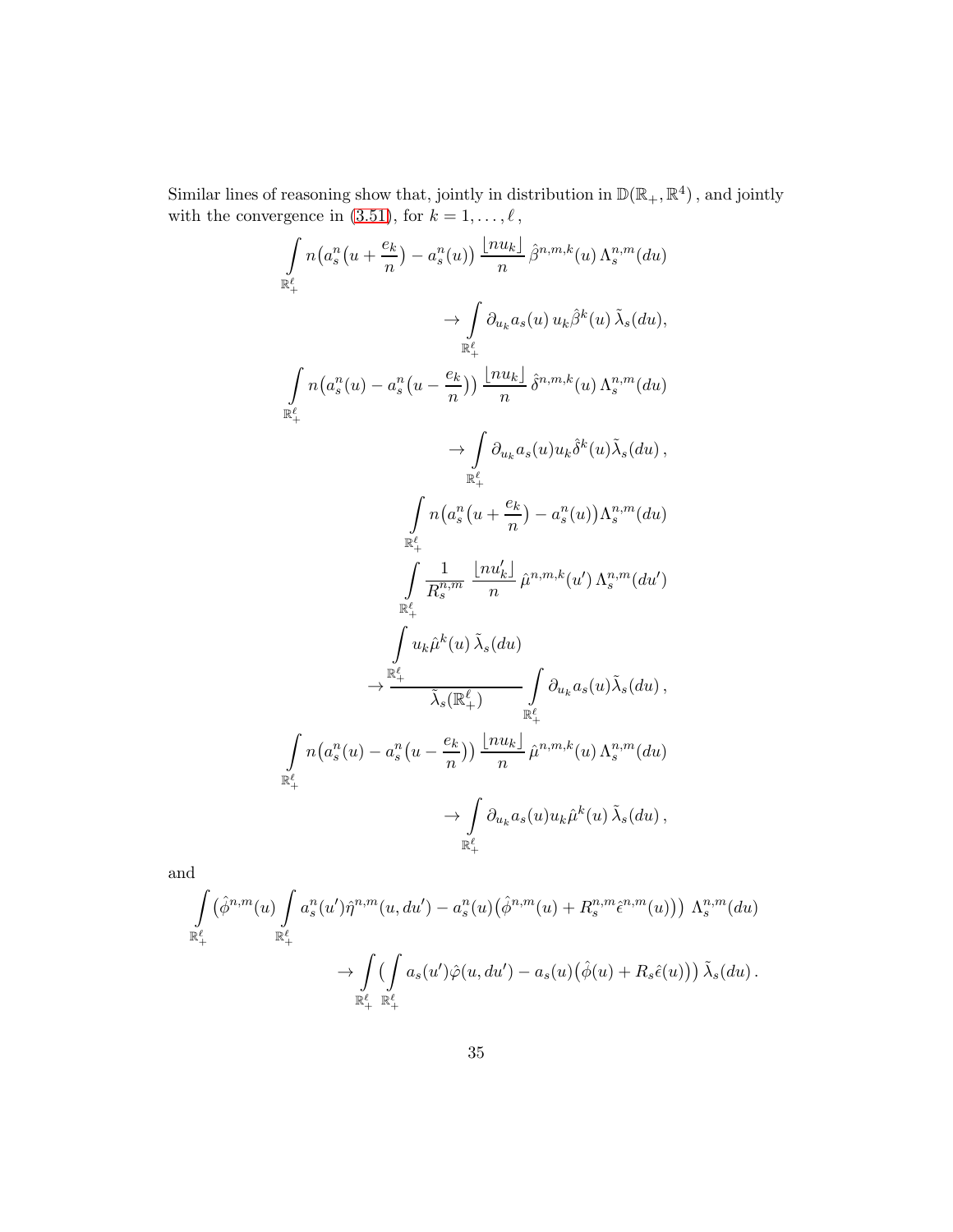Let us note also that, by Lemma [3.4,](#page-23-3) for arbitrary  $\gamma>0\,,$ 

$$
\lim_{n,m \to \infty} \mathbf{P}(\sup_{s \le t} \sum_{i} \sum_{k=1}^{\ell} |a_s(\frac{i + e_k}{n}) - a_s(\frac{i}{n})| i_k \,\mu^{n,m,k}(i) \hat{X}_s^{n,m}(i)^2 > \gamma) = 0.
$$

Therefore, by [\(3.45\)](#page-31-0), in distribution in  $\mathbb{D}(\mathbb{R}_+,\mathbb{R})\,,$ 

<span id="page-35-0"></span>
$$
Z_s^{n,m} \to Z_s \,,\tag{3.52}
$$

where

$$
Z_s = \int_{\mathbb{R}_+^{\ell}} \partial_s a_s(u) \tilde{\lambda}_s(du) + \sum_{k=1}^{\ell} \left( \int_{\mathbb{R}_+^{\ell}} \partial_{u_k} a_s(u) u_k(\hat{\beta}^k(u) - \hat{\delta}^k(u) - \hat{\mu}^k(u)) \tilde{\lambda}_s(du) \right. \\ \left. + \frac{\sum_{k=1}^{\ell} u_k \hat{\mu}^k(u) \tilde{\lambda}_s(du)}{\tilde{\lambda}_s(\mathbb{R}_+^{\ell})} \int_{\mathbb{R}_+^{\ell}} \partial_{u_k} a_s(u) \tilde{\lambda}_s(du) \right) \\ + \int_{\mathbb{R}_+^{\ell}} \left( \int_{\mathbb{R}_+^{\ell}} a_s(u') \hat{\varphi}(u, du') - a_s(u) \hat{\varphi}(u) - \tilde{\lambda}_s(\mathbb{R}_+^{\ell}) a_s(u) \hat{\epsilon}(u) \right) \tilde{\lambda}_s(du).
$$

Since  $Z_s$  has continuous trajectories owing to Lemmas [3.2](#page-15-5) and [3.3,](#page-19-2) by [\(3.44\)](#page-30-3), [\(3.46\)](#page-32-0), [\(3.47\)](#page-33-4), and [\(3.52\)](#page-35-0),

$$
Y_t = Y_0 + \int\limits_0^t Z_s ds.
$$

By continuity of  $Z_s$ ,  $Y_t$  is continuously differentiable with respect to t and

$$
\frac{d}{dt} \int_{\mathbb{R}^{\ell}_{+}} a_{t}(u) \, \tilde{\lambda}_{t}(du) = \int_{\mathbb{R}^{\ell}_{+}} \partial_{t} a_{t}(u) \tilde{\lambda}_{t}(du) \n+ \sum_{k=1}^{\ell} \left( \int_{\mathbb{R}^{\ell}_{+}} \partial_{u_{k}} a_{t}(u) u_{k}(\hat{\beta}^{k}(u) - \hat{\delta}^{k}(u) - \hat{\mu}^{k}(u)) \tilde{\lambda}_{t}(du) \n+ \frac{\int_{\mathbb{R}^{\ell}_{+}} a_{k} \hat{\mu}^{k}(u) \, \tilde{\lambda}_{t}(du) \n+ \frac{\int_{\mathbb{R}^{\ell}_{+}} a_{k} \hat{\mu}^{k}(u) \, \tilde{\lambda}_{t}(du) \int_{\mathbb{R}^{\ell}_{+}} \partial_{u_{k}} a_{t}(u) \tilde{\lambda}_{t}(du) \right)
$$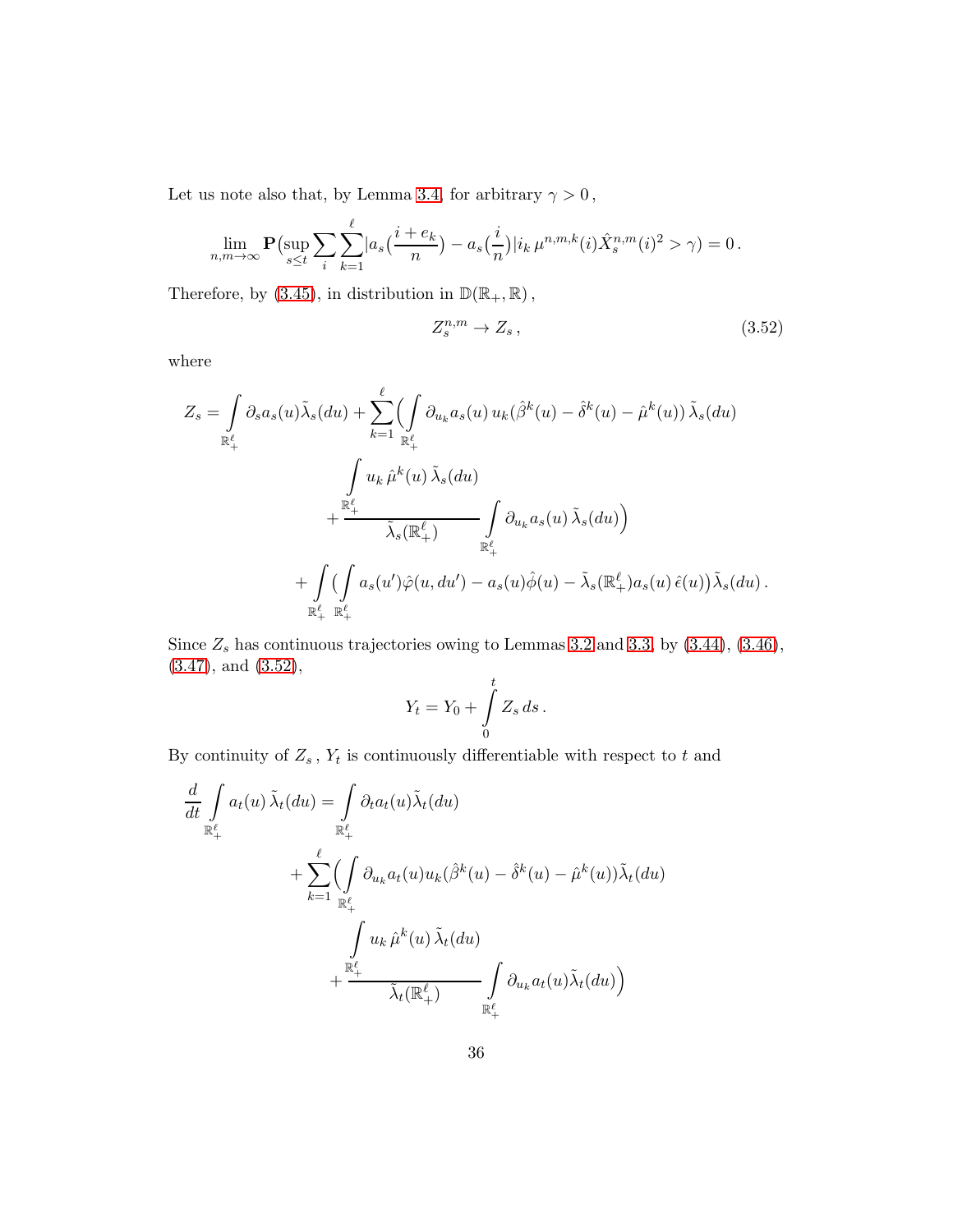<span id="page-36-0"></span>
$$
+\int_{\mathbb{R}^{\ell}_{+}}\left(\int_{\mathbb{R}^{\ell}_{+}}a_{t}(u')\hat{\varphi}(u,du')-a_{t}(u)\hat{\phi}(u)-\tilde{\lambda}_{t}(\mathbb{R}^{\ell}_{+})a_{t}(u)\,\hat{\epsilon}(u)\right)\tilde{\lambda}_{t}(du). \quad (3.53)
$$

We now prove that  $\tilde{\lambda}_t$  is specified uniquely. Given  $\nu \in M_+(\mathbb{R}^\ell_+)$  such that  $\nu(\mathbb{R}^\ell_+) > 0$ , we define, for  $y \in \mathbb{C}_c^1(\mathbb{R}^{\ell}_+)$ ,

$$
A(\nu)y(u) = \sum_{k=1}^{\ell} \left( u_k(\hat{\beta}^k(u) - \hat{\delta}^k(u) - \hat{\mu}^k(u)) + \frac{\sum_{k=1}^{\mathbb{R}^{\ell}} u'_k \hat{\mu}^k(u')\nu(du')}{\nu(\mathbb{R}^{\ell}_+)} \right) \partial_{u_k} y(u).
$$

We also let, for bounded functions  $y$ ,

<span id="page-36-4"></span>
$$
B(\nu)y(u) = \int_{\mathbb{R}_+^{\ell}} y(u')\hat{\varphi}(u, du') - (\hat{\phi}(u) + \hat{\epsilon}(u)\nu(\mathbb{R}_+^{\ell}))y(u).
$$
 (3.54)

We write [\(3.53\)](#page-36-0) as

<span id="page-36-2"></span>
$$
\frac{d}{ds}\langle a_s, \tilde{\lambda}_s \rangle = \langle \partial_s a_s + (A(\tilde{\lambda}_s) + B(\tilde{\lambda}_s))a_s, \tilde{\lambda}_s \rangle. \tag{3.55}
$$

(In the rest of the section,  $\langle \cdot, \cdot \rangle$  represents the pairing between  $\mathbb{L}^{\infty}(\mathbb{R}^{\ell}_{+})$  and  $\mathbb{M}(\mathbb{R}^{\ell}_{+})$ , with  $\mathbb{M}(\mathbb{R}^{\ell}_+)$  denoting the set of signed Borel measures on  $\mathbb{R}^{\ell}_+$  with the total variation norm.) Let

<span id="page-36-1"></span>
$$
F_t^k(u) = u_k(\hat{\beta}^k(u) - \hat{\delta}^k(u) - \hat{\mu}^k(u)) + \frac{1}{\tilde{\lambda}_t(\mathbb{R}^{\ell}_+)} \int_{\mathbb{R}^{\ell}_+} u'_k \,\hat{\mu}^k(u') \,\tilde{\lambda}_t(du'), \qquad (3.56)
$$

 $F_t(u) = (F_t^1(u), \ldots, F_t^{\ell}(u))$  and let  $\psi_{s,t}(u) = (\psi_{s,t}^1(u), \ldots, \psi_{s,t}^{\ell}(u))$ , where  $s \in \mathbb{R}$  and  $t \in \mathbb{R}$ , be defined by  $\psi_{s,s}(u) = u$  and by

<span id="page-36-5"></span>
$$
\partial_t \psi_{s,t}(u) = F_t(\psi_{s,t}(u)). \tag{3.57}
$$

Since  $u_k \hat{\beta}^k(u)$ ,  $u_k \hat{\delta}^k(u)$ , and  $u_k \hat{\mu}^k(u)$  are  $\mathbb{C}^1$ -functions with bounded derivatives and the ratio on the righthand side of  $(3.56)$  is a continuous function of t, the function  $\psi_{s,t}(u)$  is continuously differentiable in  $(s, t, u)$  with the u–derivatives being uniformly bounded locally uniformly in  $(s, t)$ , see, e.g., Theorem 3.1 on p.95 in Hartman [\[9\]](#page-46-9). Let, for  $f \in \mathbb{R}^{\mathbb{R}^{\ell}_+}$ ,

<span id="page-36-3"></span>
$$
U_{s,t}f(u) = f(\psi_{s,t}(u)),
$$
\n(3.58)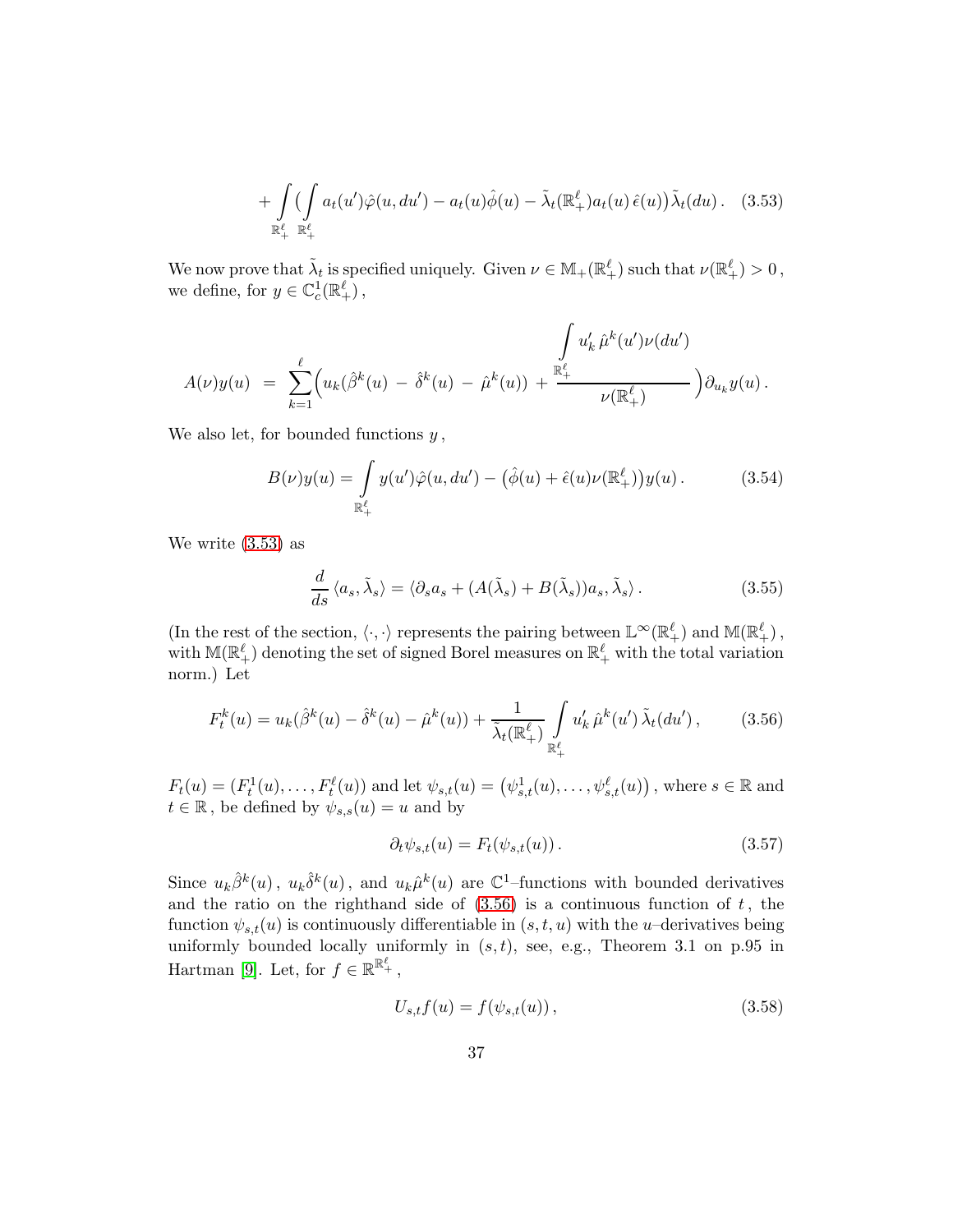where  $u \in \mathbb{R}_+^{\ell}$ . For  $f \in \mathbb{C}_c^1(\mathbb{R}_+^{\ell})$ ,  $U_{s,t}f(u)$  is continuously differentiable in  $(s,t,u)$ and

<span id="page-37-0"></span>
$$
\partial_s U_{s,t} f = -A(\tilde{\lambda}_s) U_{s,t} f. \tag{3.59}
$$

the temporal derivatives on the lefthand side being for the sup–norm. (One way to ascertain the equation is to use the flow property that  $\psi_{s,t} = \psi_{r,t} \circ \psi_{s,r}$ .) We now draw on Luo and Mattingly [\[17\]](#page-46-4) by letting in [\(3.55\)](#page-36-2), for t fixed,  $a_s = U_{s,t}f$ , where  $f \in \mathbb{C}_c^1(\mathbb{R}^{\ell}_+)$ . By [\(3.58\)](#page-36-3) and [\(3.59\)](#page-37-0),  $\partial_s a_s = -A(\tilde{\lambda}_s)a_s$ ,  $a_t = f$ , and  $a_0 = U_{0,t}f$ . By [\(3.55\)](#page-36-2) and the fact that  $\tilde{\lambda}_0 = \hat{\lambda}_0$ ,

<span id="page-37-1"></span>
$$
\langle f, \tilde{\lambda}_t \rangle = \langle U_{0,t} f, \hat{\lambda}_0 \rangle + \int_0^t \langle B(\tilde{\lambda}_s) U_{s,t} f, \tilde{\lambda}_s \rangle ds. \tag{3.60}
$$

Via limits akin to the Daniell integral, this equality extends to bounded Borel functions f. Let  $\lambda_t$  represent another limit point of  $\Lambda^{n,m}$ , so, it solves [\(3.60\)](#page-37-1) as well. Since  $\tilde{\lambda}_0 = \tilde{\lambda}_0$ , we have that

$$
\langle f, \tilde{\lambda}_t - \breve{\lambda}_t \rangle = \int_0^t \langle B(\tilde{\lambda}_s)U_{s,t}f, \tilde{\lambda}_s - \breve{\lambda}_s \rangle ds + \int_0^t \langle (B(\tilde{\lambda}_s) - B(\breve{\lambda}_s))U_{s,t}f, \breve{\lambda}_s \rangle ds.
$$

By  $(3.54)$ , by  $U_{s,t}$  being a contraction for the sup–norm and by  $(3.60)$ , on recalling that  $\sup_{u \in \mathbb{R}^{\ell}_+} \hat{\varphi}(u, \mathbb{R}^{\ell}_+) < \infty$ , given  $T > 0$ , there exists  $K > 0$  such that, for all  $t \leq T$ ,

$$
\|\tilde{\lambda}_t - \breve{\lambda}_t\| \leq K \int_0^t \|\tilde{\lambda}_s - \breve{\lambda}_s\| ds,
$$

with  $\|\cdot\|$  representing the total variation norm on  $\mathbb{M}(\mathbb{R}^{\ell}_+)$ . By Gronwall's inequality,  $\tilde{\lambda}_t = \tilde{\lambda}_t$ . Thus, [\(3.53\)](#page-36-0) has a unique solution, which concludes the convergence proof. We have also proved that  $\hat{\lambda}_t$  is specified uniquely by [\(3.53\)](#page-36-0) which is the same equation as [\(2.8\)](#page-8-0).

Let us prove that if  $\hat{\lambda}_0$  admits a density with respect to Lebesgue measure, then  $\hat{\lambda}_t$  does too. Let  $\mathcal N$  denote the set of Lebesgue measurable functions on  $\mathbb R^{\ell}_+$  that are not greater than one in absolute value and are equal to zero a.e. with respect to the Lebesgue measure. Let  $f \in \mathcal{N}$ . By the uniqueness of solutions to [\(3.57\)](#page-36-5),  $\psi_{s,t}^{-1}(u)$  is well defined, satisfies the initial condition  $\psi_{s,s}^{-1}(u) = u$  and the version of  $(3.57)$  in reverse time

$$
\partial_t \psi_{s,t}^{-1}(u) = -F_t(\psi_{s,t}^{-1}(u)).
$$

Therefore,  $\psi_{s,t}^{-1}(u)$  is of class  $C^1$  in  $u$ . Since  $\{u: U_{s,t}f(u) \neq 0\} = \psi_{s,t}^{-1}\{u: f(u) \neq 0\}$ and sets of Lebesgue measure zero are preserved under  $C^1$ -maps, see, e.g., Lemma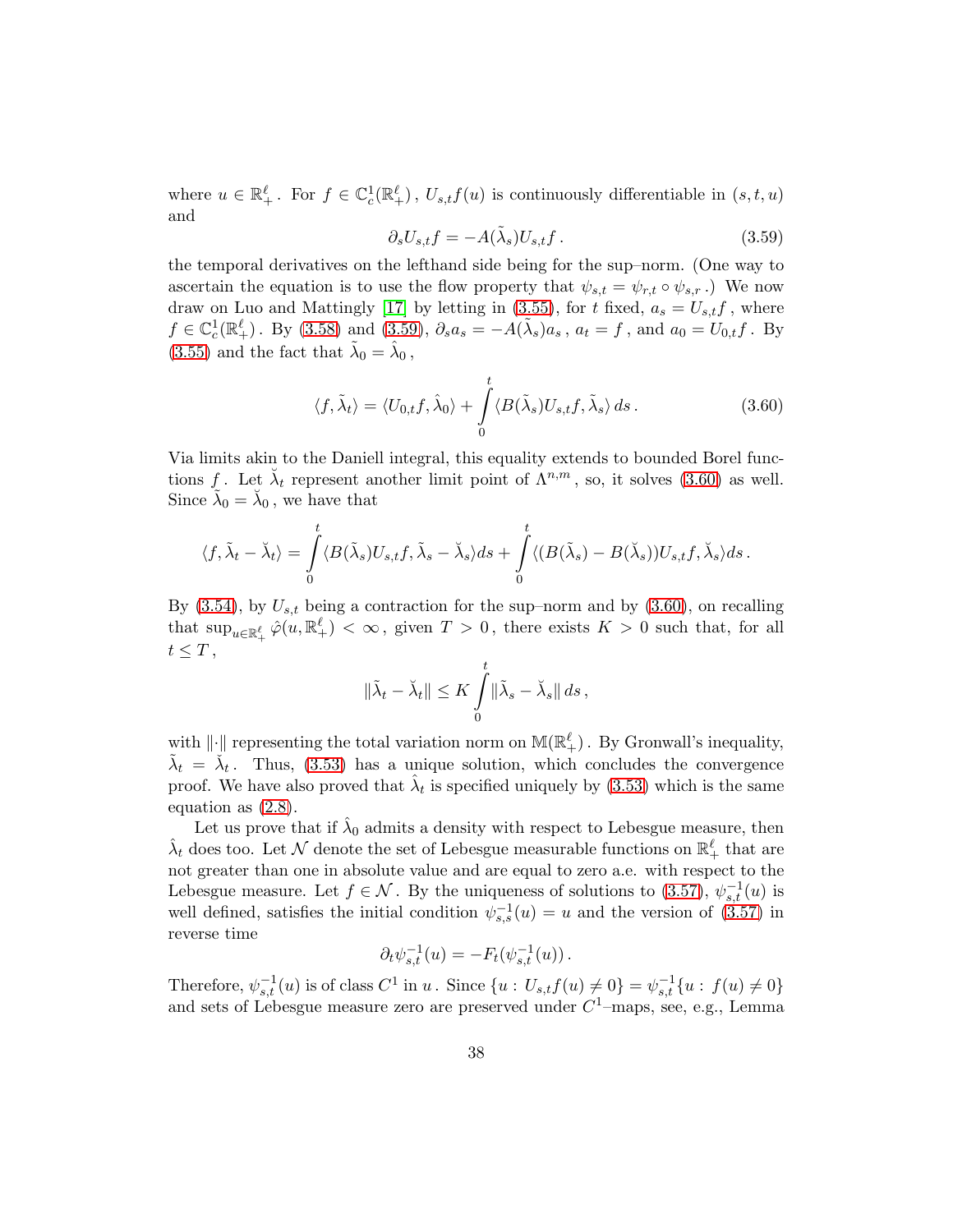1.1 on p.68 in Hirsch [\[11\]](#page-46-10),  $U_{s,t}f = 0$  a.e. As  $\hat{\lambda}_0$  admits a density,  $\langle U_{0,t}f, \hat{\lambda}_0 \rangle = 0$ . By [\(3.60\)](#page-37-1), for some  $K > 0$ ,

$$
\underset{f \in \mathcal{N}}{\mathrm{ess}\sup} |\langle f, \hat{\lambda}_t \rangle| \leq K \int\limits_0^t \underset{f \in \mathcal{N}}{\mathrm{ess}\sup} |\langle U_{s,t} f, \hat{\lambda}_s \rangle| \, ds \leq K \int\limits_0^t \underset{f \in \mathcal{N}}{\mathrm{ess}\sup} |\langle f, \hat{\lambda}_s \rangle| \, ds \, .
$$

By Gronwall's inequality,  $|\langle f, \hat{\lambda}_s \rangle| = 0$  when  $f \in \mathcal{N}$ , so,  $\hat{\lambda}_s$  has a density which we denote by  $\hat{x}_s(u)$ . Part 1 has been proved.

We prove part 2. Since the  $\beta^k(u)$  and  $\delta^k(u)$  are bounded and  $\sup_{s\leq t}\int_{\mathbb{R}_+^{\ell}}|u|\hat{\lambda}_s(du)<$  $\infty$ , for all  $t > 0$ , by approximation, [\(2.8\)](#page-8-0) holds for  $f(u) = |u|$  so that

$$
\frac{d}{dt} \int_{\mathbb{R}_+^{\ell}} |u| \hat{\lambda}_t(du) = \int_{\mathbb{R}_+^{\ell}} \left( u \cdot (\hat{\beta}(u) - \hat{\delta}(u)) + \int_{\mathbb{R}_+^{\ell}} |u'| \hat{\varphi}(u, du') \right. \\
\left. - |u| \left( \hat{\phi}(u) + \hat{\epsilon}(u) \hat{\lambda}_t(\mathbb{R}_+^{\ell})) \right) \hat{\lambda}_t(du) \right. . \tag{3.61}
$$

By [\(3.4\)](#page-12-1),  $\int_{\mathbb{R}_+^{\ell}} |u'| \hat{\varphi}(u, du') = |u| \hat{\phi}(u)$ . Substitution in [\(3.61\)](#page-38-0) yields

<span id="page-38-0"></span>
$$
\frac{d}{dt} \int\limits_{\mathbb{R}^{\ell}_+} |u| \,\hat{\lambda}_t(du) = \int\limits_{\mathbb{R}^{\ell}_+} u \cdot (\hat{\beta}(u) - \hat{\delta}(u)) \hat{\lambda}_t(du) - \hat{\lambda}_t(\mathbb{R}^{\ell}_+) \int\limits_{\mathbb{R}^{\ell}_+} |u| \,\hat{\epsilon}(u) \hat{\lambda}_t(du).
$$

On the other hand, [\(3.23\)](#page-19-1) can be written as

$$
\int_{\mathbb{R}^{\ell}_+} |u| \Lambda_t^{n,m}(du) = \int_{\mathbb{R}^{\ell}_+} |u| \Lambda_0^{n,m}(du) + \int_0^t \int_{\mathbb{R}^{\ell}_+} u \cdot (\hat{\beta}^{n,m}(u) - \hat{\delta}^{n,m}(u)) \Lambda_s^{n,m}(du) ds
$$

$$
- \int_0^t \Lambda_s^{n,m}(\mathbb{R}^{\ell}_+) \int_{\mathbb{R}^{\ell}_+} |u| \hat{\epsilon}^{n,m}(u) \Lambda_s^{n,m}(du) ds + \frac{1}{mn} \overline{N}_t^{n,m},
$$

where  $\sup_{t\leq L}|\overline{N}^{n,m}_t$  $t^{n,m}_{t}$ / $(mn) \rightarrow 0$  in probability, as  $m, n \rightarrow \infty$ , the latter convergence being proved in analogy with [\(3.26\)](#page-21-0). By Lemma [3.2](#page-15-5) and Lemma [3.3,](#page-19-2) in probability,

$$
\int_{\mathbb{R}^{\ell}_{+}} |u| \Lambda_{t}^{n,m}(du) \to \int_{\mathbb{R}^{\ell}_{+}} |u| \hat{\lambda}_{0}(du) + \int_{0}^{t} \int_{\mathbb{R}^{\ell}_{+}} u \cdot (\hat{\beta}(u) - \hat{\delta}(u)) \hat{\lambda}_{s}(du) ds
$$

$$
- \int_{0}^{t} \hat{\lambda}_{s}(\mathbb{R}^{\ell}_{+}) \int_{\mathbb{R}^{\ell}_{+}} |u| \hat{\epsilon}(u) \hat{\lambda}_{s}(du) ds.
$$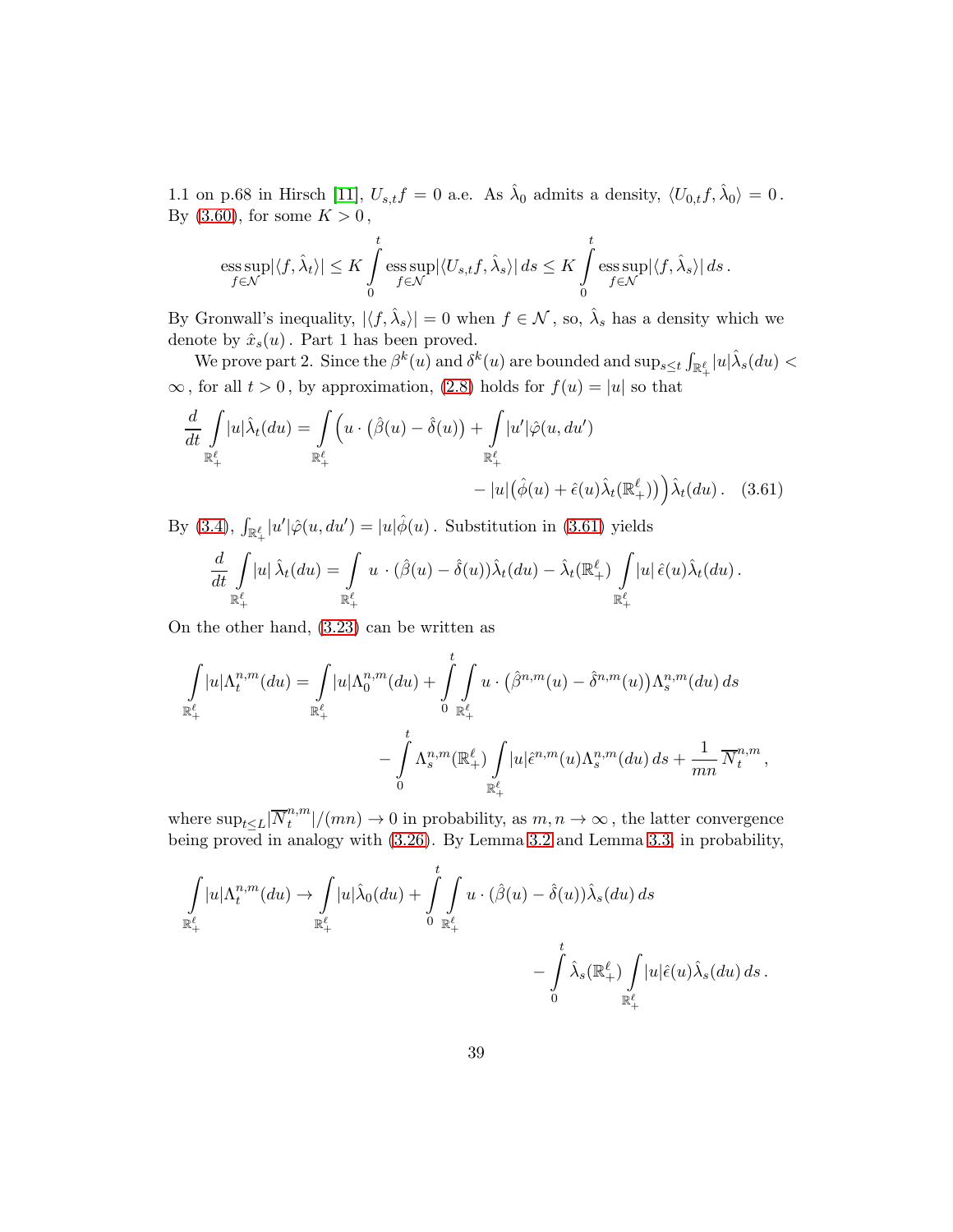Therefore, in probability in  $\mathbb{D}(\mathbb{R}_+, \mathbb{R})$ ,

$$
\int\limits_{\mathbb{R}^{\ell}_+}|u|\Lambda_t^{n,m}(du)\rightarrow \int\limits_{\mathbb{R}^{\ell}_+}|u|\hat{\lambda}_t(du)\,.
$$

By Lemma [3.3,](#page-19-2) the convergence holds locally uniformly in t. The other assertion of part 2 is proved similarly. Part 2 has been proved.

We address now the regularity properties of  $\hat{x}_s$ , so, we assume the hypotheses of part 3 of the theorem to hold. Since  $u \to \psi_{s,t}(u)$  is a diffeomorphism, given  $f \in \mathbb{L}^{\infty}(\mathbb{R}^{\ell}_{+})$  and  $z \in \mathbb{L}^{1}(\mathbb{R}^{\ell}_{+})$ , by a change of variables, see, e.g., Theorem 2.6 on p.505 in Lang [\[14\]](#page-46-11),  $\langle U_{s,t}f, z\rangle_1 = \langle f, z \circ \psi_{s,t}^{-1} J(\psi_{s,t}^{-1})\rangle_1$ , where  $\langle \cdot, \cdot \rangle_1$  represents the pairing between  $\mathbb{L}^{\infty}$  and  $\mathbb{L}^{1}$  and  $J(\psi_{s,t}^{-1})$  denotes the absolute value of the Jacobian determinant of  $\psi_{s,t}^{-1}$ . Let us denote

<span id="page-39-1"></span>
$$
U_{s,t}^* z = z \circ \psi_{s,t}^{-1} J(\psi_{s,t}^{-1}). \tag{3.62}
$$

It is a bounded operator on  $\mathbb{W}^{1,\infty}(\mathbb{R}^{\ell}_+)$ , with norms being bounded locally uniformly, cf., Proposition 9.6 on p.270 in Brezis [\[1\]](#page-45-1). (The *u*-derivatives of  $\psi_{s,t}^{-1}(u)$  are bounded locally uniformly in s and t.) By  $(3.54)$ , the  $B(\hat{\lambda}_s)$  are bounded operators on  $\mathbb{W}^{1,\infty}(\mathbb{R}^{\ell}_+)$  too, with locally uniformly bounded norms.

By [\(3.60\)](#page-37-1), for  $f \in \mathbb{L}^{\infty}(\mathbb{R}^{\ell}_+)$ ,

$$
\langle f, \hat{x}_t \rangle_1 = \langle f, U_{0,t}^* \hat{x}_0 \rangle_1 + \int\limits_0^t \langle f, U_{s,t}^* B(\hat{\lambda}_s) \hat{x}_s \rangle_1 ds \,,
$$

so, for almost all  $u$ ,

<span id="page-39-2"></span>
$$
\hat{x}_t(u) = U_{0,t}^* \hat{x}_0(u) + \int_0^t U_{s,t}^* B(\hat{\lambda}_s) \hat{x}_s(u) ds.
$$
 (3.63)

We can therefore redefine  $\hat{x}_t(u)$  as the latter righthand side, which makes it a continuous function of t for all  $u \in \mathbb{R}^{\ell}_+$ . Continuity of  $\hat{\lambda}_t(\mathbb{R}_+)$  implies, as in the proof of Scheffe's theorem, that  $\hat{x}_t$  is continuous in t in  $\mathbb{L}^1(\mathbb{R}^{\ell}_+)$ . In particular,  $\int_0^t U_{s,t}^* B(\hat{\lambda}_s) \hat{x}_s ds$  is well defined as a Riemann integral in  $\mathbb{L}^1(\mathbb{R}^\ell)$  and

<span id="page-39-0"></span>
$$
\hat{x}_t = U_{0,t}^* \hat{x}_0 + \int_0^t U_{s,t}^* B(\hat{\lambda}_s) \hat{x}_s ds .
$$
\n(3.64)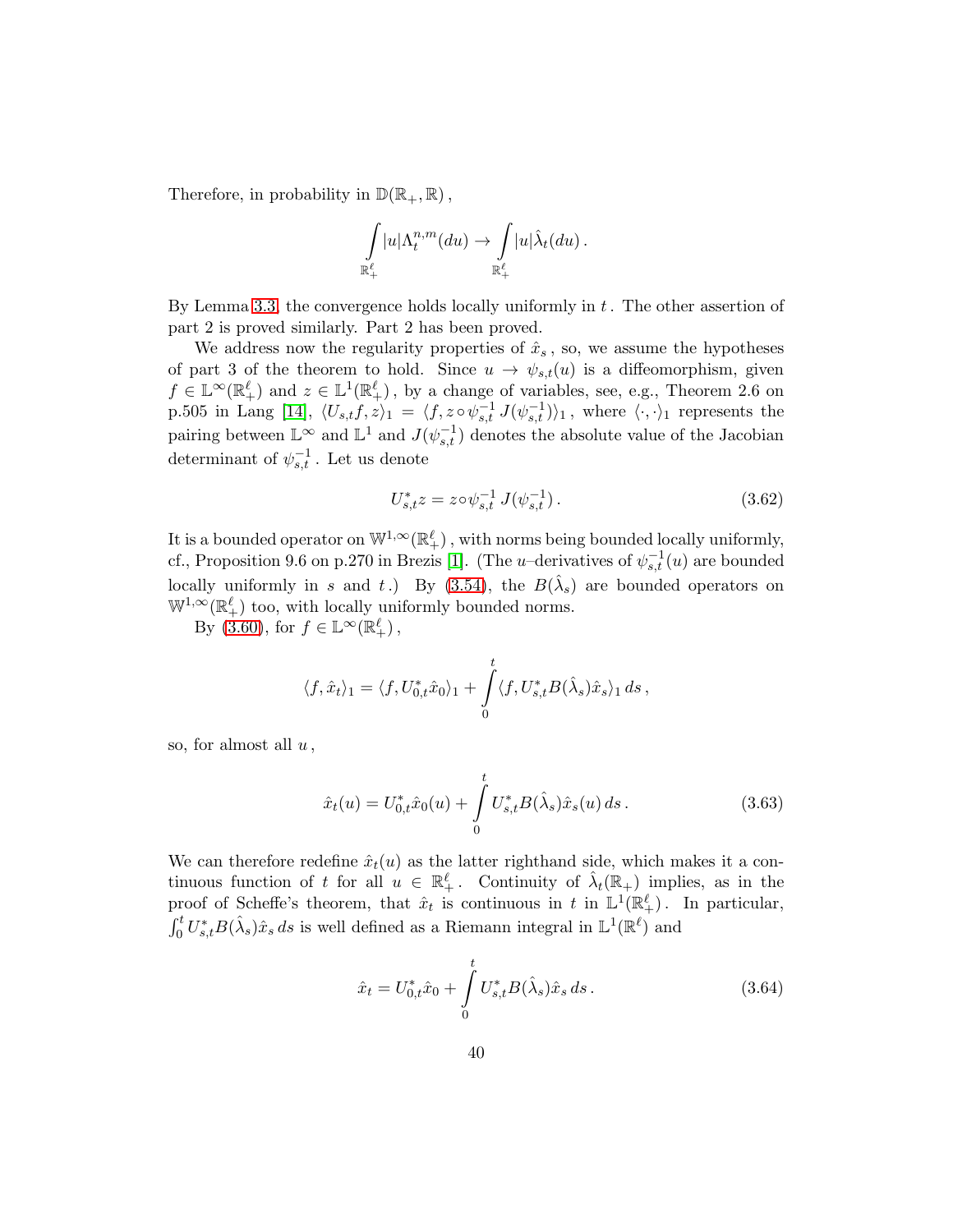As in the proof of Lemma 4.5 on p.142 in Pazy [\[19\]](#page-47-12), see also Theorem 9.19 on p.488 in Engel and Nagel [\[5\]](#page-46-12), there exists family  $V_t$  of bounded linear operators on  $\mathbb{W}^{1,\infty}(\mathbb{R}^{\ell}_+)$  such that, for  $z \in \mathbb{W}^{1,\infty}(\mathbb{R}^{\ell}_+)$ ,

<span id="page-40-1"></span>
$$
V_t z = U_{0,t}^* z + \int_0^t U_{s,t}^* B(\hat{\lambda}_s) V_s z \, ds. \tag{3.65}
$$

Specifically, one defines

$$
V_t^{(0)}z=U_{0,t}^*z\,,\quad V_t^{(m)}z=\int\limits_0^tU_{s,t}^*B(\hat{\lambda}_s)V_s^{(m-1)}z\,ds
$$

and

$$
V_t z = \sum_{m=0}^{\infty} V_t^{(m)} z,
$$

the convergence holding in  $\mathbb{W}^{1,\infty}(\mathbb{R}^{\ell}_+)$  because, as induction shows,  $||V_t^{(m)}||$  $\Vert_t^{\tau^{(m)}}\Vert \leq K_1$  $K_2^m t^m/m!$ , where  $K_1$  is an upper bound for  $||U^*_{0,t}||$  and  $K_2$  is an upper bound for  $||U_{s,t}^*|| ||B(\hat{\lambda}_s)||$ . Let  $\overline{x}_t = V_t \hat{x}_0$ . By [\(3.64\)](#page-39-0), [\(3.65\)](#page-40-1), and the uniqueness of  $\hat{\lambda}_t$ ,  $\overline{x}_t = \hat{x}_t$  as elements of  $\mathbb{L}^1(\mathbb{R}^{\ell}_+)$ , so  $\hat{x}_t \in \mathbb{W}^{1,\infty}(\mathbb{R}^{\ell}_+)$ . By  $(3.62)$ ,  $U^*_{s,t}z(u)$  is Lipschitzcontinuous with respect to t, provided  $z \in \mathbb{W}^{1,\infty}(\mathbb{R}^{\ell}_+)$ . By  $(3.63), \hat{x}_t(u)$  is Lipschitz– continuous with respect to  $t$ . Now  $(2.9)$  is obtained from  $(2.8)$  via integration by parts. Part 3 has been proved.

# 4 Proof of Theorem 2.2

The proof proceeds along similar lines as the one of Theorem 2.1. We give the main points. Let, in analogy with [\(3.9\)](#page-14-1),

$$
\check{R}^{n,m}_t = \frac{1}{mn^{\ell}} \sum_i X^{n,m}_t(i) = \int_{\mathbb{R}^{\ell}_+} \hat{X}^{n,m}_t(u) \, du \, .
$$

The next three lemmas are proved similarly to Lemma [3.2,](#page-15-5) Lemma [3.3,](#page-19-2) and Lemma [3.4,](#page-23-3) respectively.

<span id="page-40-0"></span>**Lemma 4.1.** The sequence  $(\check{R}_t^{n,m}, t \geq 0)$  is C-tight and, given  $t > 0$ , there exists  $\rho > 0$  such that  $\mathbf{P}(\inf_{s \leq t} \check{R}_s^{n,m} > \rho) \to 1$ , as  $n, m \to \infty$ .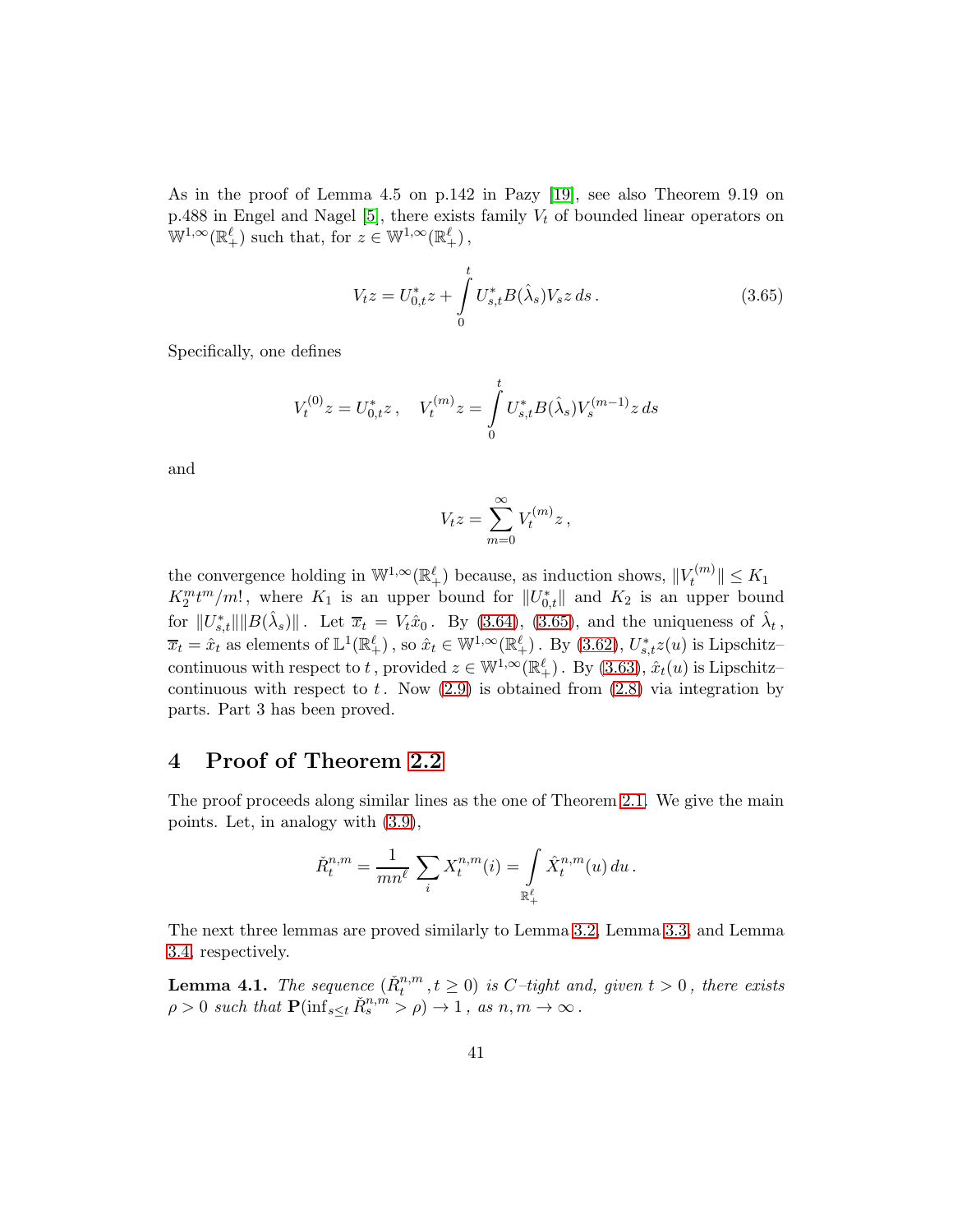<span id="page-41-0"></span>**Lemma 4.2.** The sequence  $\left(\int_{\mathbb{R}_+^{\ell}}|u|\hat{X}_t^{n,m}(u)\,du\,,t\geq 0\right)$  is  $C$ -tight.

<span id="page-41-1"></span>Lemma 4.3. For all  $L > 0$ ,

$$
\lim_{K \to \infty} \limsup_{n,m \to \infty} \mathbf{P}(\sup_{t \in [0,L]} \sum_i |X_t^{n,m}(i)|^2 > Km^2n^{\ell}) = 0.
$$

In analogy with [\(3.44\)](#page-30-3),

<span id="page-41-2"></span>
$$
\check{Y}_t^{n,m} = \check{Y}_0^{n,m} + \int_0^t \check{Z}_s^{n,m} \, ds + \check{N}_t^{\prime n,m},\tag{4.1}
$$

where

<span id="page-41-3"></span>
$$
\check{Y}_t^{n,m} = \int\limits_{\mathbb{R}_+^{\ell}} a_t^n(u) \hat{X}_t^{n,m}(u) \, du \,, \tag{4.2}
$$

$$
\tilde{Z}_{s}^{n,m} = \int_{\mathbb{R}^{d}_{+}} \left( \partial_{s} a_{s}^{n}(u) + \sum_{k=1}^{\ell} \left( n \left( a_{s}^{n}(u + \frac{e_{k}}{n}) - a_{s}^{n}(u) \right) \hat{X}_{s}^{n,m}(u) \frac{\lfloor nu_{k} \rfloor}{n} \hat{\beta}^{n,m,k}(u) \right) \right. \\
\left. + n \left( a_{s}^{n}(u - \frac{e_{k}}{n}) - a_{s}^{n}(u) \right) \hat{X}_{s}^{n,m}(u) \frac{\lfloor nu_{k} \rfloor}{n} \left( \hat{\delta}^{n,m,k}(u) + \hat{\mu}^{n,m,k}(u) \right) \right. \\
\left. + n \left( a_{s}^{n}(u + \frac{e_{k}}{n}) - a_{s}^{n}(u) \right) \hat{X}_{s}^{n,m}(u) \int_{\mathbb{R}^{d}_{+}} \frac{\hat{X}_{s}^{n,m}(u)}{\tilde{R}_{s}^{n,m}} \frac{\lfloor nu_{k}' \rfloor}{n} \hat{\mu}^{n,m,k}(u') du' \right) \right. \\
\left. + \hat{X}_{s}^{n,m}(u) \int_{\mathbb{R}^{d}_{+}} a_{s}^{n}(u') \hat{\phi}^{n,m}(u) \tilde{\eta}^{n,m}(u, u') du' - a_{s}^{n}(u) \hat{X}_{s}^{n,m}(u) \left( \hat{\phi}^{n,m}(u) + \check{R}_{s}^{n,m} \check{\epsilon}^{n,m}(u) \right) \right) du \\
\left. + \int_{\mathbb{R}^{d}_{+}} \int_{\mathbb{R}^{d}_{+}} \hat{X}_{s}^{n,m}(u) \int_{B_{\ell}^{n}(u)} a_{s}^{n}(u') \hat{\phi}^{n,m}(u) \tilde{\eta}^{n,m}(u, u') du' du \right. \\
\left. - \sum_{i} \sum_{k=1}^{\ell} \left( a_{s} \left( \frac{i + e_{k}}{n} \right) - a_{s} \left( \frac{i}{n} \right) \right) \frac{1}{R_{s}^{n,m}} i_{k} \mu^{n,m,k}(i) \frac{X_{s}^{n,m}(i)^{2}}{m^{2} n^{\ell}} \right)
$$

and  $(\check{N}'^{n,m}_t, t \geq 0)$  is a locally square integrable martingale with the predictable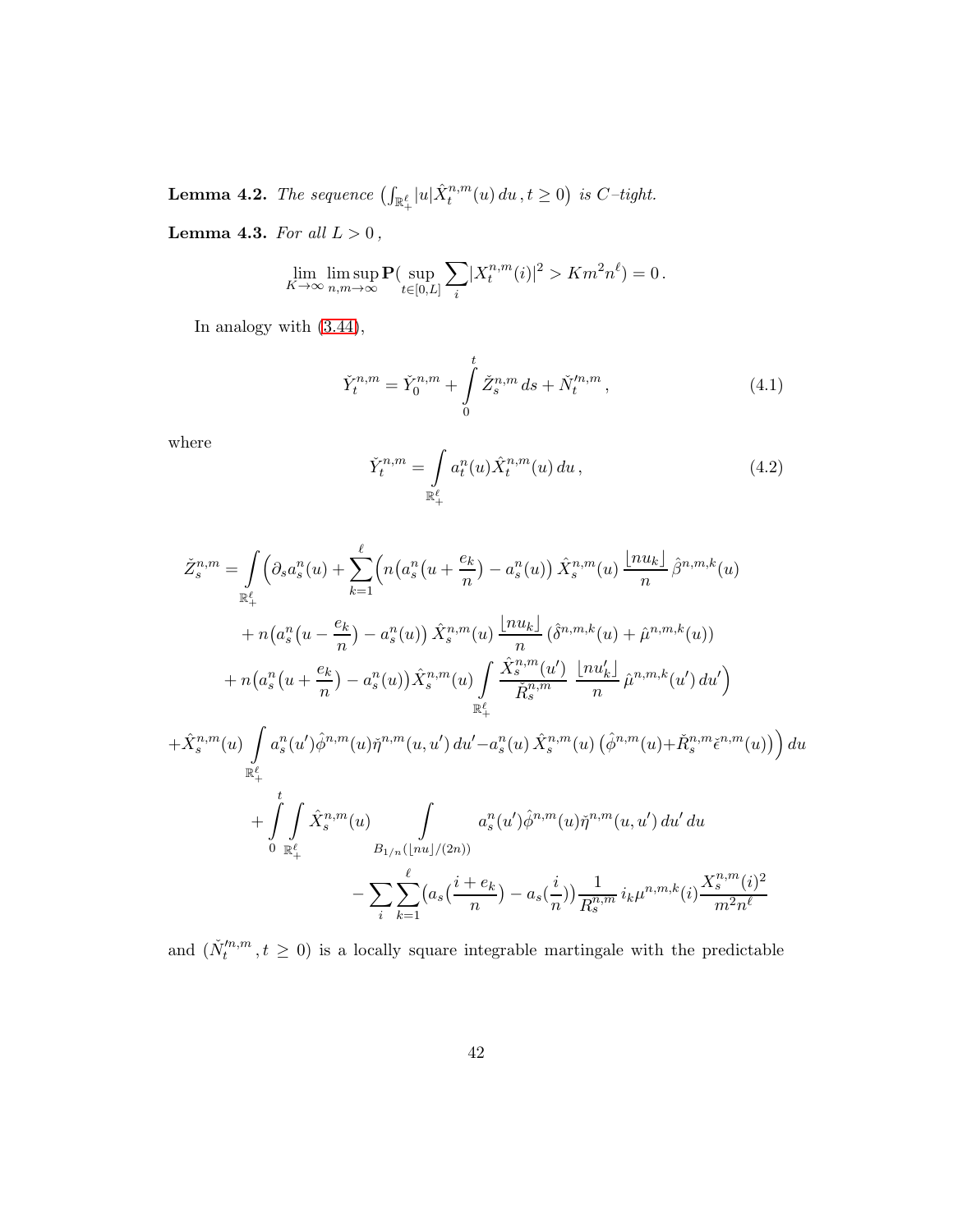quadratic variation process, cf. [\(3.41\)](#page-30-0),

$$
\langle \check{N}^{m,m} \rangle_{t} = \frac{1}{m} \int_{0}^{t} \int_{\mathbb{R}_{+}^{\ell}} \left( \sum_{n=1}^{\ell} \left( a_{t}^{n} (u + \frac{e_{k}}{n}) - a_{t}^{n}(u) \right)^{2} \hat{X}_{s}^{n,m}(u) \frac{\lfloor nu_{k} \rfloor}{n} \hat{\beta}^{n,m,k}(u) \right. \\ \left. + \frac{1}{n^{\ell-1}} \left( a_{t}^{n} (u - \frac{e_{k}}{n}) - a_{t}^{n}(u) \right)^{2} \hat{X}_{s}^{n,m}(u) \frac{\lfloor nu_{k} \rfloor}{n} \hat{\delta}^{n,m,k}(u) \right. \\ \left. + n \left( a_{t}^{n} (u + \frac{e_{k}}{n}) - a_{t}^{n}(u) \right)^{2} \hat{X}_{s}^{n,m}(u) \int_{\mathbb{R}_{+}^{\ell} \setminus B_{1/n}(\lfloor nu \rfloor/n)} \frac{\hat{X}_{s}^{n,m}(u)}{n} \frac{\lfloor nu_{k}' \rfloor}{n} \hat{\mu}^{n,m,k}(u') du' \right. \\ \left. + \frac{1}{n^{\ell-1}} \left( a_{t}^{n} (u - \frac{e_{k}}{n}) - a_{t}^{n}(u) \right)^{2} \hat{X}_{s}^{n,m}(u) \frac{\lfloor nu_{k} \rfloor}{n} \hat{\mu}^{n,m,k}(u) \left( 1 - \frac{\hat{X}_{s}^{n,m}(u)}{n^{\ell} \tilde{R}_{s}^{n,m}} \right) \right. \\ \left. + n \left( a_{t}^{n} (u + \frac{e_{k}}{n}) - a_{t}^{n}(u) \right) \frac{\hat{X}_{s}^{n,m}(u)}{n^{\ell} \tilde{R}_{s}^{n,m}} \right. \\ \left. \int_{\mathbb{R}_{+}^{\ell} \setminus B_{1/n}(\lfloor nu \rfloor/n)} \left( a_{t}^{n} (u' - \frac{e_{k}}{n}) - a_{t}^{n}(u') \right) \hat{X}_{s}^{n,m}(u') \frac{\lfloor nu_{k}' \rfloor}{n} \hat{\mu}^{n,m,k}(u') du' \right) \right. \\ \left. + \frac{1}{n^{\ell}} \hat{\phi}^{n,m}(u) \hat{X}_{s}^{n,m}(u
$$

where  $\check{\alpha}^{n,m}(u,u') = n^{\ell} \alpha_{\lfloor n u \rfloor}^{n,m}$  $\lim_{\|nu\| \leq \|nu\| \leq 1}$  (1nu']). By [\(3.6\)](#page-13-1),  $\check{\alpha}^{n,m}(u, u') \leq b\check{\eta}^{n,m}(u, u')$ . Besides,  $\mathbf{E} \left( \sum_{i'} a_t(i'/n) \theta_{\mid nu}^{n,m} \right)$  $\lim_{\|nu\|_{[n]}(i',1)}^{n,m}$  (i', 1))<sup>2</sup>  $\leq b \sup_{t,u} a_t(u)^2 \int_{\mathbb{R}^{\ell}_+} \check{\eta}^{n,m}(u,u') du'$ . By Lemma [4.1,](#page-40-0) Lemma [4.2](#page-41-0) and [\(3.1\)](#page-11-0),  $\langle N^{\prime n,m}\rangle_t \to 0$  in probability, as  $n, m \to \infty$ . Therefore, for  $\gamma > 0$ ,

<span id="page-42-0"></span>
$$
\lim_{n,m \to \infty} \mathbf{P}(\sup_{t \le L} |\check{N}^{n,m}_t| > \gamma) = 0.
$$
\n(4.3)

The following analogue of Lemma [3.5](#page-32-1) holds.

**Lemma 4.4.** The sequence  $\hat{X}^{n,m}$  is  $C$  –tight in  $\mathbb{D}(\mathbb{R}_+,\mathbb{L}^1_w(\mathbb{R}^{\ell}_+))$  and in  $\mathbb{D}(\mathbb{R}_+,\mathbb{L}^2_w(\mathbb{R}^{\ell}_+))$  .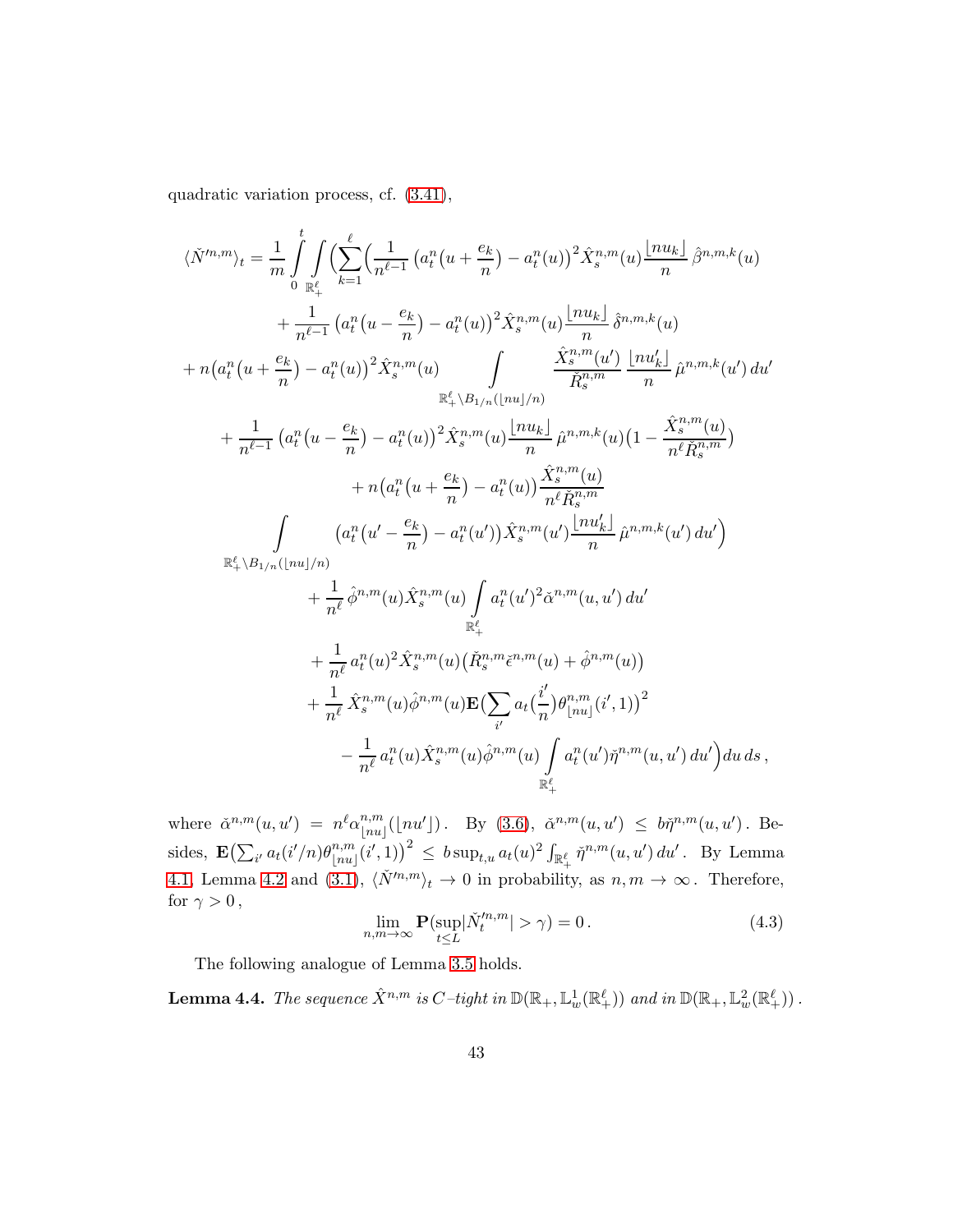*Proof.* We prove, first, the C-tightness in  $\mathbb{D}(\mathbb{R}_+, \mathbb{L}^2_w(\mathbb{R}^{\ell}_+))$ . Taking as F in Theorem 4.6 in Jakubowski [\[13\]](#page-46-6) the set of functions  $f \to \int_0^L g(u)f(u) du$ , where  $L > 0$ ,  $f \in \mathbb{L}^{2}(\mathbb{R}^{\ell})$  and  $g(u)$  is continuously differentiable of compact support, it is sufficient to prove that, for all  $L > 0$ ,

<span id="page-43-0"></span>
$$
\lim_{K \to \infty} \limsup_{n,m \to \infty} \mathbf{P}(\sup_{t \in [0,L]} \int_{\mathbb{R}^{\ell}_+} |\hat{X}^{n,m}_t(u)|^2 du > K) = 0
$$
\n(4.4)

 $\Box$ 

and, for all differentiable g of compact support and all  $\gamma > 0$ ,

<span id="page-43-1"></span>
$$
\lim_{\chi \to 0} \limsup_{n,m \to \infty} \mathbf{P}(\sup_{\substack{s,t \in [0,L]:\\|s-t| \le \chi}} |\int_{\mathbb{R}^{\ell}_{+}} g(u)(\hat{X}_{s}^{n}(u) - \hat{X}_{t}^{n}(u)) du| > \gamma) = 0.
$$
 (4.5)

The convergence in [\(4.4\)](#page-43-0) is the statement of Lemma [4.3.](#page-41-1) Similarly to the proof of Lemma [3.5,](#page-32-1)  $(4.5)$  follows from  $(4.1)$ ,  $(4.2)$ ,  $(2.5)$ ,  $(2.10)$ , and  $(4.3)$ .

Since  $\hat{X}^{n,m}$  is relatively compact for convergence in distribution in  $\mathbb{D}(\mathbb{R}_+,\mathbb{L}^2_w(\mathbb{R}^\ell_+))$ the relative compactness of  $\hat{X}^{n,m}$  for convergence in distribution in  $\mathbb{D}(\mathbb{R}_+,\mathbb{L}^1_w(\mathbb{R}^\ell_+))$ holds if, for any  $\gamma > 0$ ,

$$
\lim_{K \to \infty} \limsup_{n,m \to \infty} \mathbf{P}(\sup_{t \le L} \int_{\mathbb{R}_+^{\ell}} \mathbf{1}_{[K,\infty)}(|u|) \hat{X}_t^{n,m}(u) du > \gamma) = 0,
$$

which follows from Lemma [4.2.](#page-41-0)

Let  $(\check{x}_s, s \geq 0)$  represent a limit point of  $\hat{X}^{n,m}$  for both topologies. We identify it in a similar fashion to that in the proof of Theorem 2.1. As  $n, m \to \infty$ , along a subnet, in distribution in  $\mathbb{D}(\mathbb{R}_+, \mathbb{R})$ ,

$$
(\check{Y}^{n,m}_s, \check{Z}^{n,m}_s) \to (\check{Y}_s, \check{Z}_s) ,
$$

where  $\check{Y}_s = \int_{\mathbb{R}_+^{\ell}} a_s(u)\check{x}_s(u) du$  and

$$
\check{Z}_{s} = \int\limits_{\mathbb{R}^{\ell}_{+}} \partial_{s} a_{s}(u) \check{x}_{s}(u) du + \sum\limits_{k=1}^{\ell} \int\limits_{\mathbb{R}^{\ell}_{+}} \partial_{u_{k}} a_{s}(u) \check{x}_{s}(u) u_{k}(\hat{\beta}^{k}(u) - \hat{\delta}^{k}(u) - \hat{\mu}^{k}(u)) du \n+ \frac{\int\limits_{\mathbb{R}^{\ell}_{+}} \check{x}_{s}(u) u_{k} \hat{\mu}^{k}(u) du}{\int\limits_{\mathbb{R}^{\ell}_{+}} \check{x}_{s}(u) du} \int\limits_{\mathbb{R}^{\ell}_{+}} \partial_{u_{k}} a_{s}(u) \check{x}_{s}(u) du
$$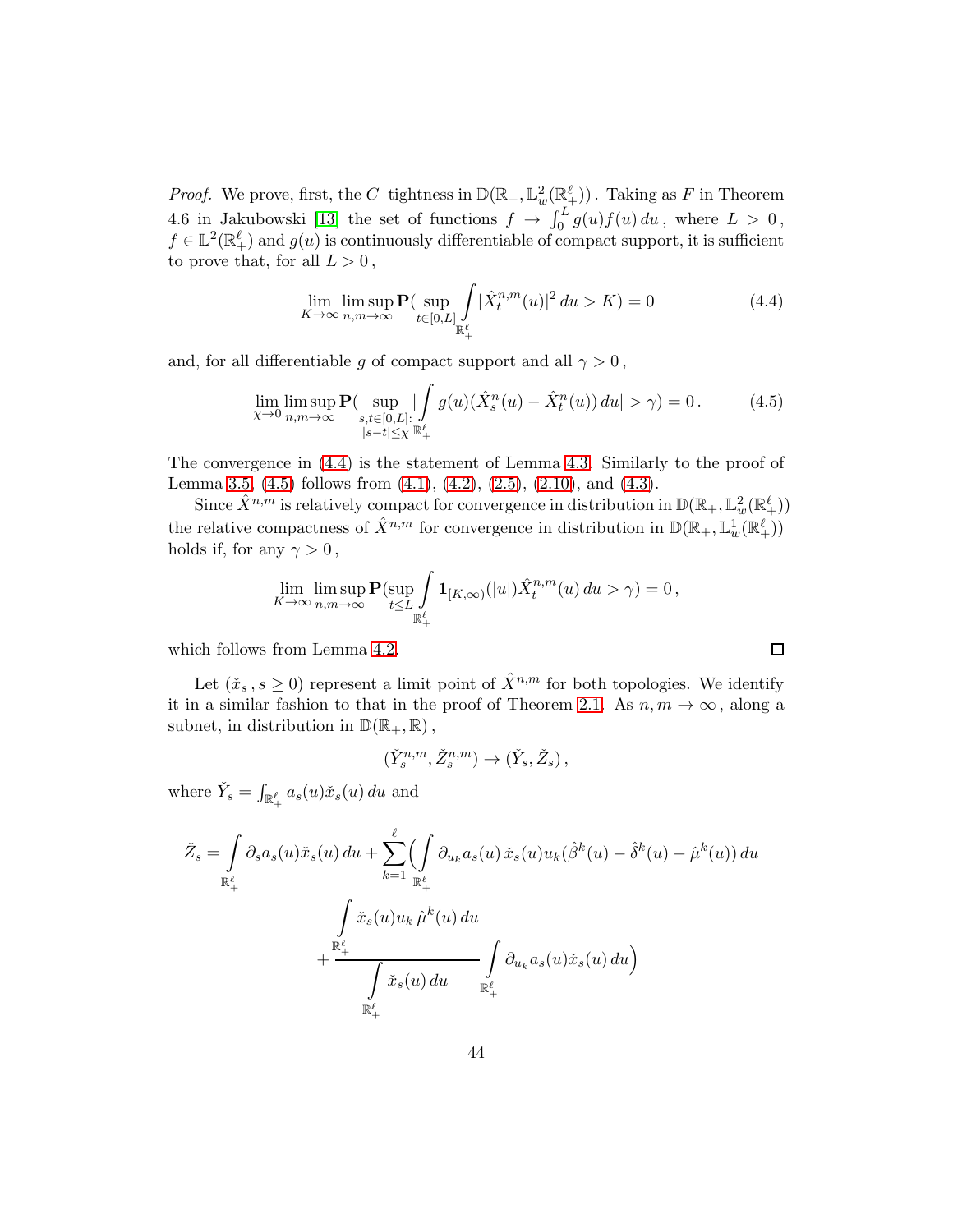$$
+ \int\limits_{\mathbb{R}^{\ell}_+} a_s(u) \int\limits_{\mathbb{R}^{\ell}_+} \tilde{x}_s(u') \check{\varphi}(u',u) du' du - \int\limits_{\mathbb{R}^{\ell}_+} a_s(u) \tilde{x}_s(u) \hat{\phi}(u) du - \int\limits_{\mathbb{R}^{\ell}_+} \tilde{x}_s(u) du \int\limits_{\mathbb{R}^{\ell}_+} a_s(u) \tilde{x}_s(u) \check{\epsilon}(u) du.
$$

Since  $\check{Z}_s$  has continuous trajectories, by  $(3.44)$ ,  $(3.46)$ ,  $(3.47)$ , and  $(3.52)$ ,

<span id="page-44-1"></span>
$$
\frac{d}{dt} \int_{\mathbb{R}_+^{\ell}} a_t(u)\check{x}_t(u) du = \check{Z}_t.
$$
\n(4.6)

Since  $(\check{x}_t, t \geq 0) \in \mathbb{C}(\mathbb{R}_+, \mathbb{L}^2(\mathbb{R}^{\ell}_+) \cap \mathbb{L}^1(\mathbb{R}^{\ell}_+))$  and the functions  $u_k \hat{\beta}^k(u)$ ,  $u_k \hat{\delta}^k(u)$ , and  $u_k\hat{\mu}^k(u)$  are bounded, [\(4.6\)](#page-44-1) holds for  $(a_t, t \ge 0) \in \mathbb{C}(\mathbb{R}_+, \mathbb{W}^{1,\infty}(\mathbb{R}^{\ell}_+) + \mathbb{W}^{1,2}(\mathbb{R}^{\ell}_+))$ . One next introduces  $U_{s,t}$  by [\(3.57\)](#page-36-5) and [\(3.58\)](#page-36-3). It is an operator on  $\mathbb{L}^{\infty}(\mathbb{R}^{\ell}_+)$ . Since the functions  $u_k \hat{\beta}^k(u)$  ,  $u_k \hat{\delta}^k(u)$  , and  $u_k \hat{\mu}^k(u)$  are bounded and Lipschitz–continuous, by [\(3.57\)](#page-36-5) and Theorem 3.1.1 on p.76 in Hille [\[10\]](#page-46-13), the functions  $\psi_{s,t}(u)$  are Lipschitz– continuous with respect to u. Similarly,  $\psi_{s,t}^{-1}(u)$  is Lipschitz–continuous as well. By the argument of the proof of Proposition 9.6 on p.270 in Brezis [\[1\]](#page-45-1), see also Prob-lem 7.5 on p.174 in Gilbarg and Trudinger [\[7\]](#page-46-14),  $\mathbb{W}^{1,\infty}(\mathbb{R}^{\ell}_+)$  is invariant under  $U_{t,s}$ . Furthermore,  $U_{t,s}$  is a bounded operator on  $\mathbb{W}^{1,\infty}(\mathbb{R}^{\ell}_{+})$  and, given  $f \in \mathbb{W}^{1,\infty}(\mathbb{R}^{\ell}_{+})$ ,  $U_{t,s}f(u)$  is an absolutely continuous function of s and  $\partial_s U_{s,t}f(u) = -A(\tilde{\lambda}_s)U_{s,t}f(u)$ a.e. As in the proof of Theorem 2.1, one lets  $a_s = U_{s,t}f$  in [\(4.6\)](#page-44-1) and obtains [\(3.60\)](#page-37-1) with  $\tilde{\lambda}_s(du) = \tilde{x}_s(u) du$ . As before, that implies that  $\tilde{\lambda}_s$  is specified uniquely, so,  $\check{x}_s(u)$  is specified uniquely for almost all u with respect to the Lebesgue measure.

Let  $\hat{x}_0 \in \mathbb{W}^{1,\infty}(\mathbb{R}_+^{\ell})$ ,  $\check{\varphi}(u, u')$  have Sobolev derivative  $D_u \check{\varphi}(u, u')$  with respect to u for almost all u' such that  $\text{ess sup}_{u \in \mathbb{R}^{\ell}_+} \int_{\mathbb{R}^{\ell}_+} (\check{\varphi}(u, u') + |D_u \check{\varphi}(u, u')|) du' < \infty$ , and  $\hat{\phi}(u)$  and  $\check{\epsilon}(u)$  be elements of  $\mathbb{W}^{1,\infty}(\mathbb{R}^{\ell}_+)$ . The  $u_k$ -derivatives of  $\psi_{t,s}^{-1}(u)$  being bounded implies that  $U_{s,t}^*$  is well defined and is a bounded operator on  $\mathbb{W}^{1,\infty}(\mathbb{R}^{\ell}_+)$ . In analogy with [\(3.63\)](#page-39-2), one obtains that

$$
\check{x}_t = U_{0,t}^* \hat{x}_0 + \int_0^t U_{s,t}^* B(\hat{\lambda}_s) \check{x}_s ds.
$$

The rest of the proof mimics the proof of Theorem 2.1.

# A Appendix

<span id="page-44-0"></span>**Lemma A.1.** Let  $N = (N_t, t \geq 0)$  be a Poisson process of rate  $\lambda$  adapted to filtration  $\mathbf{F} = (\mathcal{F}_t, t \geq 0)$ . Let process  $X = (X_t, t \geq 0)$  be adapted to **F** as well. Let  $\xi(k, x)$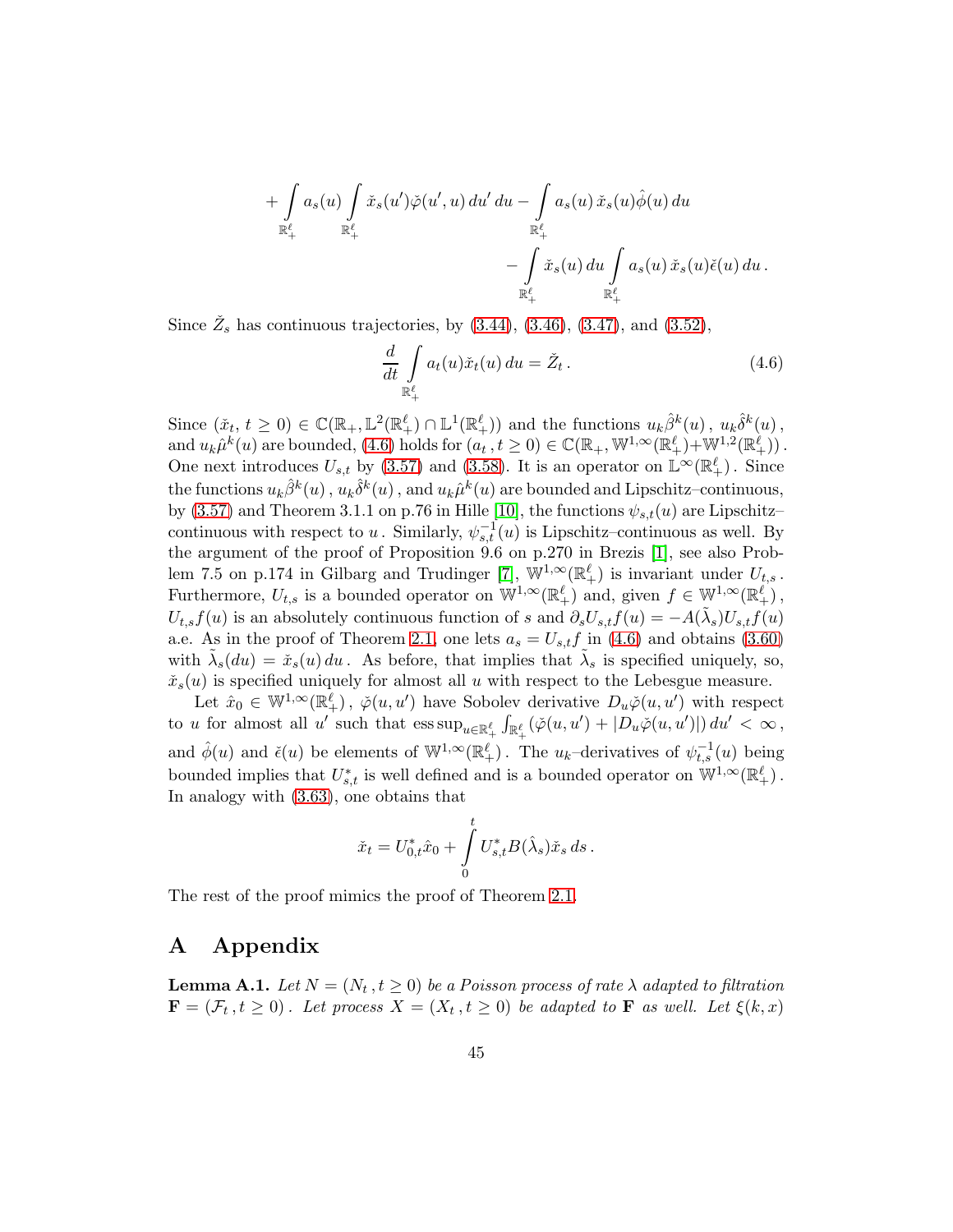be bounded random variables that are independent of  $\mathcal{F}_{\tau_k-}$ , with  $\tau_k$  denoting the kth jump of  $N_t$ . Let  $Y_t = \int_0^t \xi(N_s, X_{s-}) dN_s$  and let  $\mathbf{G} = (\mathcal{G}_t, t \geq 0)$  be the smallest filtration that contains  $\mathbf{F}$  such that  $Y = (Y_t, t \geq 0)$  is  $\mathbf{G}-adapted$ . Then the process Y has  $G$ -compensator  $\tilde{Y}_t = \int_0^t \mathbf{E} \xi(N_s+1,x)|_{x=X_s} \lambda ds$ . The locally square integrable martingale  $(Y_t - \tilde{Y}_t, t \ge 0)$  has the process  $(\int_0^t \mathbf{E} \xi(N_s + 1, x)^2|_{x=X_s} \lambda ds, t \ge 0)$  as the predictable quadratic variation process.

*Proof.* We prove the first claim. It suffices to show that, for arbitrary  $\mathbf{G}$ -stopping time  $\tau$ ,  $\mathbf{E} \int_0^{\tau} \xi(N_s, X_{s-}) dN_s = \mathbf{E} \int_0^{\tau} \mathbf{E} \xi(N_s+1, x)|_{x=X_s} \lambda ds$ . Since  $\{\tau_k \leq \tau\} \in$  $\mathcal{G}_{\tau_k-}$ , the latter  $\sigma$ –algebra and the  $\xi(k,x)$  are independent and  $X_{\tau_k-}$  is  $\mathcal{G}_{\tau_k-}$ measurable,

$$
\mathbf{E} \int_{0}^{\tau} \xi(N_{s}, X_{s-}) dN_{s} = \sum_{k} \mathbf{E} \mathbf{1}_{\{\tau_{k} \leq \tau\}} \xi(k, X_{\tau_{k-}}) = \sum_{k} \mathbf{E} (\mathbf{1}_{\{\tau_{k} \leq \tau\}} \mathbf{E}(\xi(k, X_{\tau_{k-}}) | \mathcal{G}_{\tau_{k-}}))
$$
  
\n
$$
= \sum_{k} \mathbf{E} (\mathbf{1}_{\{\tau_{k} \leq \tau\}} \mathbf{E}(\xi(k, x) | \mathcal{G}_{\tau_{k-}}) |_{x=X_{\tau_{k-}}}) = \sum_{k} \mathbf{E} (\mathbf{1}_{\{\tau_{k} \leq \tau\}} \mathbf{E}(\xi(k, x) |_{x=X_{\tau_{k-}}}))
$$
  
\n
$$
= \mathbf{E} \int_{0}^{\tau} \mathbf{E} \xi(N_{s-} + 1, x) |_{x=X_{s-}} dN_{s} = \mathbf{E} \int_{0}^{\tau} \mathbf{E} \xi(N_{s} + 1, x) |_{x=X_{s}} dds.
$$

In order to prove the second claim, we write by the Itô formula for the locally square integrable martingale  $M_t = Y_t - \tilde{Y}_t$ ,

$$
M_t^2 = 2\int_0^t M_{s-} dM_s + \sum_{s \le t} (\Delta M_s)^2 = 2\int_0^t M_{s-} dM_s + \int_0^t \xi(N_s, X_{s-})^2 dN_s.
$$

By the first part of the proof, the compensator of  $\int_0^t \xi(N_s, X_{s-})^2 dN_s$  is given by  $\int_0^t \mathbf{E} \xi(N_s + 1, x)^2 |_{x = X_s} \lambda ds$ .  $\Box$ 

# <span id="page-45-1"></span>References

- <span id="page-45-0"></span>[1] H. Brezis. Functional analysis, Sobolev spaces and partial differential equations. Universitext. Springer, New York, 2011.
- [2] Champagnat, N., Ferriere, R., and Meleard, S. Unifying evolutionary dynamics: from individual stochastic processes to macroscopic models. Theor. Popul. Biol. 69, 297-321, 2006.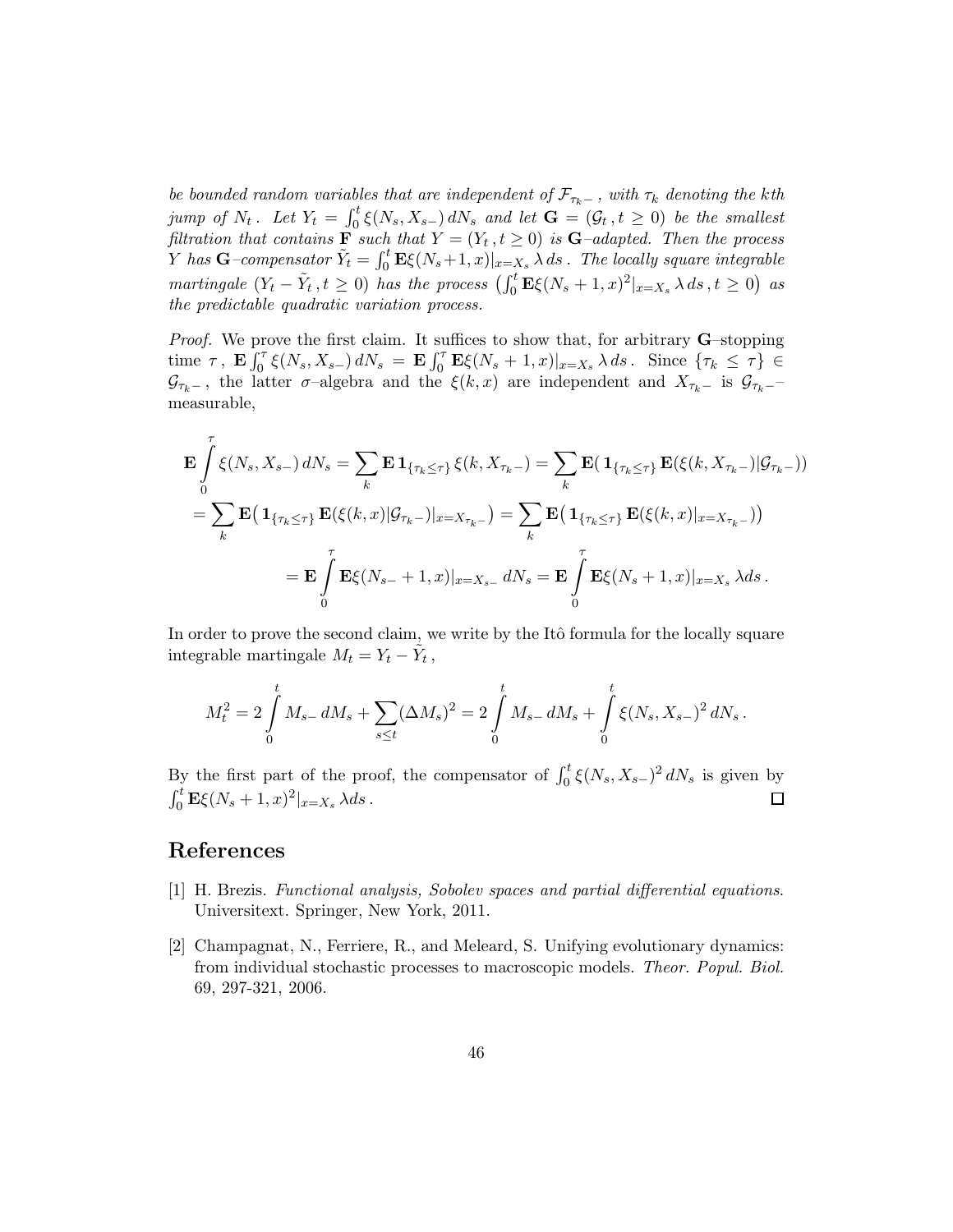- <span id="page-46-1"></span><span id="page-46-0"></span>[3] Darwin, C. The Descent of Man and Selection in Relation to Sex. London: Murray, 1871.
- <span id="page-46-12"></span>[4] Dawkins, R. The Selfish Gene. Oxford University Press, New York, 1976
- [5] K.-J. Engel and R. Nagel. One-parameter semigroups for linear evolution equations, volume 194 of Graduate Texts in Mathematics. Springer-Verlag, New York, 2000. With contributions by S. Brendle, M. Campiti, T. Hahn, G. Metafune, G. Nickel, D. Pallara, C. Perazzoli, A. Rhandi, S. Romanelli and R. Schnaubelt.
- <span id="page-46-14"></span><span id="page-46-5"></span>[6] S.N. Ethier and T.G. Kurtz. Markov processes. Characterization and convergence. Wiley, 1986.
- <span id="page-46-2"></span>[7] D. Gilbarg and N.S. Trudinger. Elliptic partial differential equations of second order. Springer-Verlag, Berlin, 2nd edition, 1998. Revised 3rd printing.
- <span id="page-46-9"></span>[8] Hamilton, W.D. The Genetical Evolution of Social Behavior. Journal of Theoretical Biology. 7, 1-16, 1964.
- <span id="page-46-13"></span>[9] P. Hartman. Ordinary differential equations. John Wiley & Sons, Inc., New York-London-Sydney, 1964.
- <span id="page-46-10"></span>[10] E. Hille. Lectures on ordinary differential equations. Addison-Wesley Publ. Co., Reading, Mass.-London-Don Mills, Ont., 1969.
- <span id="page-46-8"></span>[11] M.W. Hirsch. Differential topology, volume 33 of Graduate Texts in Mathematics. Springer-Verlag, New York, 1994. Corrected reprint of the 1976 original.
- <span id="page-46-6"></span>[12] J. Jacod and A.N. Shiryaev. Limit Theorems for Stochastic Processes. Springer, 1987.
- [13] A. Jakubowski. On the Skorokhod topology. Ann. Inst. H. Poincaré Probab. Statist., 22(3):263–285, 1986.
- <span id="page-46-11"></span><span id="page-46-7"></span>[14] S. Lang. Real and functional analysis, volume 142 of Graduate Texts in Mathematics. Springer-Verlag, New York, third edition, 1993.
- <span id="page-46-3"></span>[15] R.Sh. Liptser and A.N. Shiryayev. Theory of martingales. Kluwer, 1989.
- <span id="page-46-4"></span>[16] Luo, S. A Unifying Framework Reveals Key Properties of Multilevel Selection. Journal of Theoretical Biology. 341, 41-52, 2013.
- [17] Luo, S., and Mattingly, J.C. Scaling limits of a model for selection at two scales. Nonlinearity 30(4): 1682–1707, 2017.